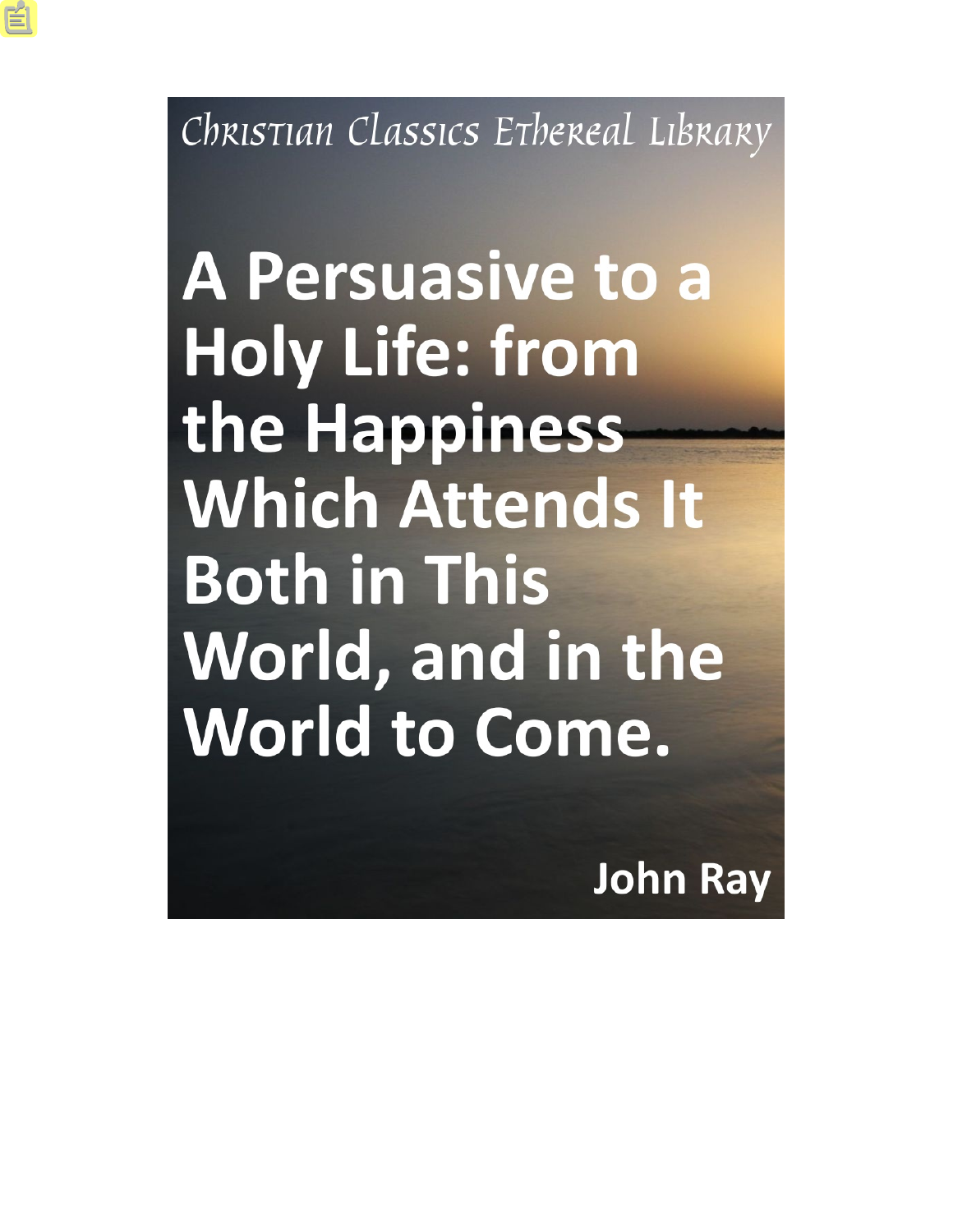

# **A Persuasive to a Holy Life: from the Happiness Which Attends It Both in This World, and in the World to Come.**

**Author(s):** Ray, John, 1627-1705 **Publisher:** Grand Rapids, MI: Christian Classics Ethereal Library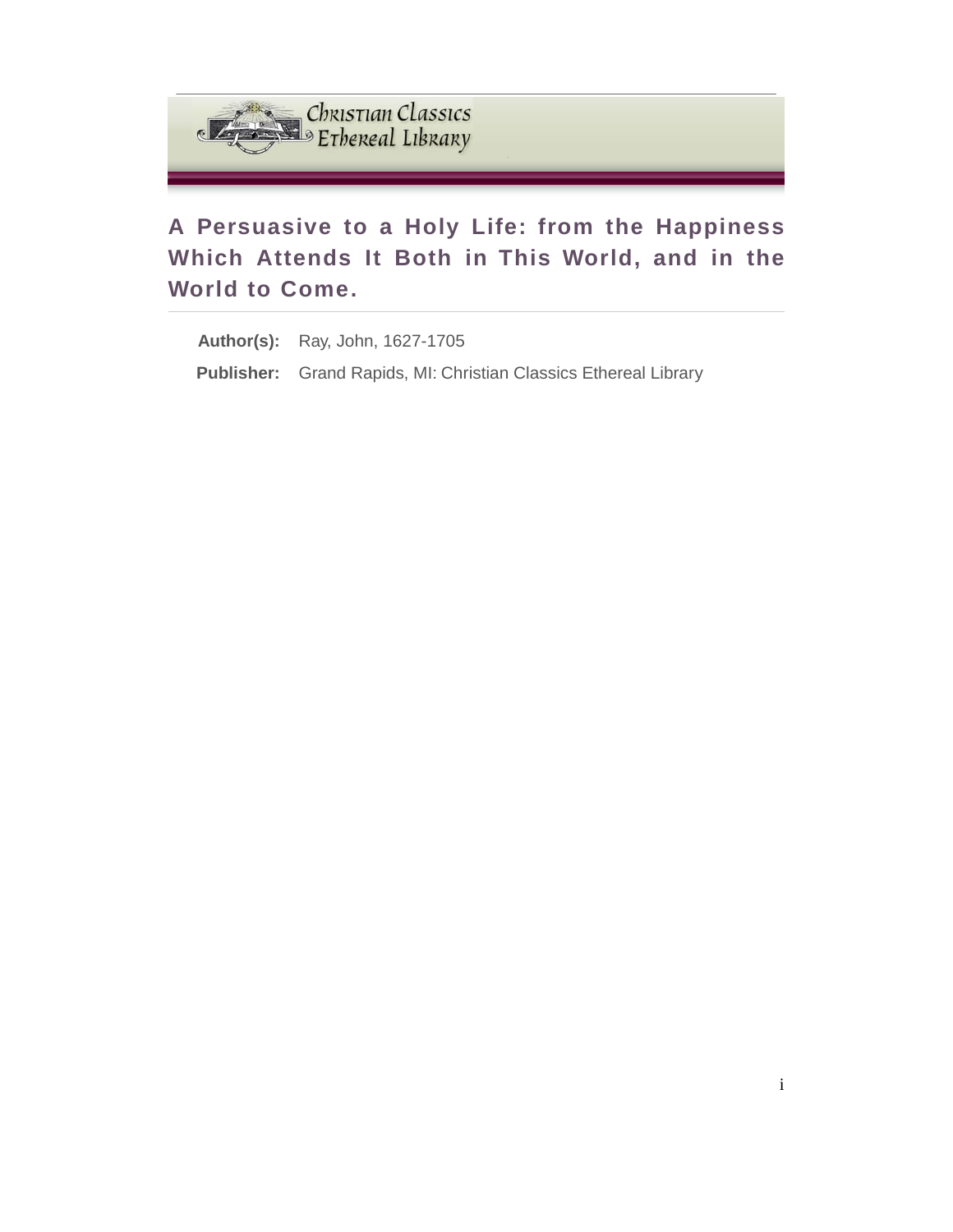# Contents

| Cover Page.                                                           | 1              |
|-----------------------------------------------------------------------|----------------|
| Title Page.                                                           | $\overline{2}$ |
| Prefatory Material.                                                   | 3              |
| The Preface to the Reader.                                            | 3              |
| A Catalogue of Mr. Ray's Works.                                       | $\overline{4}$ |
| A Persuasive to a Holy Life.                                          | 5              |
| Chap. I. Some Mistakes about the Object of Happiness.                 | 6              |
| Chap. II. What Holiness is.                                           | $\overline{7}$ |
| Chap. III. What Happiness is.                                         | 9              |
| Chap. IV. Of the Division of Happiness,                               | 11             |
| Chap. V. Of Health.                                                   | 13             |
| Chap. VI. Of Safety, Liberty and Quiet.                               | 23             |
| Chap. VII. Of Riches.                                                 | 24             |
| Chap. VIII. Of Pleasure.                                              | 31             |
| Chap. IX. Of Honour and Reputation.                                   | 37             |
| Chap. X. Of Friends.                                                  | 41             |
| Chap. XI. Of the Happiness of the Inward Man.                         | 43             |
| Chap. XII. Of the Happiness of the Future Estate, or of Eternal Life. | 50             |
| Indexes                                                               | 57             |
| Index of Scripture References                                         | 58             |
| Greek Words and Phrases                                               | 60             |
| Latin Words and Phrases                                               | 61             |
| Index of Pages of the Print Edition                                   | 63             |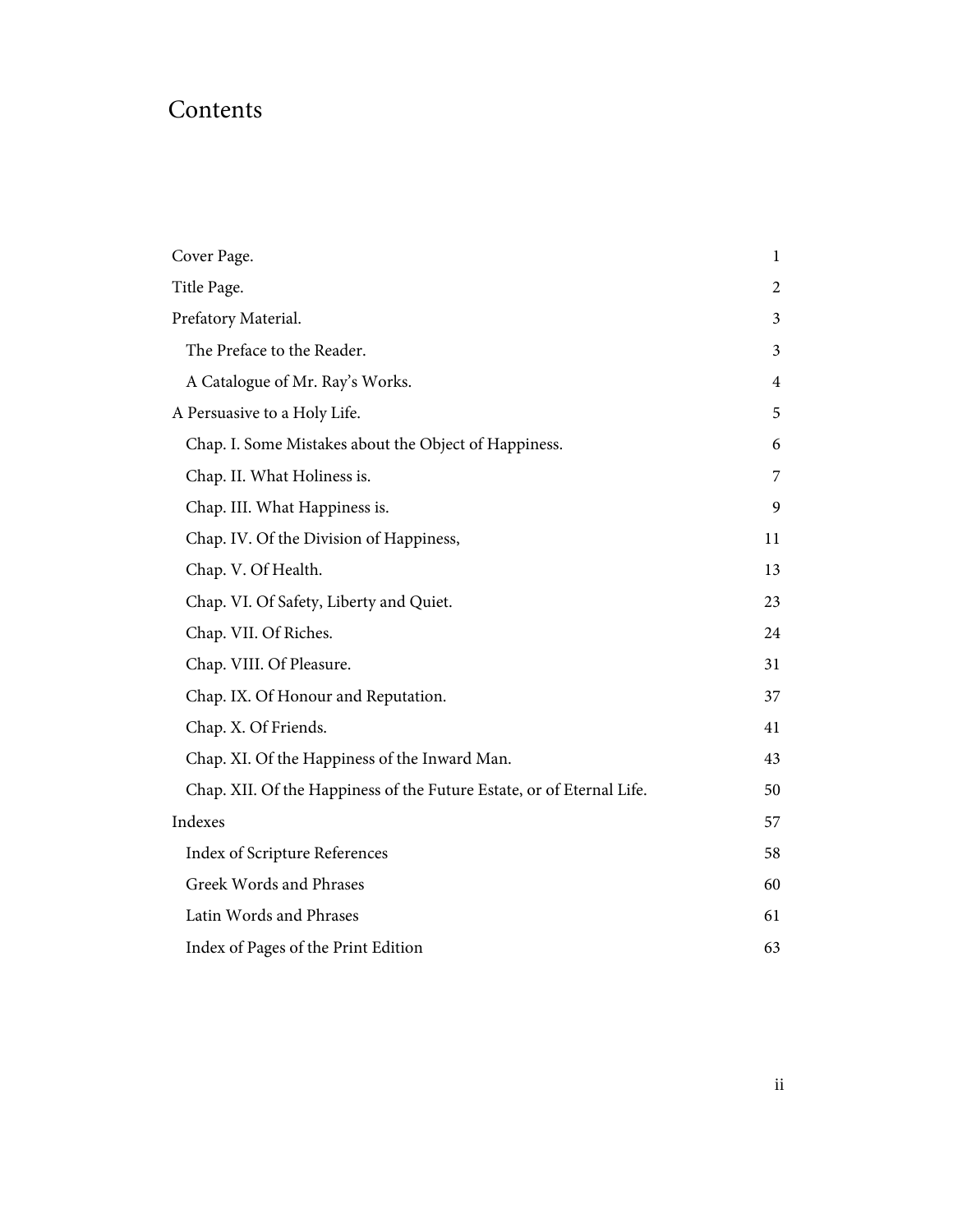

This PDF file is from the Christian Classics Ethereal Library, [www.ccel.org.](http://www.ccel.org) The mission of the CCEL is to make classic Christian books available to the world.

- This book is available in PDF, HTML, and other formats. See [http://www.ccel.org/ccel/ray/persuasive.html.](http://www.ccel.org/ccel/ray/persuasive.html)
- Discuss this book online at [http://www.ccel.org/node/4000.](http://www.ccel.org/node/4000)

The CCEL makes CDs of classic Christian literature available around the world through the Web and through CDs. We have distributed thousands of such CDs free in developing countries. If you are in a developing country and would like to receive a free CD, please send a request by email to [cd-request@ccel.org.](mailto:cd-request@ccel.org)

The Christian Classics Ethereal Library is a self supporting non-profit organization at Calvin College. If you wish to give of your time or money to support the CCEL, please visit [http://www.ccel.org/give.](http://www.ccel.org/give)

This PDF file is copyrighted by the Christian Classics Ethereal Library. It may be freely copied for non-commercial purposes as long as it is not modified. All other rights are reserved. Written permission is required for commercial use.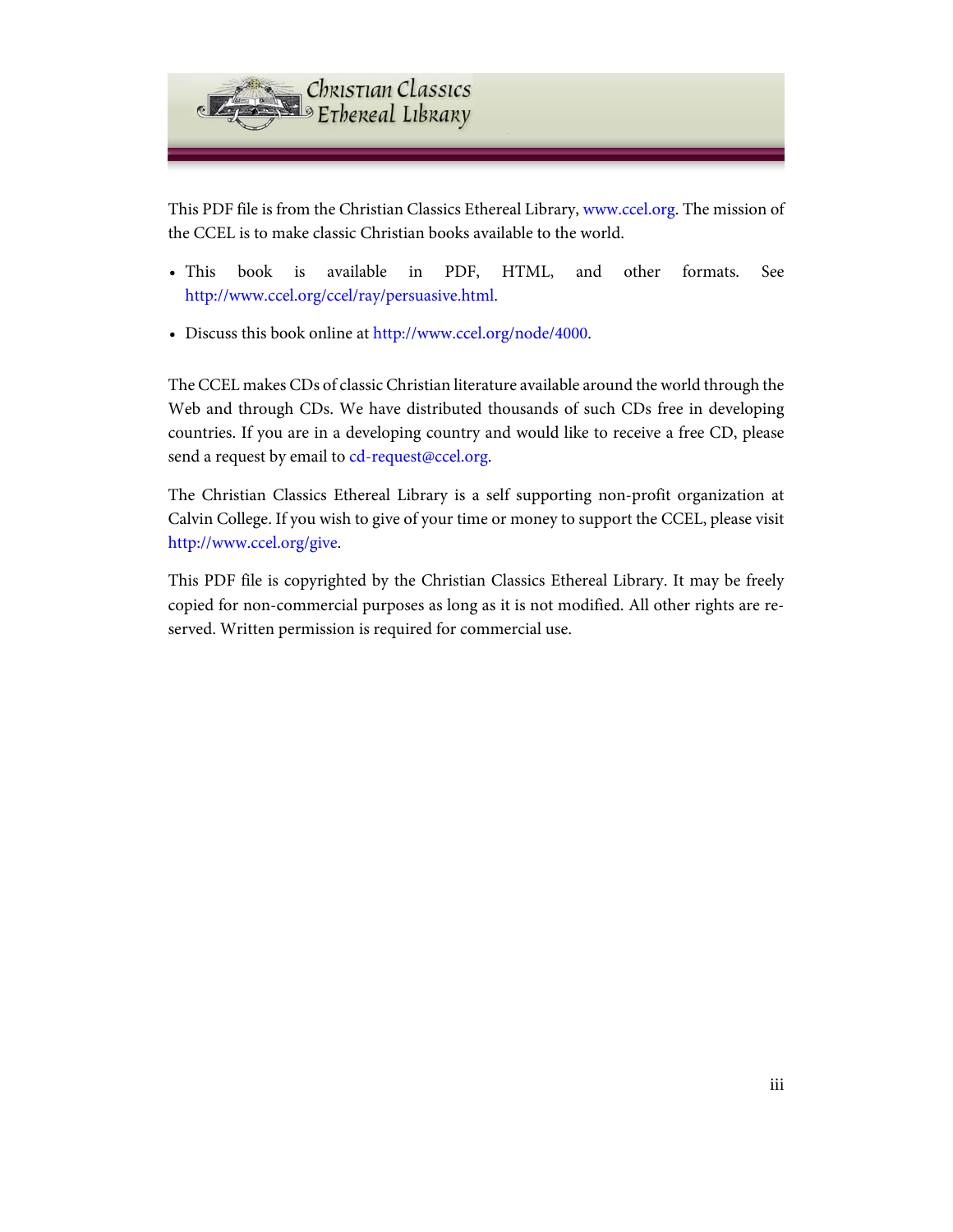<span id="page-4-1"></span>i

<span id="page-4-3"></span><span id="page-4-2"></span>ii<br>iii

**A**

# <span id="page-4-0"></span>**PERSUASIVE**

**TO A**

## **HOLY LIFE**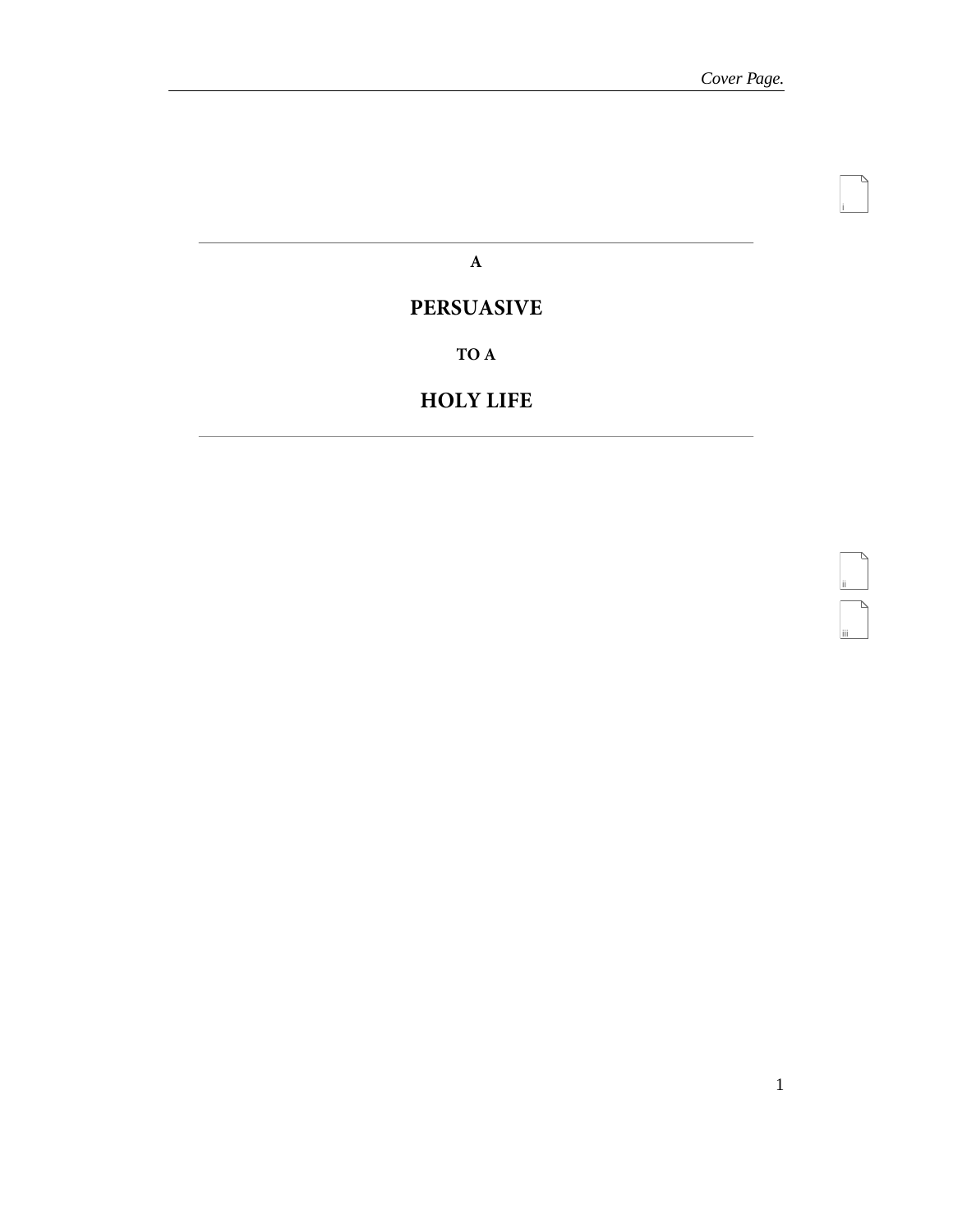**A**

# <span id="page-5-0"></span>**PERSUASIVE**

#### **TO A**

# *HOLY LIFE:*

### **FROM THE**

## **HAPPINESS**

#### **Which attends it**

# **Both in this WORLD,**

#### **AND**

### **In the WORLD to come.**

By JOHN RAY, late Fellow of the Royal Society.

### **LONDON:**

Printed by W. and J. Innys, Printers to the Royal Society, at the Prince's-Arms at the West End of St. Paul's Church-Yard. MDCCXIX.

<span id="page-5-2"></span><span id="page-5-1"></span>iv<br>v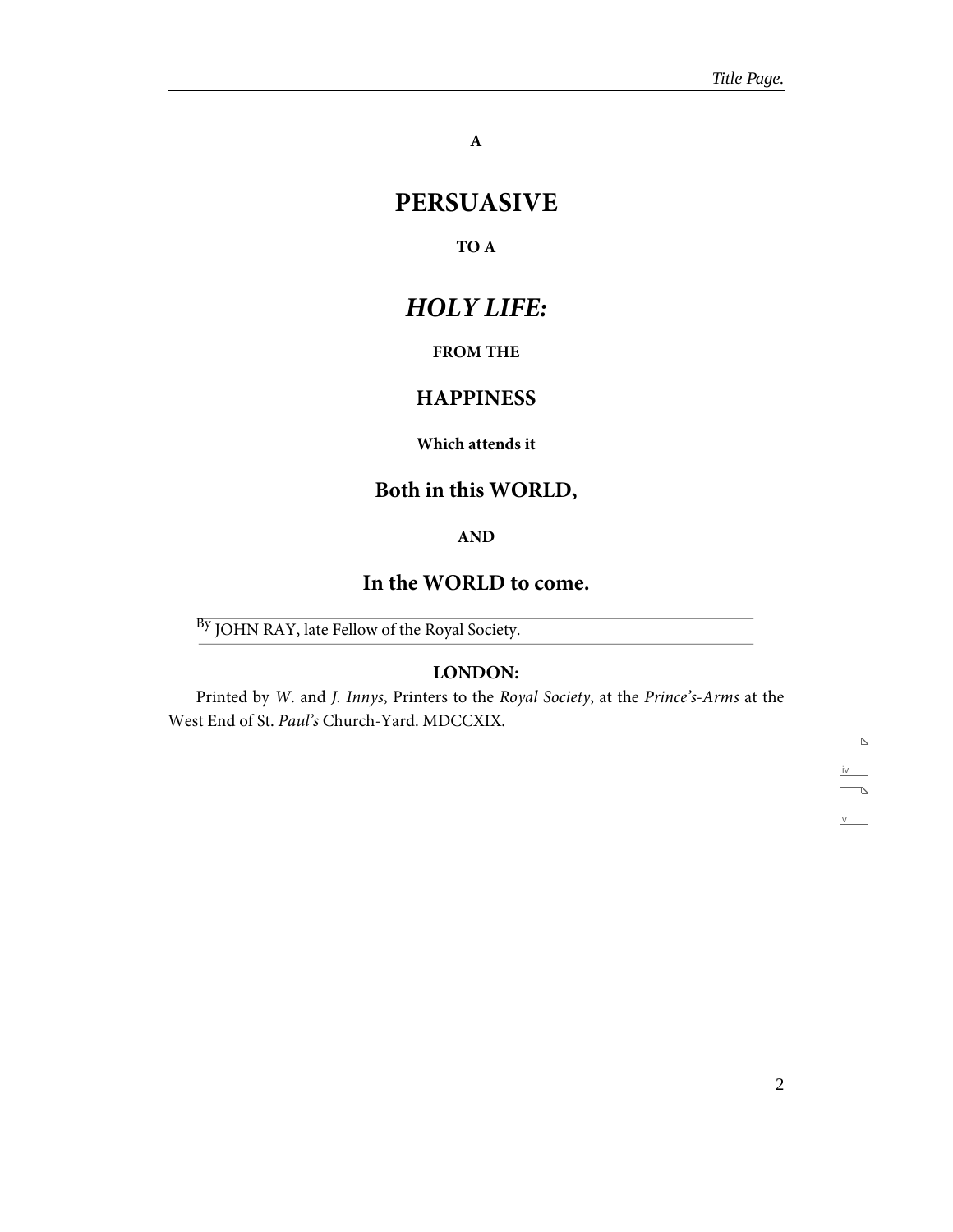### **THE**

# **PREFACE**

#### **TO THE**

### **READER.**

<span id="page-6-1"></span><span id="page-6-0"></span>Having been desired by my learned and pious Friend Mr. Edmund Elys, to draw up such a Persuasive as I now present the Reader with; finding my self well at leisure from other Business, and considering that it was suitable to my Profession, and present Condition; as being conducive to my preparation for that change, which the pains and infirmities I laboured under, seemed to threaten the near approach of, and might possibly be in some measure useful and beneficial to others: I was easily induced to comply with his Request, and to employ those Intervals I had of ease or remission of pain, in Meditations upon this Subject. I do not pretend to any thing new, or not delivered by others. Practical Divinity and Morality are such beaten Subjects, and have exercised the Wits and Pens of so many thinking Men, that there is nothing of this Nature can be said or written, which hath not already been so. But because not every Man, nay scarce any Man, hath read all that hath been written upon this, or any other Subject, something new to every Reader may perchance occur in this Writing: And yet if there does not, it may not be unprofitable to read the same things over again, as the Apostle in effect saith, [Philip. iii. 1.](http://www.ccel.org/study/Bible:Phil.3.1) But to do every Man right, I must acknowledge my self to have borrowed a good part of my Matter out of the Right Reverend Father in God, Dr. John Wilkins, late Lord Bishop ofChester, his Treatise of Natural Religion; wherein he hath in my judgment written so well concerning the Happiness that attends a Religious Life in this World, that little which is material can be added; and therefore I might well have spared my pains: Only this Tractate may possibly fall into the hands of some who never saw, nor would else have seen that; and recommend to them the reading of the whole.

<span id="page-6-2"></span>vi

<span id="page-6-4"></span><span id="page-6-3"></span>vii

viii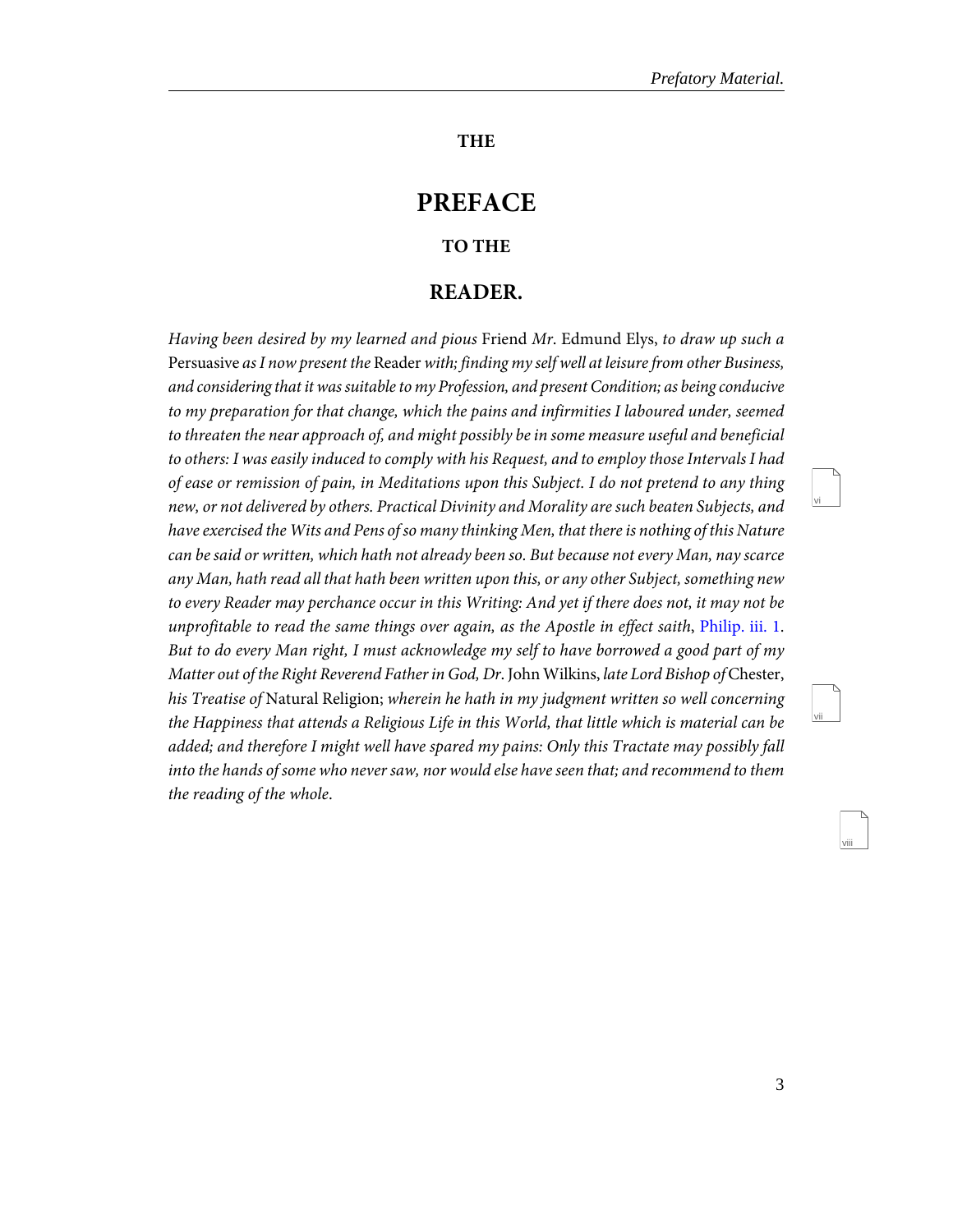A CATALOGUE of Mr. Ray's Works.

- <span id="page-7-0"></span>Historia Plantarum, Species hactenus editas aliasque insuper multas noviter inventas & descriptas complectens. Tomi duo. Fol. 1686.
- Ejusd. Tomus tertius, qui est Supplementum duorum præcedentium; cum accessionibus Camelli & Tournefortii, 1704.
- Catalogus Plantarum circa Cantab. nascentium. 8vo. Can. 1660.

Catalogus Plantarum Angliæ, &c. 8vo. 1670, & 1677.

Fasciculus Stirp. Britann. post editum Catal. præd. 1688.

Catalogus Stirpium in ex. region. observat. 1673.

Methodus Plantarum nova cum Tabulis, 1682, 1703.

Eadem Methodus emendata & aucta, 8vo. 1703.

- Synopsis Methodica Stirp. Britann. in quâ tum Notæ Generum Characteristicæ traduntur, tum Species singulæ breviter describuntur, &c. 1690.
- Ead. Synop. multis Stirpibus & observ. curiosis passim insertis, cum Muscarum Methodo & Historia pleniore, &c. 1696.
- Epistola ad D. Rivinum de Methodo Plantarum in qua Elementa Botanica D. Tournefort tanguntur, 8vo. 1696.

Dissertatio de variis Plantarum Methodis, 8vo. 1696.

Stirpium Europ. extra Britan. nascentium Sylloge, 8vo. 1694.

Synops. Methodica Animal. Quadrup. & Serpen. Generis, 8vo. 1693.

- Franscisci Willughbeii Historia Piscium cum Fig. recognovit, digessit, supplevit Jo. Raius, Oxon. Fol. 1686.
- Ejusd. Ornithologia cum Fig. edente eod. Fol. 1676.

The same much enlarged, in English, 1678.

- Observations Topographical, Moral, and Physiological, made in a Journey thro' several Parts of Europe, 8vo. 1673.
- Collection of unusual or local English Words, 12º. 1673, 1691.

Collection of English and other Proverbs. Camb. 1678.

Methodus Infectorum, 8vo. 1705.

- Historia Infectorum. Opus Posthumum. Lond. 1710. 4to.
- The Wisdom of God manifested in the Work of the Creation. In two Parts. 8vo. the 7 $^{\rm th}$  Edition. 1717.
- Three Physico-Theological Discourses, &c. the 3<sup>d</sup> Edition, 8vo. 1713.

Dictionarium Trilingue, 8vo. 1672. 1689, 1696.

Synopsis Methodica Avium & Piscium, opus posthumum, quod vivus recensuit & perfecit ipse insigniffimus Author; in quo, multas species, in ipsius Ornithologia & Ichthyologia desideratas, adjecit, Methodumque suam Piscium naturæ magis convenientem reddidit. Cum Appendice & Iconibus. Edente W. Derham, 8vo. 1713.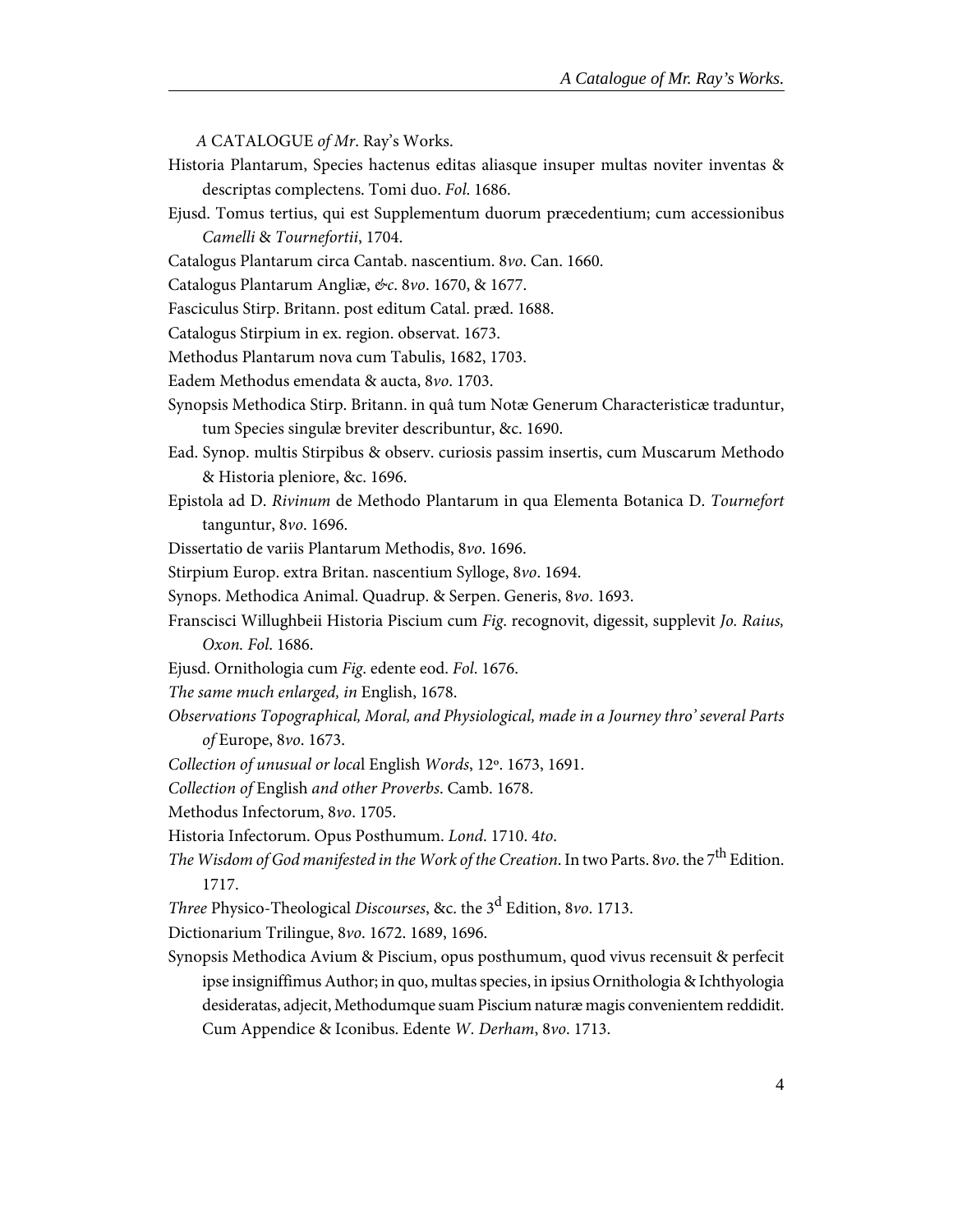<span id="page-8-1"></span>**A**

# <span id="page-8-0"></span>**PERSUASIVE**

**TO A**

# **HOLY LIFE.**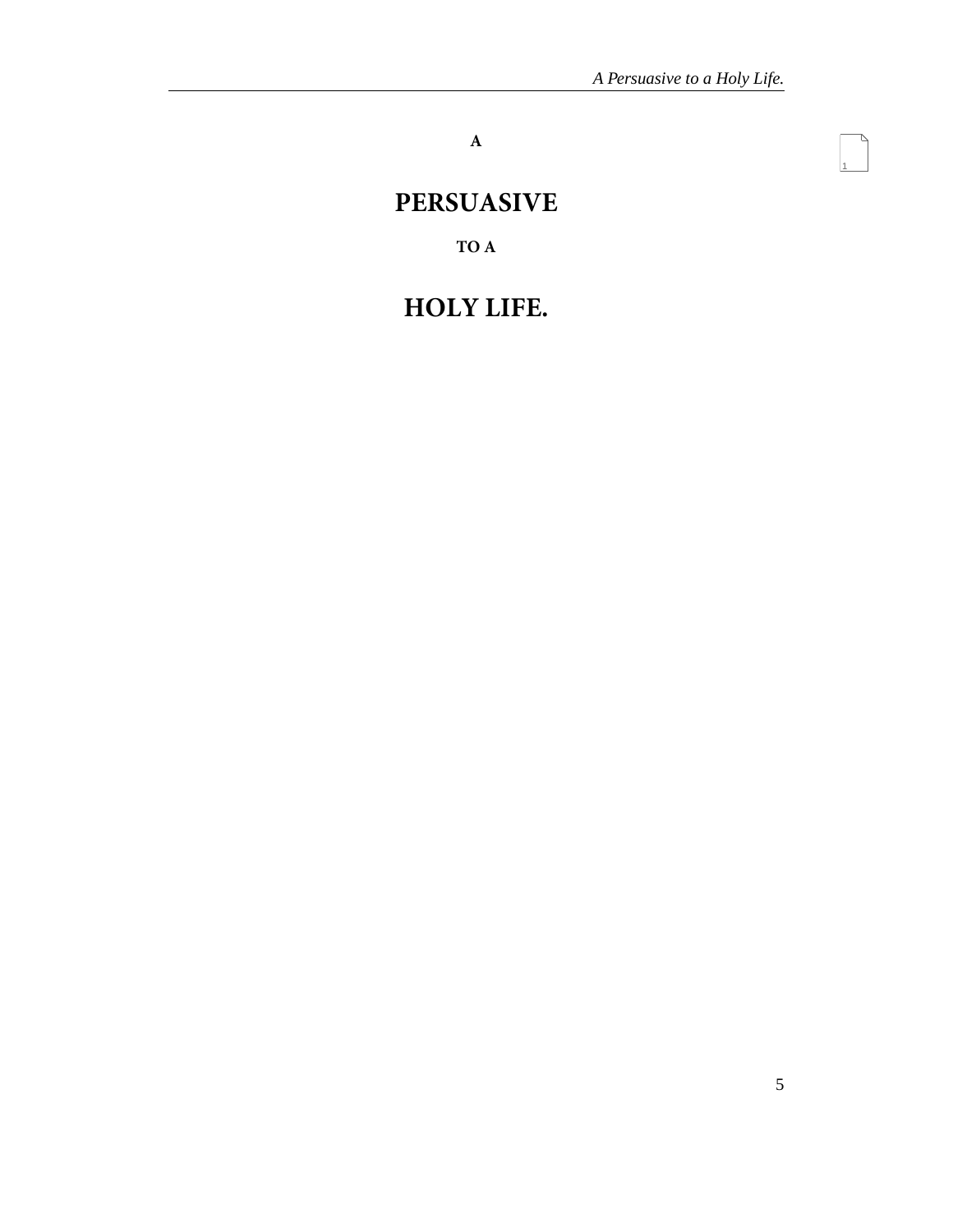### **CHAP. I.**

<span id="page-9-0"></span>Some Mistakes about the Object of Happiness.

<span id="page-9-2"></span><span id="page-9-1"></span>HAPPINESS is that which all Men desire, and yet but few obtain: One reason is, because they mistaken their Object, placing it in something wherein it is not to be found; some in Bodily Pleasures, whom Aristotle calls ἀπολαυστικοί others in Riches, whom the same Author calls χρηματιστικοί. Others in Honour and Power, whom he denominates πολιστικοί which things cannot make us happy: Because,

1. They are not in our Power, but may forcibly be taken away from us; and should they continue with us during Life, at Death we must necessarily part with them.

<span id="page-9-3"></span>2. They make us not better, being common to good and bad. Now if bad Men may possess them, they cannot render us happy; because, as the Poet truly saith, Nemo malus felix, No wicked Man can be happy.

3. They cannot satisfie the vast desires, or fill the Capacity of the Soul. The Soul of Man is spiritual and immortal, and therefore Bodily Pleasures, or Temporal Enjoyments are no way suitable to it, nor of answerable duration,

My business in the following Discourse, shall be, to prove that a Holy Life is the only Happy Life, even in this World, advancing us to as high a degree of Happiness as we are capable of in this Imperfect State, and the only preparatory to a State of Eternal Felicity in the World to come.

Before I proceed to prove this, it will be requisite to explain the Terms.

1. What is meant by Holiness. 2. What by Happiness.

<span id="page-9-5"></span><span id="page-9-4"></span>2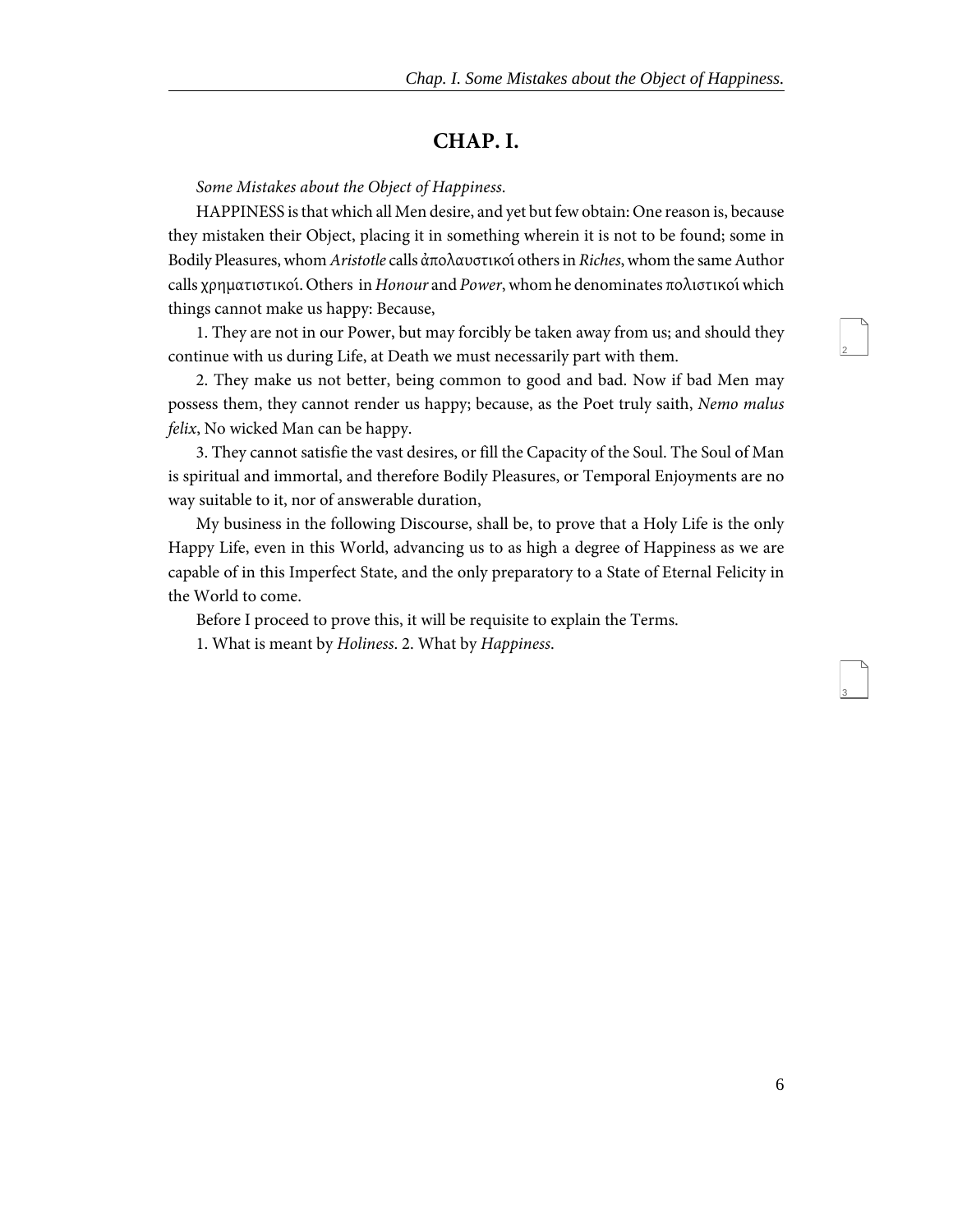### **CHAP. II.**

#### <span id="page-10-0"></span>What Holiness is.

Holiness (as I have shewn in a former Treatise) is a Word of various significations in Scripture.

<span id="page-10-7"></span><span id="page-10-6"></span>When it is attributed to God, it signifies (as Dr. Ow*tram* well $^{\rm l}$  observes) either, 1. His transcendent Purity, or constant and immutable volition of that which is right and good, which the Apostle Peter proposes to our imitation,  $1$  Pet[. 1. 14](http://www.ccel.org/study/Bible:1Pet.1.14). As he that hath called you is holy, so be ye holy in all manner of conversation. Because it is written, Be ye holy, for I am holy, 1 [John](http://www.ccel.org/study/Bible:1John.3.3) 3. 3. And every man that hath this hope in him, purifieth himself, as he is pure. [Psal. 145. 17](http://www.ccel.org/study/Bible:Ps.145.17). The Lord is righteous in all his ways, and holy in all his works. Or,

<span id="page-10-2"></span>2. His glorious Majesty, which manifests it self in all Excellencies and Perfections, infinite Wisdom, infinite Power and Might, sovereign Dominion over all things; in respect whereof he is worthy of all Praise and Worship. So that Holy is often equivalent to great, and greatly to be feared, and had in reverence of all that draw nigh to him. In this sense God is often in Scripture called the Holy one of Israel; that is, that venerable Deity who is to be worshipped by a transcendent and incommunicable Worship, and his Name to be invoked with the most profound reverence and devotion.

When Holiness is attributed to other things besides God, it signifies either, 1. A relative or outward Holiness, which results from a Separation from common and profane use, and application to a religious. God being the Sovereign Lord of all things, and himself holy, whatever is in a peculiar manner related to him, and appertains to his Worship and Service, whether Person or thing, hath a kind of relative Holiness, and upon account thereof an esteem and respect is due to it. Or, 2. An inherent or inward Holiness, or perfect conformity of heart and life to the Law and Will of God: Which kind of Holiness is proper only to rational Beings.

<span id="page-10-8"></span><span id="page-10-5"></span><span id="page-10-4"></span><span id="page-10-3"></span><span id="page-10-1"></span>You will say, If Holiness be such a perfect conformity, &c. then no Man ever was, is, or shall be holy in this Mortal Life. Doth not the Scripture tell us, 1 [Kings](http://www.ccel.org/study/Bible:1Kgs.8.46) 8.46. There is no man that sinneth not? And Eccles[. 7. 10.](http://www.ccel.org/study/Bible:Eccl.7.10) For there is not a just man upon earth that doth good, and sinneth not. [Prov. 20. 9.](http://www.ccel.org/study/Bible:Prov.20.9) Who can say, I have made my heart clean, I am pure from my sin? [James 3. 2](http://www.ccel.org/study/Bible:Jas.3.2). In many things we offend all. [1 John 1. 8.](http://www.ccel.org/study/Bible:1John.1.8) If we say that we have no sin, we deceive our selves, and the truth is not in us. And an Heathen Man could say, Nemo invenitur qui se possit absolvere; & innocentem quisque se dicit, respiciens testem, non conscientiam: There is no Man to be found that can absolve himself; and he that saith he is innocent, must respect a Witness, not his own Conscience.

I answer, It is true, that perfect and sinless Holiness is not attainable by mortal Men in this present Life, and therefore God is pleased to accept of sincerity of Obedience instead <span id="page-10-10"></span><span id="page-10-9"></span>4

<sup>1</sup> Lib. 1. de Sacrific. Cap. 1.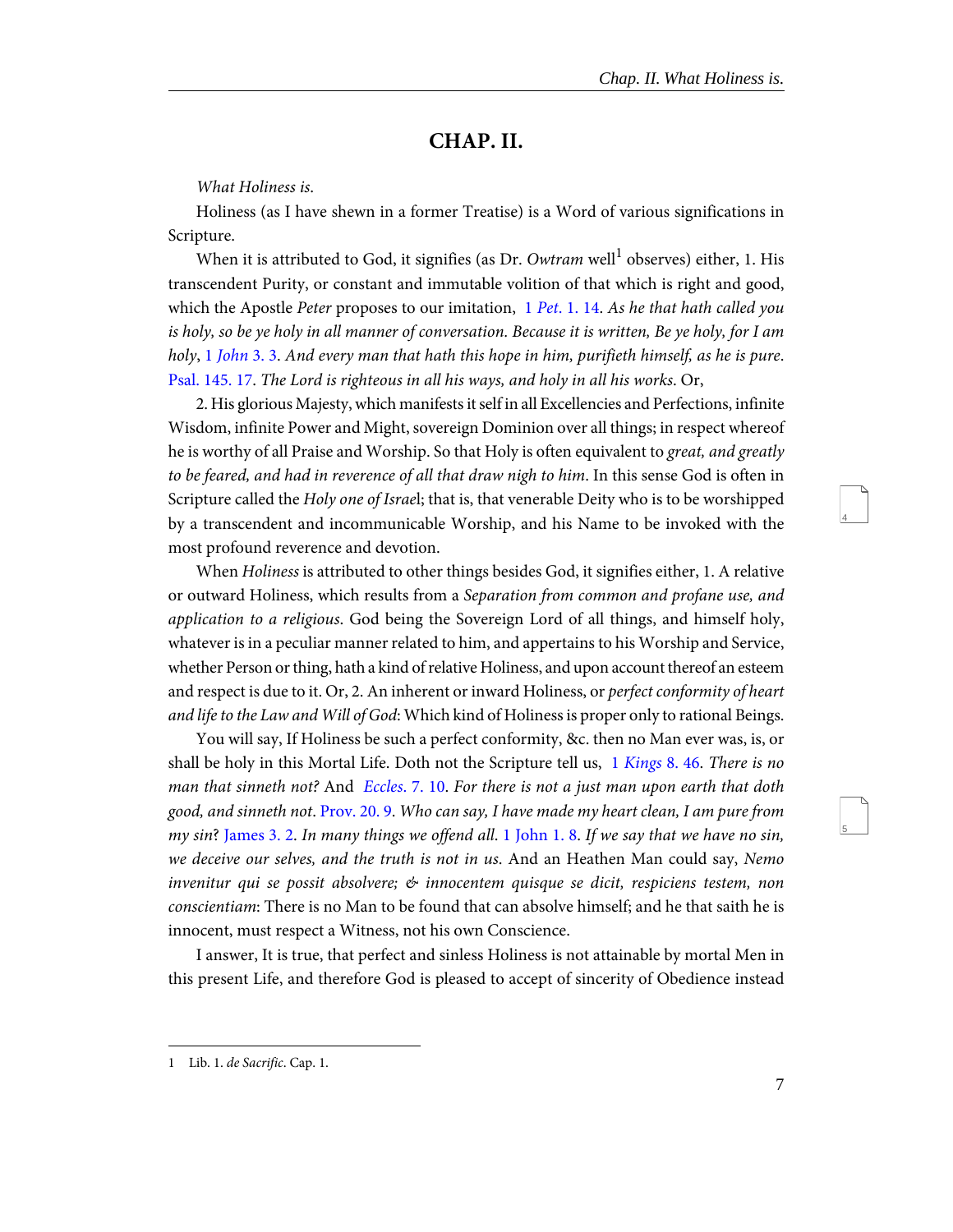<span id="page-11-3"></span><span id="page-11-2"></span>7

of Perfection; and so we may define Holiness, so far as it is attainable in this imperfect state, to be a sincere and constant desire and endeavour to obey God in all his Commands. More than this, we cannot perform, and less than this God will not accept.

1. This Obedience must be universal, without reserve or exception of any Command. Whatsoever we shall be convinced to be God's Will, and our Duty, we must set about it, and do it, be it never so uneasy to Flesh and Blood: Whatsoever we shall be convinced to be contrary thereto, though never so pleasing, never so customary to us, we must resolutely shun and avoid it. God must have the whole Heart; he admits no rival; Zeal for one Com-mandment will not compensate for the breach of another. We must with the [Psal](http://www.ccel.org/study/Bible:Ps.119.128)mist, Psal. [119. 128.](http://www.ccel.org/study/Bible:Ps.119.128) Esteem all his precepts concerning all things to be right, and hate every false way.

<span id="page-11-1"></span><span id="page-11-0"></span>2. This desire and endeavour must be sincere and hearty; we must not harbour or entertain any secret inclination to any evil way. We must withdraw all degrees of Affection from whatever is sinful, or unlawful, or prohibited by God. The love or liking of any sin, or even wishing it were lawful, cannot consist with the love of God, which is the spring and source of sincere Obedience. Quis coram Deo innocens invenitur, qui vellet fieri quod vetatur, si subtrahas quod timetur. Ac per hoc in ipsa voluntate reus est, qui vult facere quod non licet fieri. Augustin. Epist. 121. Who can be found innocent before God, who wishes that might be done. which is forbidden; and would do it were it not for fear of Punishment, &c.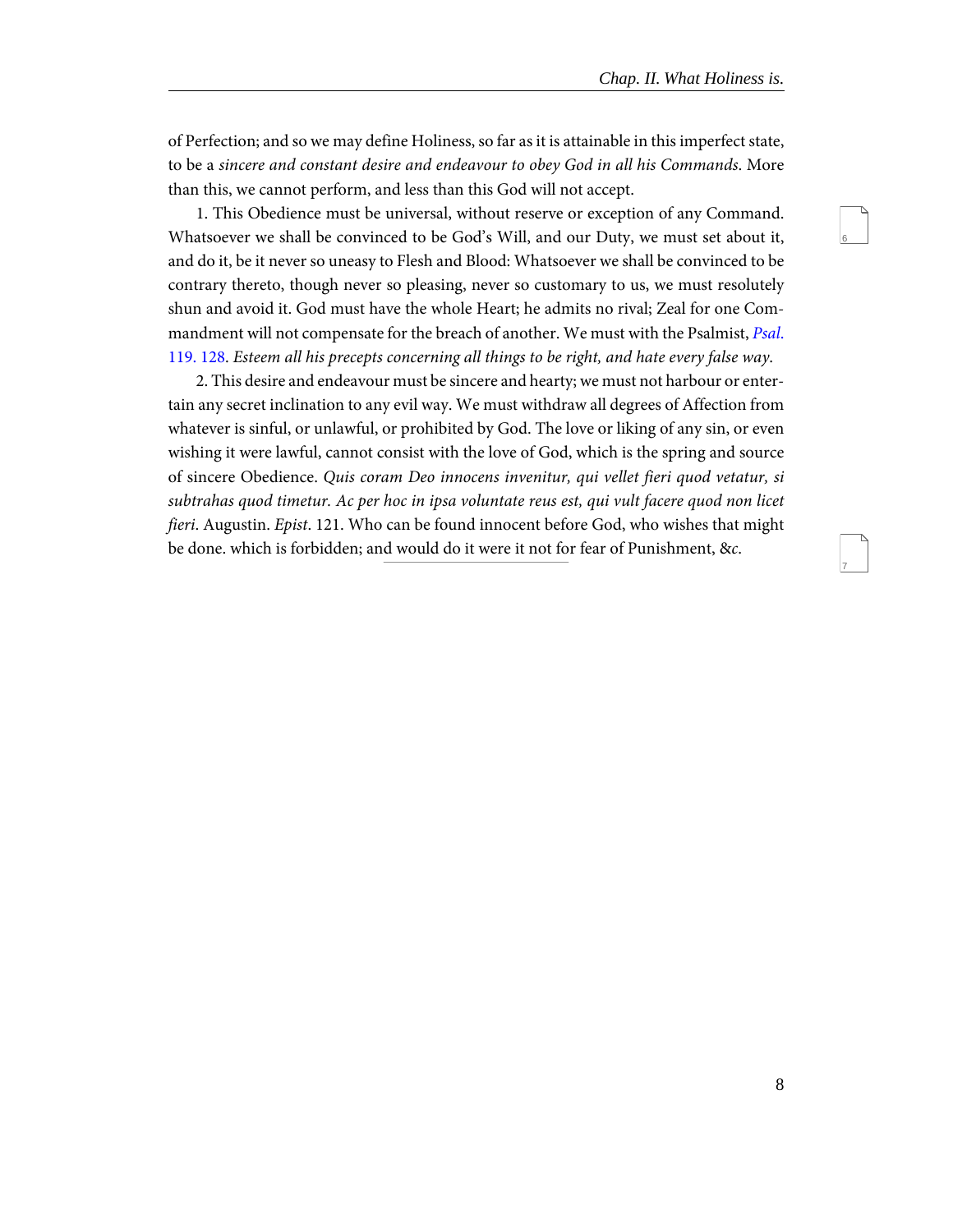### <span id="page-12-11"></span>**CHAP. III.**

#### <span id="page-12-0"></span>What Happiness is.

Happiness in general may be defined to be the secure and constant presence and enjoyment of whatsoever is really good, desireable and delightful; together with the absence of whatever is afflictive and tormenting.

<span id="page-12-10"></span><span id="page-12-9"></span><span id="page-12-1"></span>It is described by Boetius, to be Status omnium honorum aggregatione perfectus: An Estate perfect by the confluence of all good things. And by Cicero, Secretis malis omnibus cumulatum bonorum possessio: An accumulated possession of good things, all evil things being withdrawn. The holy Psalmist himself makes the happiness of the Beatifick Vision to consist in fulness of Joy, and Eternal Pleasures, *Psal.* 17. *ult. In thy presence there is fulness of joy, and* at thy right hand there are pleasures for evermore. And by our Blessed Saviour the happiness of Heaven is called the joy of the Lord, [Matth. 25. 21 and 23.](http://www.ccel.org/study/Bible:Matt.25.21 Bible:Matt.25.23)

<span id="page-12-2"></span>Happiness is usually distinguished into Objective and Formal.

Objective Happiness is that Object or thing which renders us happy.

Formal Happiness is the union with, or enjoyment of that Object.

The supreme Objective Happiness of Man, his chief good, or last end, is the ever blessed Deity.

<span id="page-12-6"></span>His Formal Happiness is the Enjoyment of this Object, which consists in the knowledge and love of God, and that joy an delectation which naturally and necessarily flows therefrom; John [17. 3](http://www.ccel.org/study/Bible:John.17.3). And this is Life eternal, that they may know thee the only true God, and Jesus Christ, whom thou hast sent.

<span id="page-12-8"></span><span id="page-12-7"></span>You will say, If the happiness of Man consists in the love of God, how can holiness of life be said to render a Man happy?

<span id="page-12-12"></span><span id="page-12-3"></span>I answer, Because holiness or obedience to the Commandments of God, is in effect the same thing with the love of God. By the Apostle *[John](http://www.ccel.org/study/Bible:1John.5.3)* it is made to be the very same, 1 *John* 

<span id="page-12-5"></span><span id="page-12-4"></span>[5. 3](http://www.ccel.org/study/Bible:1John.5.3). For this is the love of God, that we keep his Commandments. And [Galat](http://www.ccel.org/study/Bible:Gal.5.3). 5. 3. Love is said to be the fulfilling of the Law. Dr. Hammond in his Note upon John [14. 15](http://www.ccel.org/study/Bible:John.14.15). observes, that the Notion of loving God in Scripture, but especially in the New Testament, seems most fitly to be taken from one most eminent Act and Expression of Love amongst all Men; that is, doing those things which are most grateful and acceptable to the beloved. Now our only way of doing things grateful to God, is our performing what he commands; and therefore it is consequent, that our obedience to the Will or Commands of God, in the highest and most perfect manner, is styled the loving of him; being indeed the prime, if not only way of demonstrating our love to him, *John* [14. 21](http://www.ccel.org/study/Bible:John.14.21). He that hath my Commandments, and keepeth them, he it is that loveth me: and [ver. 23](http://www.ccel.org/study/Bible:John.14.23). If any man love me, he will keep my word: and  $1$ [John 2. 5](http://www.ccel.org/study/Bible:1John.2.5). He that keeps his word, in him is the love of God made perfect, &c. Another Notion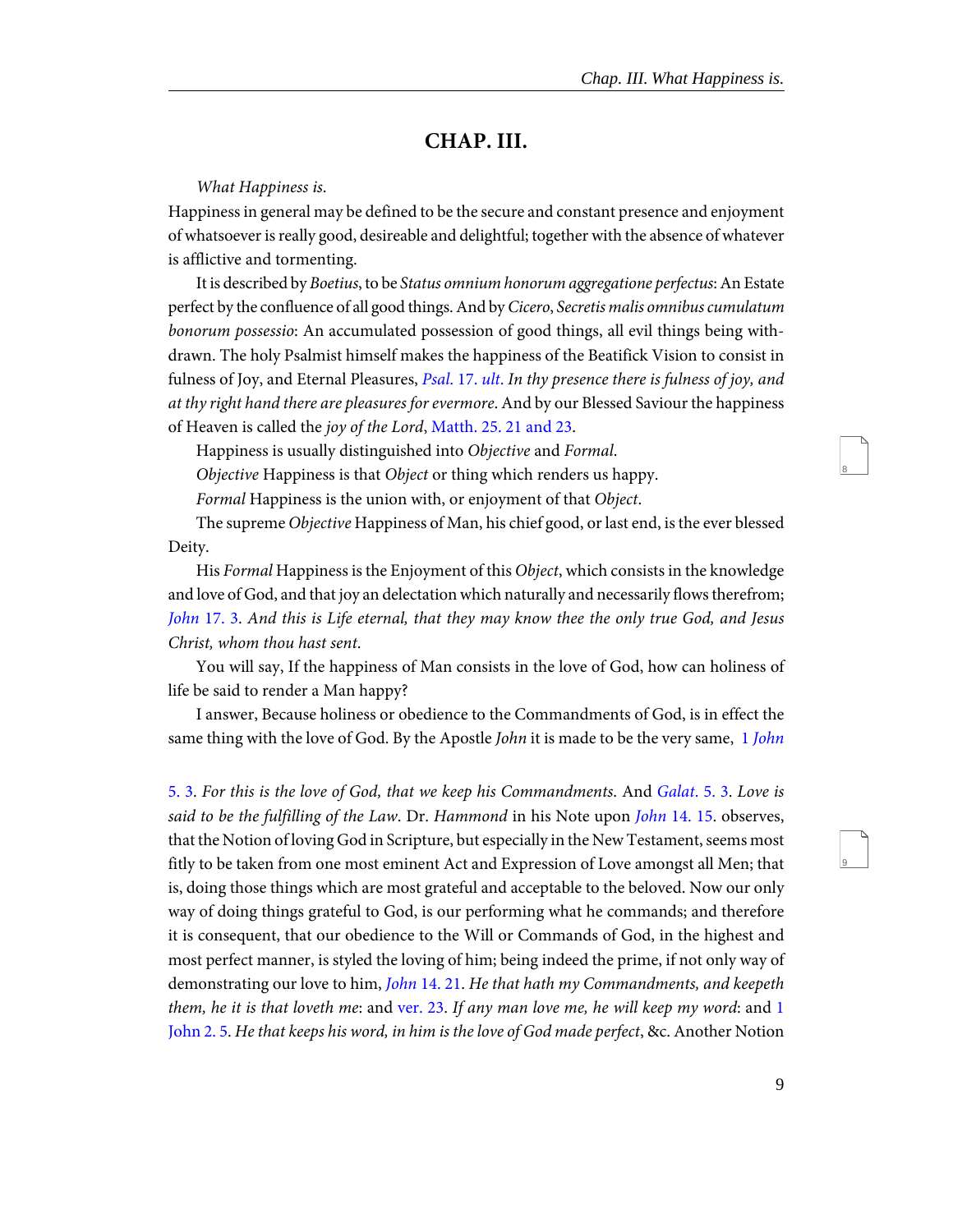<span id="page-13-1"></span><span id="page-13-0"></span>11

there is of the Love of God, viz. a desire of union and near conjunction with him; but this is but seldom lookt upon in the Scriptures. Thus far Dr. Hammond.

Love is by some Divines distinguished into Appreciative and Sensible, or rather Passionate.

Appreciative Love is such an affection whereby we prize or value any one Object above another.

Sensible or Passionate Love is that which hath a greater influence upon the Body, and doth more strongly move and affect it.

Our Love to God in this state is of the first kind, such an affection or disposition of Soul, whereby we prize him above all things; so that neither Father nor Mother, nor Wife, nor Child, though they may more sensibly and passionately affect us, are so much esteemed by us, we can be content to part with them when God pleases, and quietly to submit to his Will. No Worldly advantage, much less the gratifying any Lust, can prevail with us to break any one of his Commandments. Yet ought we not to rest contented with this degree of love to God, but to labour after that which is more ardent and passionate; else how can we satisfie our selves in a Time of Temptation, that our Obedience to God's Commands proceeds not rather from a Principle of Fear, or Self-love, than of love to God.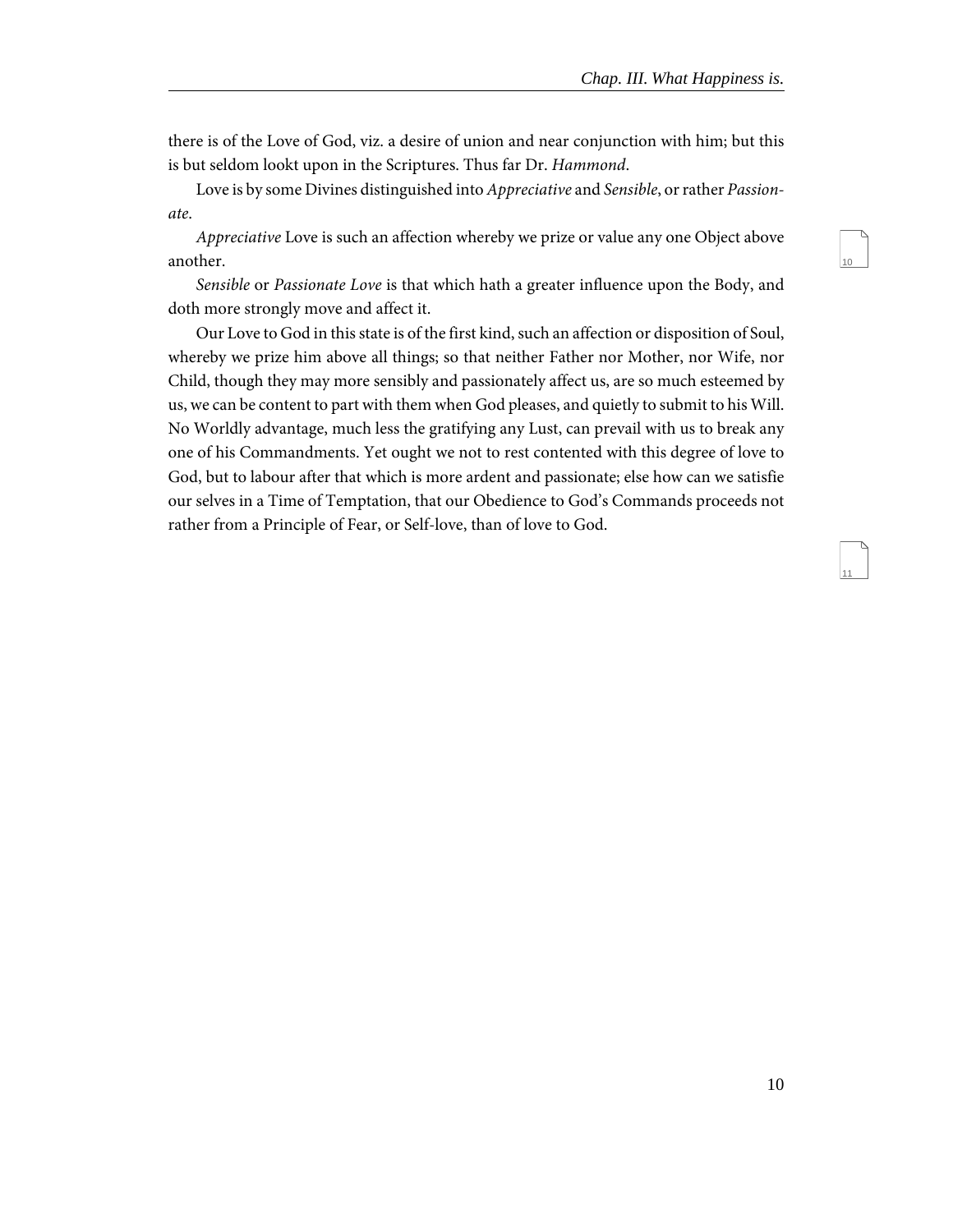### **CHAP. IV.**

<span id="page-14-0"></span>Of the Division of Happiness.

Though the supreme and chief Happiness of Man consists in the knowledge and love of God, yet there are other things which contribute to the completion of it, especially in this World, viz. Those which tend to the making our present condition easy and comfortable to us; such as Health, Wealth, Friends, Reputation; the contrary whereto; as Sickness, Bodilypain, Hunger and Thirst, Disgrace, &c. would render it grievous and unpleasant. The former of these are eagerly pursu'd by a great part of Mankind, as their chief good and happiness. Could we therefore demonstrate (and I think it not difficult to do) that Holiness or obedience to God's Commands, is the most effectual means to procure and secure these outward Enjoyments to us, so far as there is any good in them; I think we should need no other consideration to recommend a Holy Life and Conversation to all sorts and conditions of Men.

Which that we may do the more clearly and satisfactorily, it will be convenient to make a division of Happiness according to the several states of Man, and his several parts, and the particular ingredients, which make up the happiness of each part, in each state.

And because I cannot think of a better, I shall make use of that of Dr. Wilkins, late Lord Bishop of Chester, in his Treatise of Natural Religion.

The Happiness then of Man is either that of this present Estate, which determines at Death; or that of a future Estate, which commences at Death, and continues to all Eternity.

The *Happiness* of this *present* Estate may be divided into, 1. *External*, or, that of the Outward Man: Or, 2. Internal, or that of the Inner Man.

External Happiness consists principally in, 1. Health, 2. Safety, Liberty and Quiet. 3. Riches. 4. Pleasures. 5. Honour and Reputation. 6. Friends. Under which Name I comprehend also Natural Relations; As *Wife*, and *Children*, and *Parents*, who are usually called so in common speech; as when we say, Such a Man hath good Friends, or his Friends are well to live.

<span id="page-14-1"></span>Internal Happiness consists in the knowledge and love of God, manifested by our obedience to his Commands; the improvement of all our Faculties; inward peace of Conscience, Joy and Tranquillity of Mind.

The Happiness of the future Estate, is the clear Vision of God, likeness to him, and union with him by perfect love: [1 John 3. 2.](http://www.ccel.org/study/Bible:1John.3.2) We shall be like him, for we shall see him as he is. This differs chiefly in degree from the precedent.

Before I run over these Heads in particular, I shall premise two things in general.

First, That keeping of God's Commandments is every way for the good, benefit and advantage of the whole world, and Mankind in general. Sin, 1 which is the breach of God's Law, is the only procuring and productive cause of all the Evils and Miseries, Troubles and Distresses that are in the world. Did Men generally obey God's Laws, the whole Earth, which <span id="page-14-3"></span><span id="page-14-2"></span>12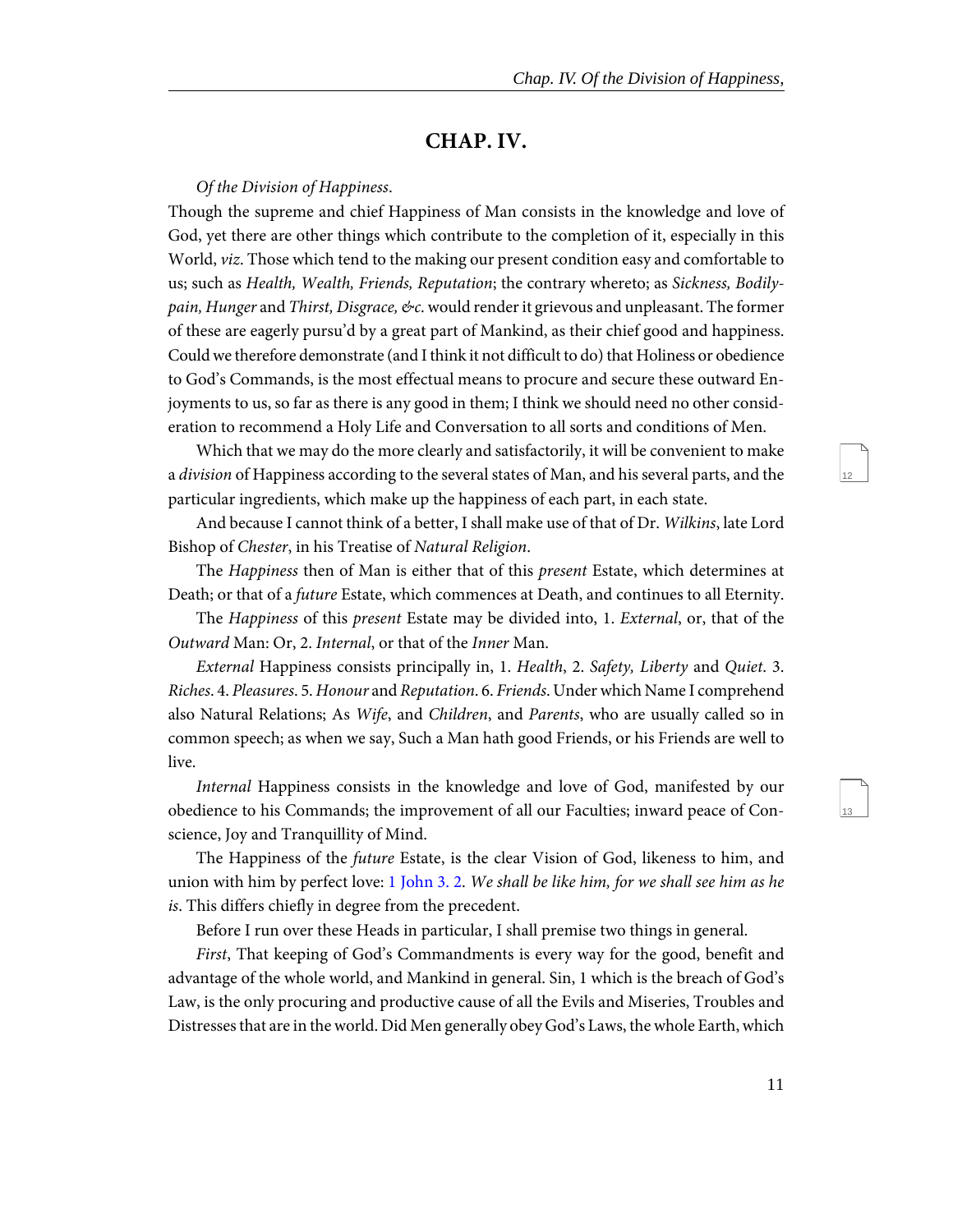is now for the most part an *Akeldama*, or Field of Blood, would be turn'd into a very Paradise, into a Heaven: Men would then beat their Swords into Plowshares, and their Spears into Pruning-hooks. Men who now are Wolves and Tygers one to another, who bite and devour one another, would then be a protection and defence, and mutual help one to another. Whence come wars and fightings among you, (saith the Apostle James) come they not hence, even of your lusts, which war in your members? Running over all the Commandments of God, I might easily deduce and demonstrate in particular, that each of them conduces to the publick good and benefit.

Secondly, The Commandments of God are not grievous or uneasy; his Law is holy, and just, and good, his Precepts equal and reasonable; nay, so suitable and agreeable to the Nature and Reason of Man, that I will be bold to say, They ought upon their own account to be observed and obeyed by us, were there no Heaven to reward our Obedience, no Hell to punish our Disobedience.

<span id="page-15-1"></span>This is the foundation of that Stoical Doctrine, That Virtue is its own Reward, and that Happiness consists in the very doing of Virtuous Actions: And therefore a wise Man is satisfied with the Conscience of well-doing, and will not do any dishonest or wicked thing, to avoid any Suffering or Torment whatsoever. The reason is, because God hath imprinted in our Nature an aversation from Vice, and dislike of it; so that we cannot but condemn our selves for doing any thing that is dishonest or unjust: Se judice nemo nocens absolvitur: No nocent person is absolved, himself being Judge. Nor can any terrour or torment acquit us from blame, if to avoid it we do any vile or dishonest action. But on the contrary, if we resolutely stick to that which is good, whatever we suffer for it, we satisfy our own Consciences, and rejoice in having done so, and gain the approbation and applause of all Men. The Evil of Sin is greater, and more to be avoided than the Evil of Pain or Suffering, tho' that be a great Evil too; and that man be far from being happy, who labours under extreme Bodily Pain, especially if without hope of deliverance: Such a Man's very Being would be a Burthen to him; it being a true saying, *Præftat non esse quàm miserum esse*: Better not to be, than to be miserable.

<span id="page-15-0"></span>But our gracious God hath not put us off with such a Reward as this; (which notwithstanding the Apostle saith of the Christians of his time, That if in this life only they had hope, they would be of all men the most miserable:) but hath promised to recompense our Obedience with Eternal Life and Happiness; and particularly our Sufferings for his Cause, and for Righteousness sake, with a far more exceeding and eternal weight of glory. And for our encouragement hath permitted us to have a respect to this recompence of reward; as Moses, that Man of God, and others of his Servants mentioned Heb. 11. had.

<span id="page-15-2"></span>14

<span id="page-15-4"></span><span id="page-15-3"></span>15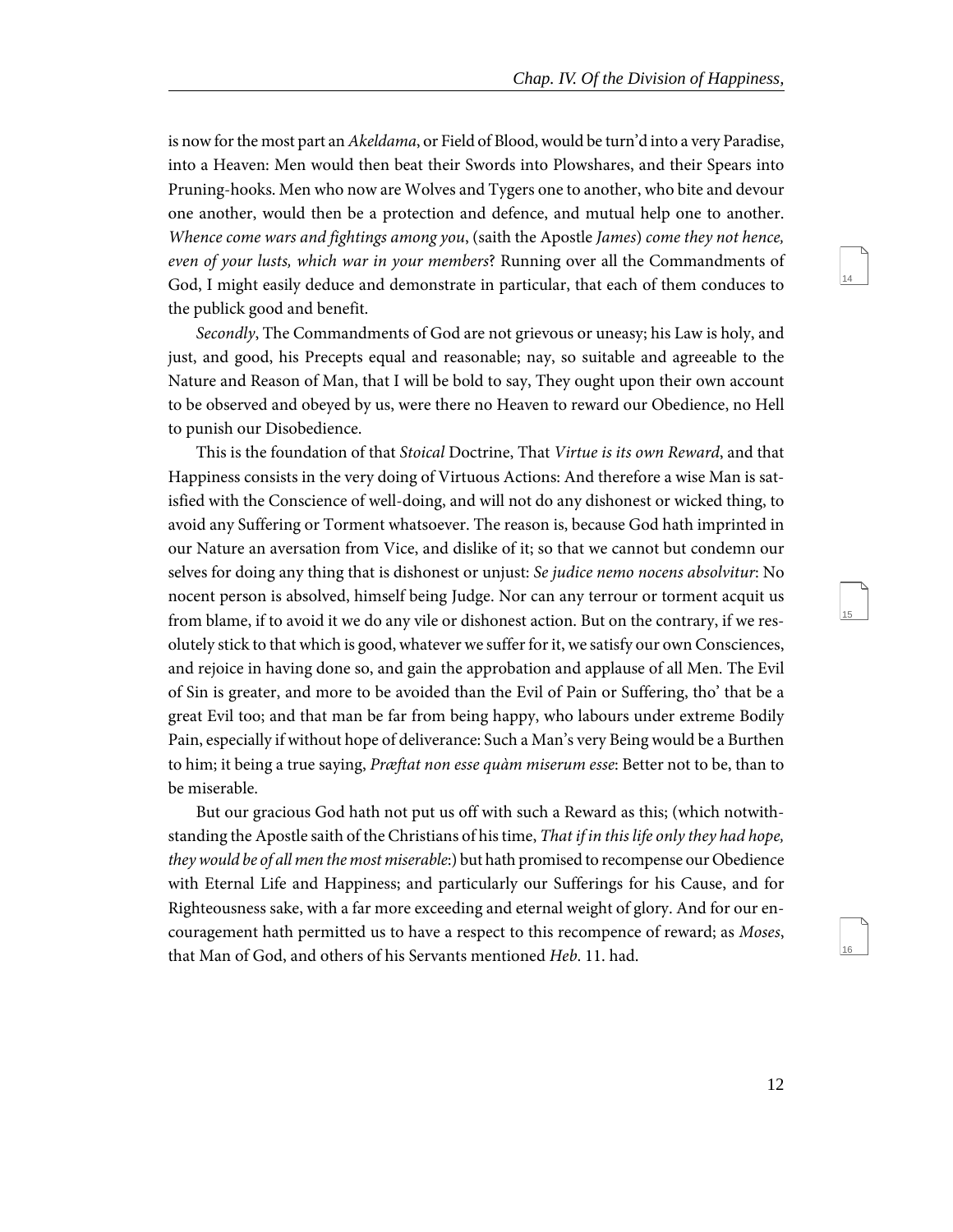### <span id="page-16-3"></span><span id="page-16-2"></span>**CHAP. V.**

#### <span id="page-16-0"></span>Of Health.

Health is a Blessing so necessary to our Well-being in this World, that without it we cannot enjoy any thing else, no not our own selves: And therefore the common salutation among us at every meeting of Neighbour or Friends is this, How do you? that is, are you in Health or no? And the Answer Well, or Ill; that is, in health or not: As if Health were the chief or only good thing worth the enquiring after, in the presence or enjoyment whereof we could not be miserable whatever else we wanted: Nor in the absence, happy or well, whatever besides we possessed. Indeed there is no taste or relish, no comfort or delight in any worldly good, where health is wanting; and therefore it is by all Men highly valued and purchased at the dearest rate, as Bishop Wilkins well observes.

Health is such a just temper and constitution of all the parts of the Body, both solid and fluid, as may inable the several Members and Faculties duly to perform their natural Functions, from whence proceeds not only an indolency or freedom from Pain and Sickness, but also vigor and activity, alacrity and light heartedness, a pleasant and delicious sympathy in the Soul. To this head I refer freedom from Bodily Pain, the extremity whereof is altogether inconsistent with Happiness: St. Augustine confesses, That he was compelled to consent to Cornelius Celsus, who affirmed Bodily Pain to be the greatest Evil. Neither (saith he) did his Reason seem to me absurd, viz. That Man being compounded of two parts, Soul and Body, of which the first is the better, the latter the worser; the greatest good must be the best thing belonging to the better part; that is, Wisdom: And the greatest Evil the worst thing belonging to the worser part; that is, Pain. Whether this Reason be solid and conclusive, let others judge; but I fully agree with him in the Assertion, That of all Evils we are sensible of in this World, Bodily Pain is the sorest; It drowning, as I may so say, and taking away the sense of all other Evils, and wholly possessing the Soul. It is such an afflictive and tormenting Passion, such a Vultur or Tyger, tearing and gnawing upon the Soul, so abhorrent to Humane Nature, that an excessive degree of it must needs make a Man miserable and unhappy; unless we can reconcile and unite extremes, the greatest Evil that Man is capable of suffering, with the greatest good he can enjoy. Hence the Torments of Hell are every where in Scripture set forth by consuming Fire, unquenchable Fire, everlasting Burnings; and Hell it self called a Lake of Fire, a Lake which burns with Fire and Brimstone; because Fire produceth the greatest Bodily Pain; than which nothing is more terrible to Humane Nature, and more likely to affright Men from Sin. On the contrary, St. John in his Revelation considering the absolute inconsistency of Pain and Happiness, tells us, That in the New Jerusalem there shall be no sorrow, nor any more Pain.

<span id="page-16-4"></span><span id="page-16-1"></span>There is indeed a degree of Bodily Pain, which may be said to be κατ' άνθρωπον, not exceeding the measure of Man's Patience; and there is a degree which we are not able to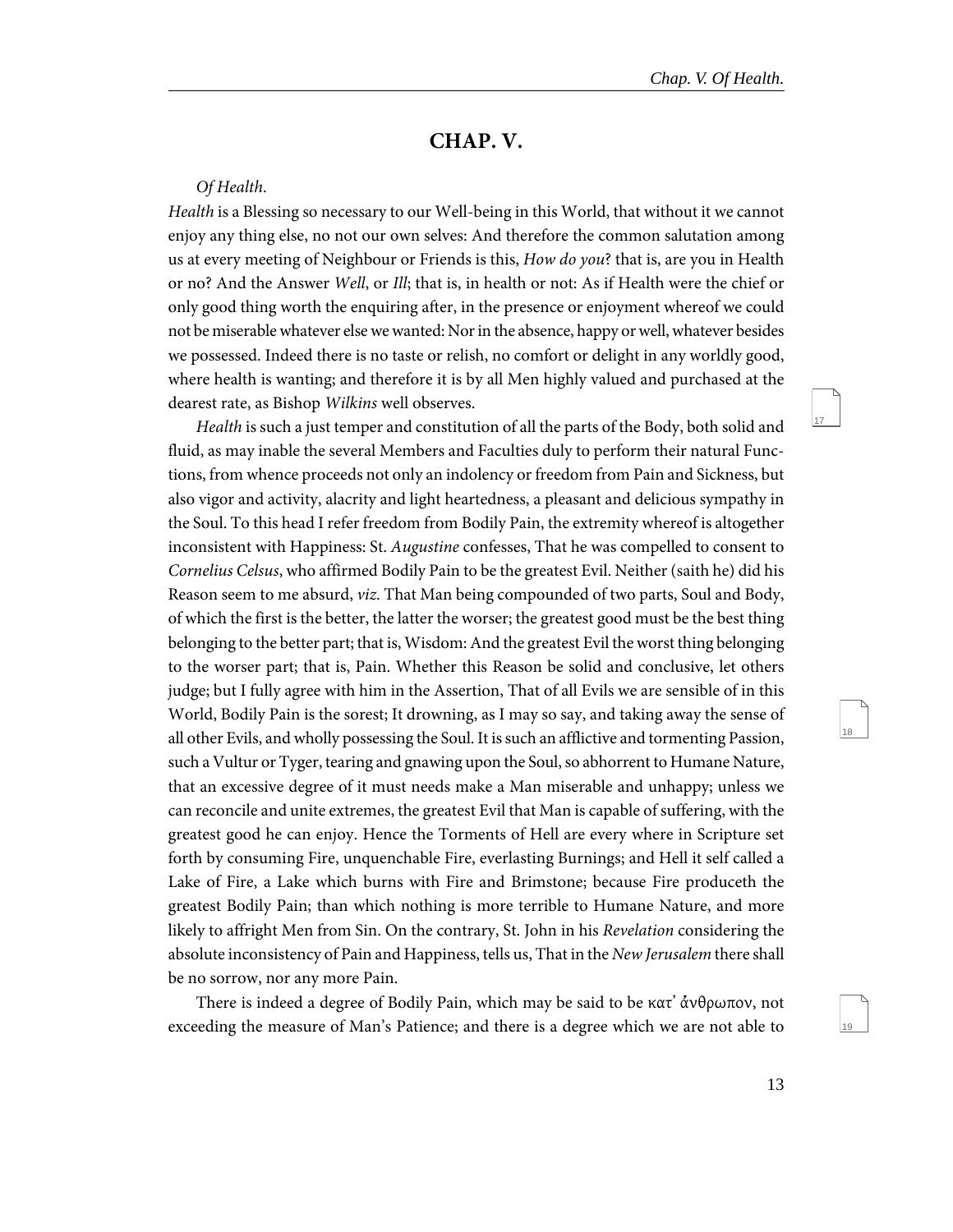bear, which takes up the whole Mind, not suffering it to divert its thoughts one Minute to any other Object.

Away then with the foolish vaunts of the proud Stoicks, who boast that their Wise Man is happy in *Phalaris* his Bull; whom  $^2$ St. Augustine thus smartly and ingeniously checks and confutes, If Life may be happy in extreme bodily torment, why do they advise a man afflicted with the most grievous pains to depart out of it? Why does not their Wiseman rather continue in it, that he may enjoy the happiness of it? Is a happy life to be forsaken and fled from? But if such a Life be really miserable, what else but pride hinders them from confessing it to be so.

You will say, Did not the holy Martyrs endure the greatest Bodily Torments with invincible patience, yea some of them with joy and exultation.

I answer, 'Tis true indeed they did so; but then I suppose, that as their Temptations and Sufferings were extraordinary, so they were extraordinarily supported under them; and that God (as the Apostle saith) did not suffer them to be tempted above what he enabled them to bear. It seems to me most likely, that he did quite take away, or very much mitigate the sense of pain; possibly by obstructing those Nerves which convey that motion to the Brain, which excites such a sense, or how else it seemed best to his Divine Wisdom.

I proceed now to prove, that this. Blessing is the portion of those who lead a godly Life, who keep God's Commandments, and abide in his Love: And that, 1. From the Promises of God: 2. From the natural consequence of several Virtues commanded by him. Such are, 1. Temperance and Sobriety, 2. Labor and Industry. 3. A due government and moderation of our Passions.

<span id="page-17-8"></span><span id="page-17-6"></span><span id="page-17-5"></span><span id="page-17-4"></span><span id="page-17-3"></span><span id="page-17-2"></span><span id="page-17-1"></span><span id="page-17-0"></span>1. Health and Long Life, (I put them together, the one for the most part being the consequent of the other) are in Scripture promised as rewards to the obedience of the Commandments of God. Exod[. 23. 25](http://www.ccel.org/study/Bible:Exod.23.25). Thou shalt serve the Lord thy God—And I will take away Sickness from the midst of thee. [Deut. 7. 15.](http://www.ccel.org/study/Bible:Deut.7.15) And the Lord will take away from thee all Sickness, and will put none of the evil Diseases of Egypt (which thou knowest) upon thee. [Prov. 3. 7, 8.](http://www.ccel.org/study/Bible:Prov.3.7-Prov.3.8) Fear the Lord and depart from evil: It shall be health to thy Navel, and Marrow to thy Bones. [Prov.](http://www.ccel.org/study/Bible:Prov.3.16) [3. 16.](http://www.ccel.org/study/Bible:Prov.3.16) It is said of Wisdom, That length of days are in her right hand. [Psal. 34. 12](http://www.ccel.org/study/Bible:Ps.34.12). What man is he that desireth life, and loveth many days, that he may see good? Keep thy tongue from evil, and thy lips that thou speak no guile. Depart from evil, and do good, &c. repeated 1 [Pet](http://www.ccel.org/study/Bible:1Pet.3.10). [3. 10](http://www.ccel.org/study/Bible:1Pet.3.10). On the other side Sickness and grievous Diseases and premature Death are often threatned as Punishments of Sin and Disobedience: Deut[. 28. 60, 61](http://www.ccel.org/study/Bible:Deut.28.60-Deut.28.61). If thou wilt not observe to do all the words of this Law, &c. He will bring upon thee all the evil Diseases of Egypt, &c. also every Sickness, and every Plague which is not written in this Law. [Prov. 2. 22.](http://www.ccel.org/study/Bible:Prov.2.22) The wicked shall be cut off from the earth, and the transgressors shall be rooted out of it. [Prov. 11. 19.](http://www.ccel.org/study/Bible:Prov.11.19) As righteousness tendeth to life, so he that pursueth evil, pursueth it to his own Death.

<span id="page-17-10"></span><span id="page-17-9"></span>20

<span id="page-17-7"></span><sup>2</sup> Epist. 52.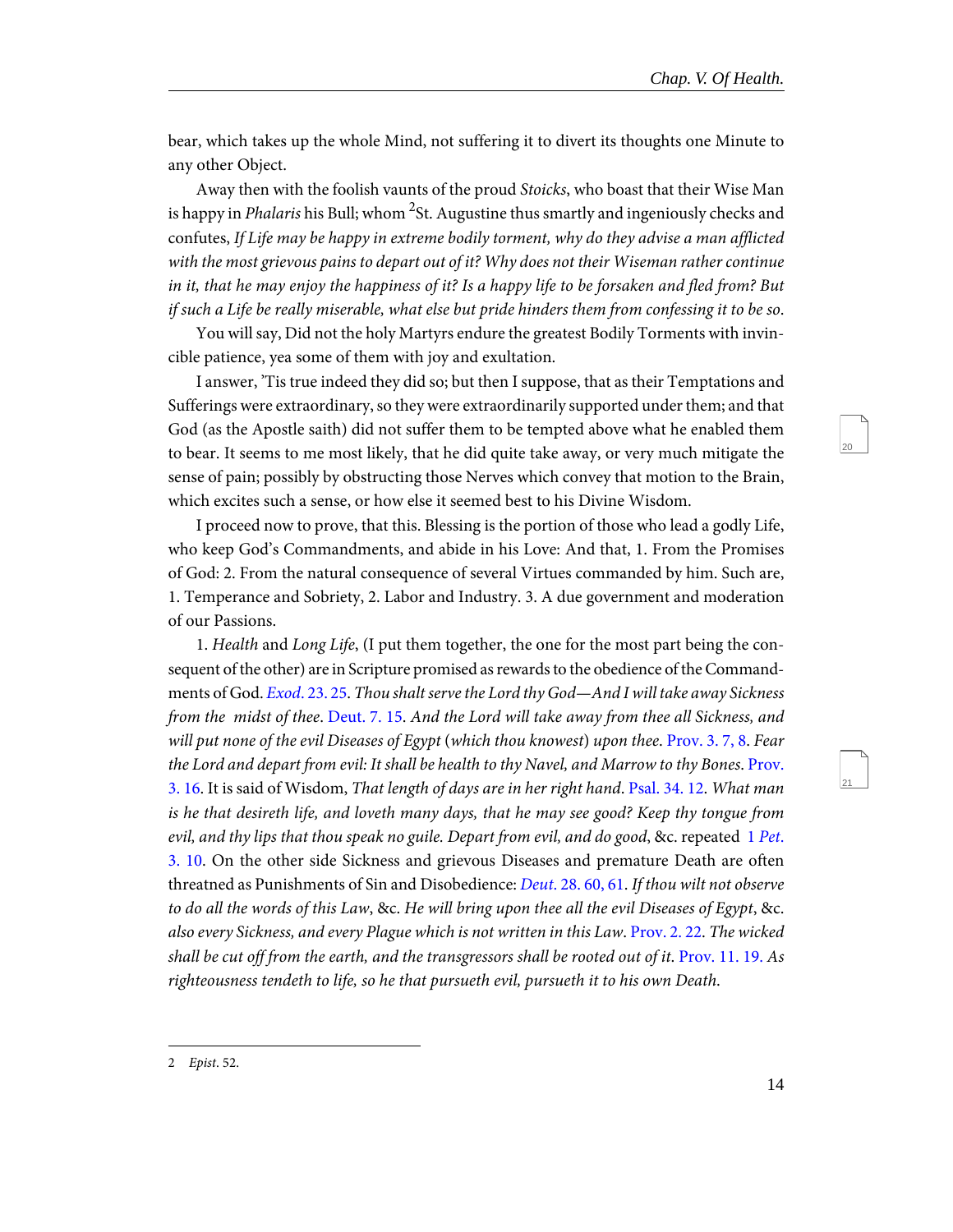<span id="page-18-2"></span><span id="page-18-1"></span>23

<span id="page-18-3"></span>24

2. Health and Long Life are the natural consequents of some Virtues commanded by God: As,

<span id="page-18-0"></span>1. Temperance and Sobriety in the use of Meats and Drinks: That this is a most effectual means to preserve Health, I appeal to the general consent of Physicians, who are the most competent Judges in this Cafe, all unanimously prescribing a moderate Diet, not only as a principal means to continue Health, but also to cure many Diseases, Hence Hippocrates saith, 6 Epid. Sect. 4. Aph. 10. Ἄσκησις ὑγιὴς ἀκορεσίη τροφῆς, ἀοκνίη πόνων: The exercise of preferring health is, not to eat to satiety, not to be slothful in labor.

That a very spare and ascetick Diet conduces much to Health and long Life, may be confirmed by many eminent Examples: St. Paul, the first Hermite (as St. Jerome in his Life reports) arrived to the Age of 115 Years, an hundred whereof he spent in the Wilderness, sustaining himself daily the first forty with a few Dates, and a draught of Water; and when Dates failed, with half a Loaf of Bread, which a Raven brought him. St. Anthony (as Athanasius witnesseth) lived 105 Years, of which he spent 90 in the Desert, supporting his Body with Bread and Water only, to which in his extreme old Age he added a few Sallet Herbs. Arsenius, the Emperor Arcadius his Tutor, lived 120 Years, fifty five whereof he spent in the Wilderness, in wonderful abstinence. Not long before our Times, Ludovicus Cornarus, a Venetian Nobleman, when he had lived unhealthfully to the 35th Year of his Age, being frequently afflicted with divers Diseases, at last by the advice of a certain Physician, he used a restrained Diet, whereby alone he gradually cured them all; by little and little diminishing the quantity of his Meat and Drink, till he descended to fourteen Ounces of Meat, reckoning Bread, Flesh, Eggs, and other Edibles, and sixteen Ounces of Drink daily; persevering in which Regimen, he produced his Life healthful, vigorous, and free from Diseases above 100 Years, as himself witnesseth in a Book he put forth, entituled, The benefits and advantages of a sober Life. Whence we may collect (saith Riverius) out of whose Institutions I borrow'd these Instances, That a spare Diet doth very much conduce, not only to the continuance of Health, but also to the curing of contumacious Diseases, and of long continuance. For though Natural Heat having suddenly concocted the small quantity of Food taken in, is afterwards employed about the superfluous Humours, digesting, dissipating, and by little and little expelling them through the several Emunctories of the Body, till at last the Body becomes pure and free from the Causes and Seeds of all Diseases.

Moreover, It is very remarkable, which the same Riverius adds, That if an exact Diet cannot quite take away some chronical and incurable Diseases, yet doth it much alleviate them, and render them more tolerable, so that the sick Persons may live a long time under them. So we see not a few daily, who produce their Lives many Years under an Ulcer of the Lungs, a Scirrhus of the Liver or Spleen, a Stone in the Reins or Bladder. Aristotle in his Problems witnesseth, That there was a certain Philosopher in his time, named Herodicus,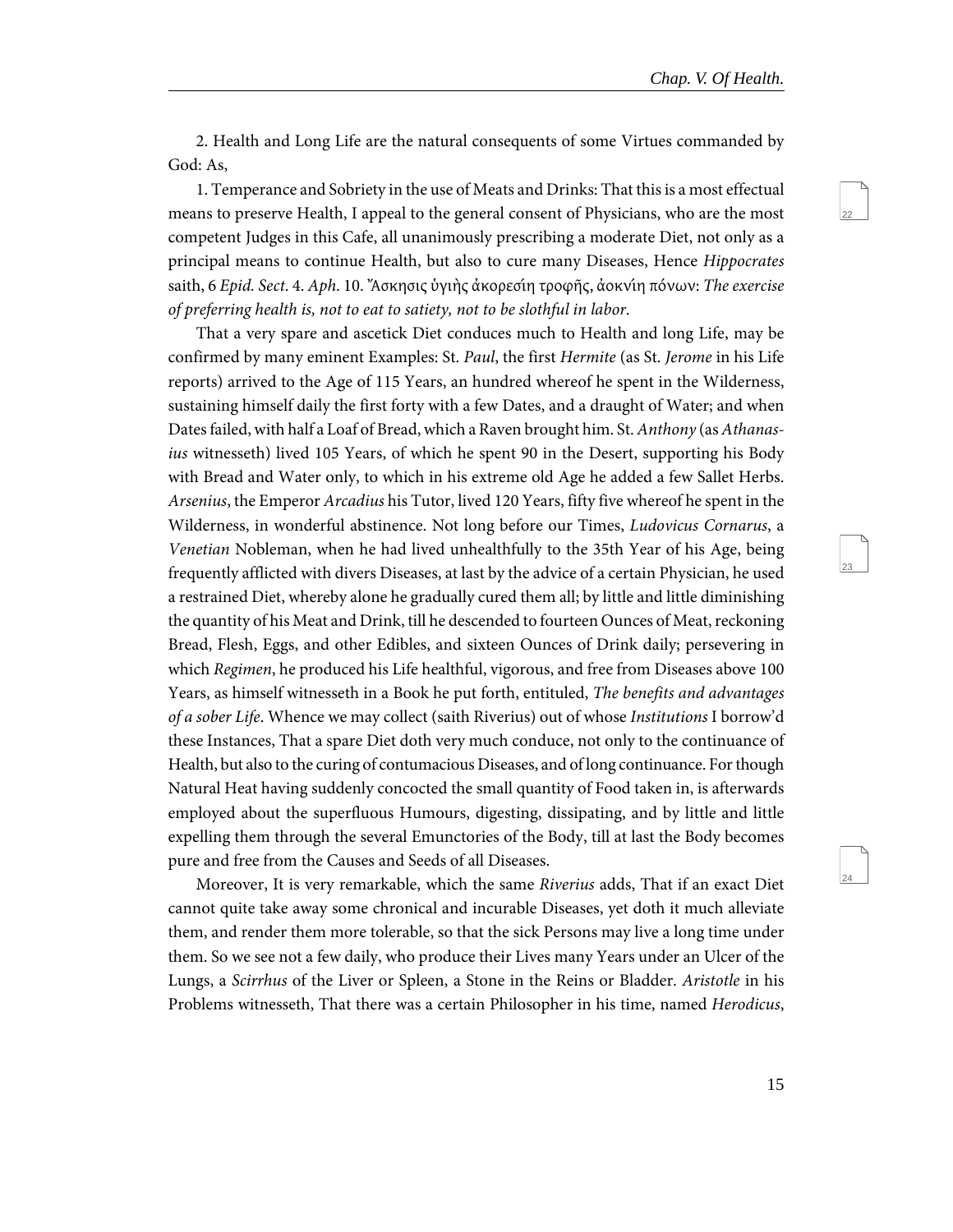<span id="page-19-2"></span><span id="page-19-1"></span>26

<span id="page-19-3"></span>27

who though he laboured under a Consumption, yet by a strict observation of Diet, attained to 100 Years.

The. Benefits of Temperance will best appear from the Mischiefs and Inconveniencies the contrary Vices of Intemperance and Excess bring upon us; especially as to the impairing and ruining of our Health, which is a natural consequent thereof. For the Stomach by immoderate repletion being overcharged or clog'd, with more than it can digest, must needs flubber over its work, as a Mill that is fed too fast, and instead of a well concocted and benign Chyle, transmit to the other Vessels a Crude and impure Juice, full of many heterogeneous and noxious Particles or Qualities, that breed an universal Distemper and Dyscrasie in the Body, and lay the foundation of many future diseases; an error in the first concoction (as the old Physicians well observe) being seldom or never corrected in the subsequent.

<span id="page-19-0"></span>That most diseases owe their original to excess in eating and drinking, appears in that they are cured by blood-letting, purging vomiting, sweating, and other Evacuations, whereby the abundance of superfluous Humours is exhausted. It is a Proverbial Saying, Plures occidit gula quàm gladius: The Throat hath slain more than the Sword. Rioting and drunkenness offer such violence to Nature, do so inflame the Blood, the vehicle of Life, waste and dissipate the Spirits, that Men guilty of them seldom live out half their days: Insomuch that (as Bishop Wilkins well observes) no Man of ordinary prudence, who is to take a Lease for Lives, will be content (if he can well avoid it) to choose one whom he knows to be vicious and intemperate.

It may be objected, that some who daily exceed all bounds in eating and drinking, feeding themselves (as the Apostle saith) without fear, do yet live to an extreme old Age.

I answer, That there are but very few of these, and those of exceeding firm strength of Parts and temperament of Body; who yet if they live temperately, might holdout much longer, and would be more fit for all the Actions of the Mind and Understanding: For (saith Riverius) Those who live intemperately, must needs be fill'd with many noxious Humours, and often troubled with Sickness; neither can they, without prejudice to their Health, be long intent on the difficult Functions of the Mind; both because in them the whole force of Nature, and of the Spirits is spent in the concoction of Meats; from which, if by any contention of mind, they be violently withdrawn, concoction will be depraved, and many crudities ensue; and also because they have need of frequent Bodily Exercise to dissipate, or Medicaments to purge out their ill Humours they daily accumulate. So that though such men seem to live long in the Body, yet in effect they live but little to their mind, and to those ends for which Life was given; being but a little while fit for the Functions of the Soul, the greatest part of their time being necessarily bestowed on the Service of the Body.

And yet even in these the Body is not made of Steel or Adamant, the strength of their Natural Temper cannot always resist and hold out against the rude shocks and batteries of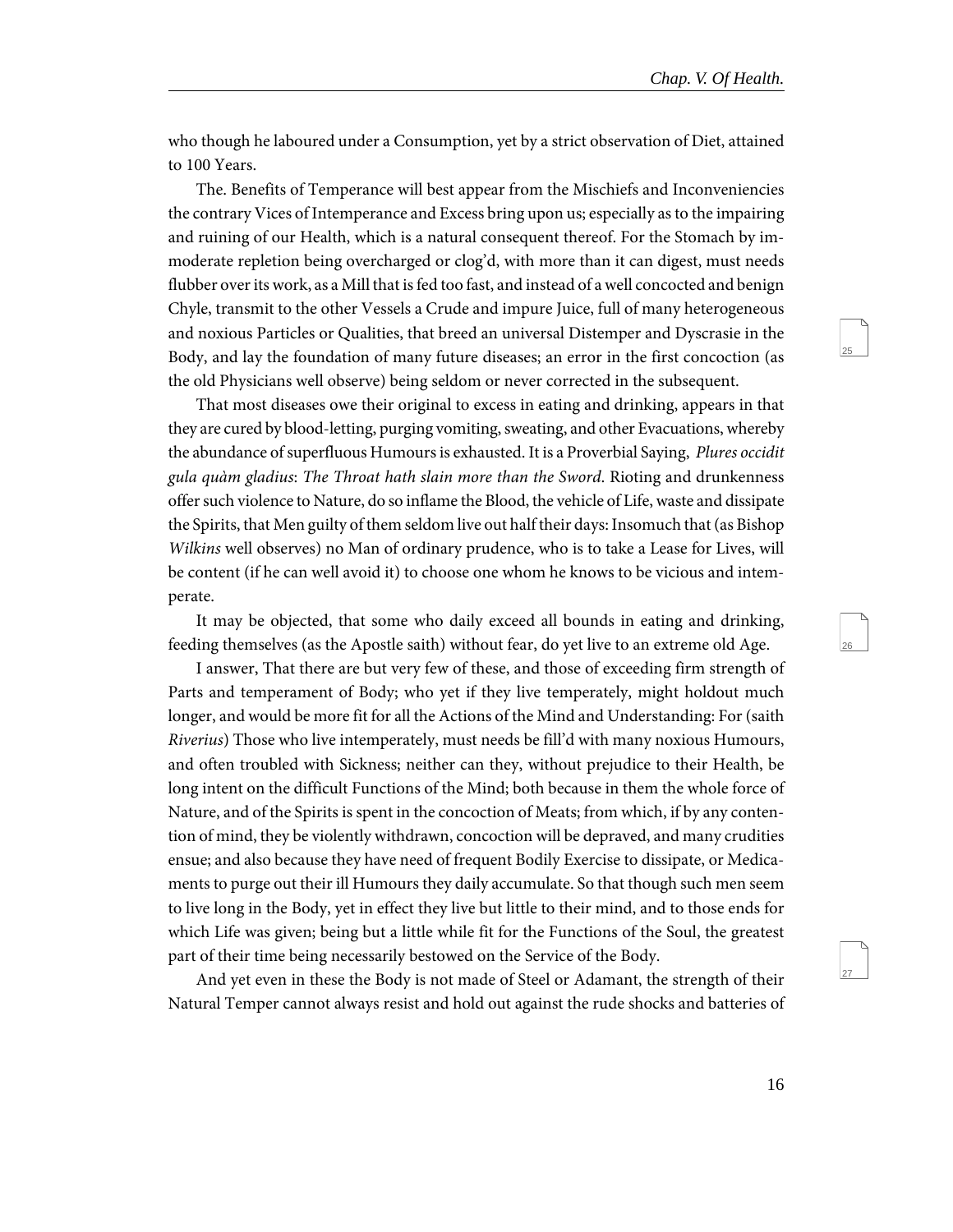<span id="page-20-4"></span><span id="page-20-3"></span>29

<span id="page-20-5"></span>30

so many excesses and debauches, but must needs by degrees be weakened and impaired, and. at last utterly marred and subverted.

I might add further in commendation of this Grace of Temperance, that it conduces much to the preservation of the External form, and comeliness of the Body, an Endowment highly valued by all men: Whereas on the contrary, vicious Courses, but especially Intemperance, defacing the inward pulchritude of the Soul, do change even the outward Countenance into an abhorred hue; as I have else where noted out of Dr. Moor.

I should now dismiss this Particular, did not the great prevalency of this Vice of Intemperance, especially in drinking invite me to superadd something further of the pernicious effects and consequents of it.

1. First, Then this Vice hath a very ill influence upon the Spirit and Soul of Man, degrading it, and subjecting it to the Body. The generality of Heathen Philosophers (as Bishop Wilkins observes) agree in this, That Sin is the Natural Cause of debasing the Soul, immersing it into a state of sensuality and darkness, deriving such an impotency and deformity upon the mind, as the most loathsome Diseases do upon the Body. I shall add, but especially Intemperance, which Clouds the understanding, disabling it to any Studies of sublime and subtile Speculation; the gross fumes of strong and inebriating Liquors, having a like effect upon the Understanding, as thick Foggs and Mists upon our bodily Eyes, hindring them from seeing things at a distance, or discerning clearly Objects that are near. Neither doth it only darken the Understanding, but mightily weaken the Memory, dulling also and impairing all the Parts and Faculties of the Soul; depressing and fastning down to the earth that Particle of the divine Breath:

#### <span id="page-20-1"></span>Atque affigit humi Divinæ particulam auræ:

<span id="page-20-0"></span>Stupifying and infatuating the Man by degrees, till at last there be little left of him but the outward shape, and that too very much marred and deformed.

2. This Sin not only sows the Seeds of future Diseases, but very often is the occasion of many present Quarrels, and Fightings, and Wounds, and even Death it self. [Prov. 23. 29.](http://www.ccel.org/study/Bible:Prov.23.29) Who hath wo? Who hath sorrow? Who hath contentions? Who hath babblings? Who hath wounds without cause? Who hath redness of eyes? They that tarry long at the wine, they that go to seek mixt wine. Nothing more frequent than quarrelling and brawling at drinking Meetings, and sometimes challenging and duelling. Some also we now and then hear of, who being in Drink, by Falls from Horses, or other Casualties, have ruined or destroyed themselves; and alas, in what condition must such Men die!

<span id="page-20-2"></span>3, It occasions an unaccountable expence of time, which by all Wise Men is esteemed a most precious and inestimable Jewel; Cujus unius (saith Seneca) honesta est avaritia; which alone may honestly be coveted. Sometimes whole Afternoons and Nights being spent in drinking bouts, and as much time more before they can get clear of the evil effects of them. Time was not given us to waste in the service of our Lusts, but to bestow on the duties of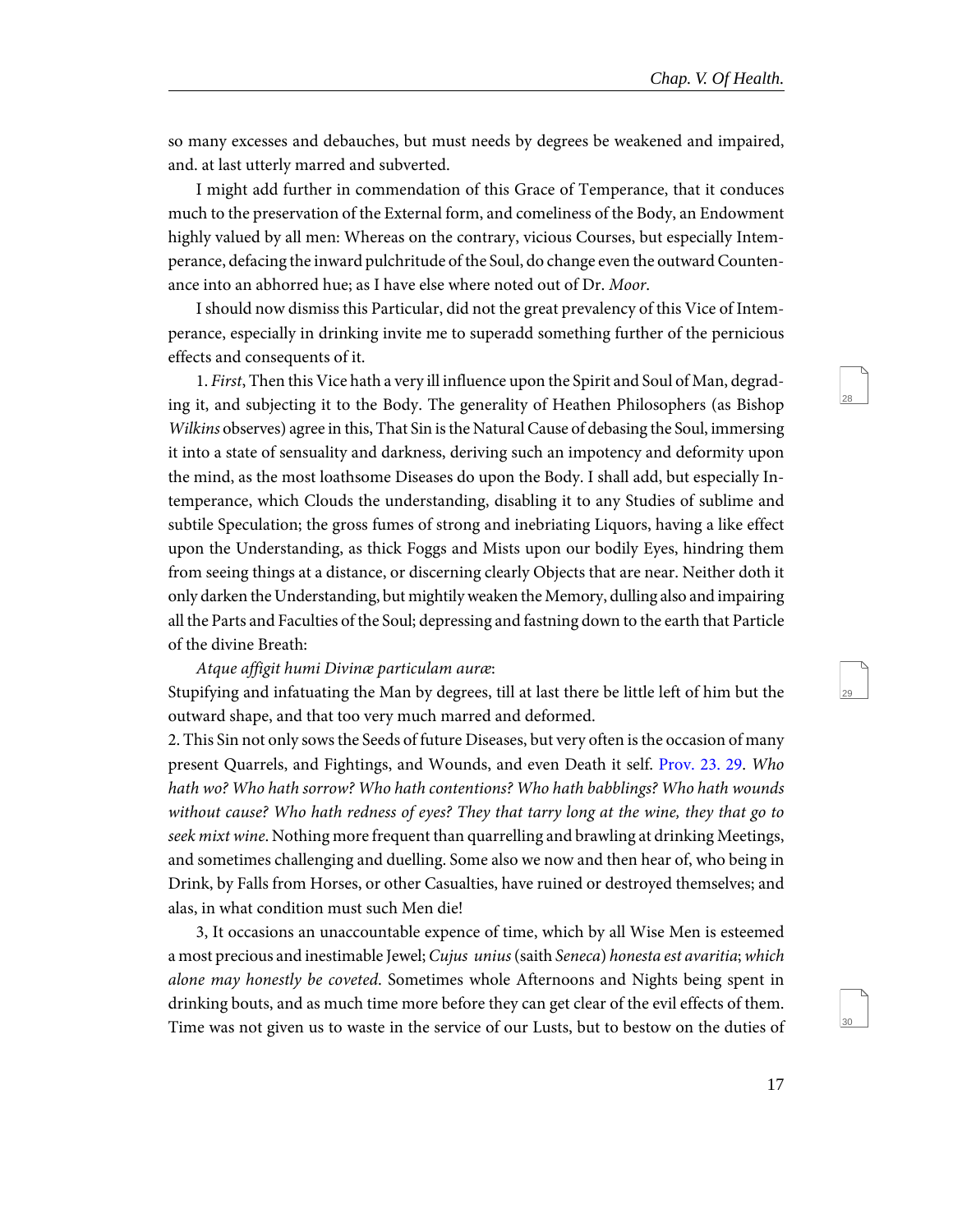<span id="page-21-4"></span><span id="page-21-3"></span>32

<span id="page-21-5"></span>33

God's Worship, or some honest Calling, whereby in our Places and Stations we may be serviceable to our Generations, and do good in the World: No Man need want employment, and yet if he did, he were better be idle, than not well occupied, as the Proverb is. He that hath no bodily Labor or Exercise to busy himself in, may find Work enough in cultivating his mind, in advancing and improving his Faculties, in searching out the Mysteries of Nature, and Works of God; whereby he may be induced to glorifie his Creator, to admire and celebrate his infinite Wisdom, Power and Goodness, and may probably hit upon something, which may be of publick use and benefit.

When at the great day of account, the Supreme Judge of all Men shall demand of us, How we spent such an Afternoon, or such a Night, Think we, that we shall have the confidence to answer him, in drinking, or vain talking; or rather that we shall not stand mute, being ashamed to confess how we spent them; or that he would be satisfied with such an account should it be given him? Let us then be careful so to husband and manage, so to expend and improve our time, that we may have a good account to make thereof at that day.

<span id="page-21-2"></span><span id="page-21-0"></span>4. Intemperance is a chargeable and expensive Vice, unaccountably wasting the outward Estate. Prov[. 23. 20, 21](http://www.ccel.org/study/Bible:Prov.23.20-Prov.23.21). Be not among wine bibbers, among riotous eaters of flesh: For the drunkard and the glutton shall come to poverty. Deerit egentibus Æs laquei pretium: They shall not have Money enough to buy them a Halter. No vice hath consumed so many Estates, and reduced so many of the meaner sort to poverty as this; which being so, men given to it would do well to consider before-hand, how unsupportable Poverty and Necessity will be to them who have lived plentifully; especially seeing instead of being pitied and relieved, they are like to be reproach'd and scorn'd by others. If Poverty makes all men ridiculous, as the Poet saith, much more then those who have brought it upon themselves by their own default. Men wild by riotous courses waste Estates left them by their Ancestors, I look upon as injurious to their Posterity; such Estates being not acquired by their industry, and consequently not theirs to dispose of, or make away, but only to use for term of Life, according to the intention of their Progenitors, by whom they were raised and left them. However, all are accountable to God for the expence of their Estates; Seneca could say, Tam expensorum quàm acceptorum rationem esse reddendam: We must give an account as well of what we spend, as of what we receive or get.

<span id="page-21-1"></span>5. Intemperance is a Vice contrary to Charity and Justice, disabling us to relieve the Poor, or contribute to any good Work. Can we think that he hath the least spark of Charity, or indeed common Humanity in him, who will spoil and destroy that, which will serve to support and maintain the indigent and necessitous; who will rather mischief himself, than benefit others; who will rather abuse and ruine his own Body, than refresh the fainting Spirits of his Brethren. Surely God intended that all that are born into the World, should have a portion in the World; not that one should devour and waite more than is fit, and another starve for want of Sustenance. All came alike naked into the World, and if Providence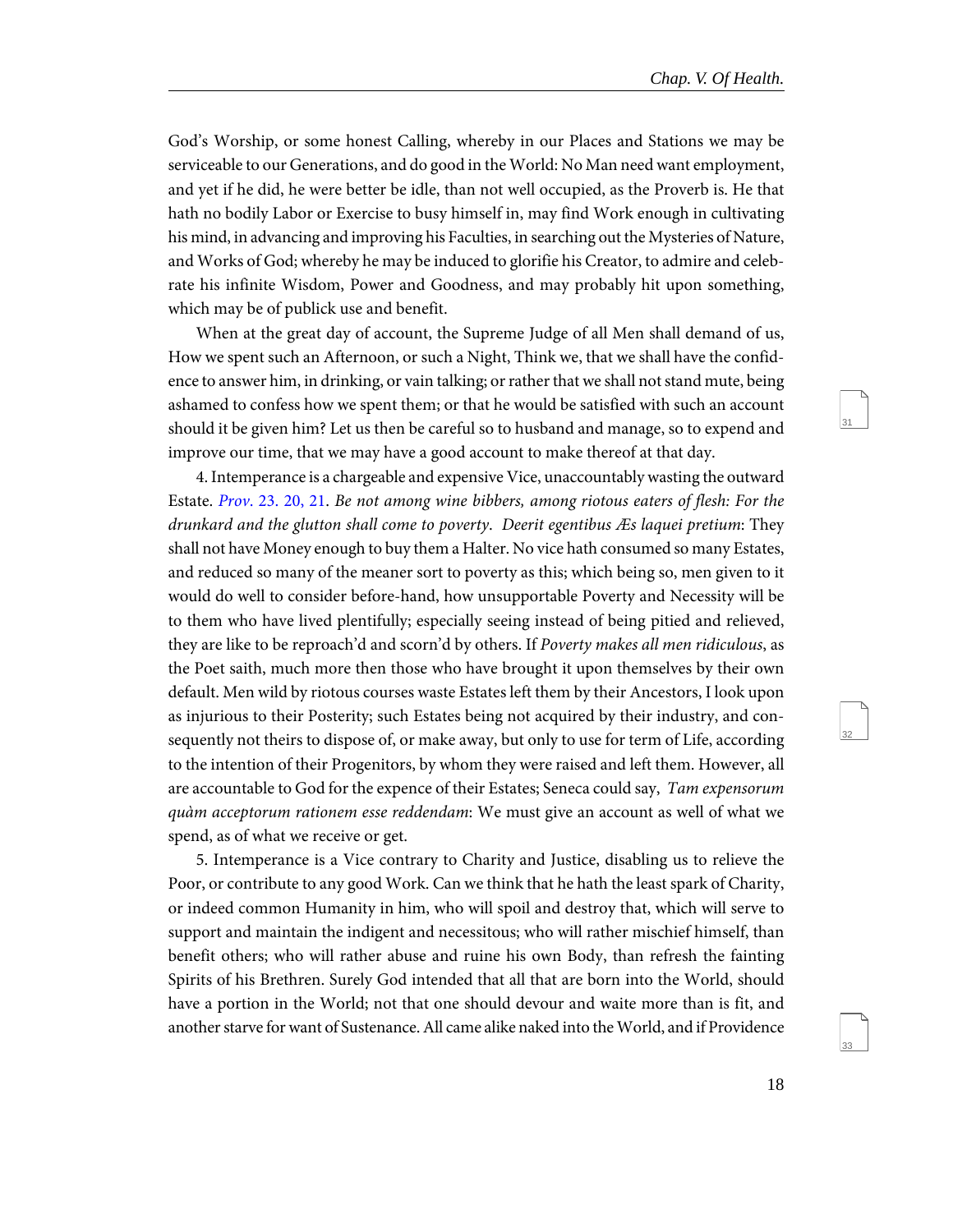hath divided to thee more than to another, it hath made thee but a Steward to dispense thy Estate among others; which if thou be a good Man, possibly thou mayest do more to their advantage, than they would do themselves, were they owners of it, or were it equally divided among them. And this thou art to look upon as the main reason why God hath given to thee more than to them. The Scripture saith, *Withhold not good from him to whom it is due*; making relief a debt to the indigent; but to discharge debts is a piece of Justice, and not of Charity.

<span id="page-22-0"></span>But if he be unjust who relieves not the poor, though nothing related to him, what shall we call them of the poorer sort, who spend that at the Alehouses, which should serve to maintain their Families? who have Wives and Children at home that want Necessaries, and they consume upon their Lusts what should support them: these Men are something more than unjust, barbarous and inhumane. We find them in the black List of those whom the Apostle, [Rom](http://www.ccel.org/study/Bible:Rom.1.28). 1. saith, are given up to a reprobate mind; ἄστοργοι, Men without natural affection.

6ly. I might add, That this Vice is injurious to posterity, entailing Diseases upon them: Children do very often inherit the Distempers and Infirmities of their Parents, as well as the Shape and Lineaments of their Bodies. And therefore let men, as they love their Children, and tender their ease and well-being in this World, have a care lest by their debauches and excesses they contract diseases and ill habits of body on themselves, and derive them to their Issue; which if of the more painful sort, as Gout or Stone, may give their Children (I will not say just) cause to curse the day wherein they were born, and the Parents which begat and brought them forth.

<span id="page-22-1"></span>Lastly, This Vice blasts a Man's Reputation, Honour and Esteem in the World. As Virtue is honourable in the sight of all Men, there being scarce any Nation so salvage and barbarous, but pays some respect and veneration to it: So is Vice reproachful, and vicious Persons despicable; and among other Vices, especially Drunkenness, which makes a man a laughingstock, a scorn and derision to the very vulgar, nay, to his own Companions; none being more apt to deride him than they: It turns Reason out of doors, and transforms a Man into a Beast, or something worse. Thus Seneca in his 84 Epistle: Dic quàm turpe sit, plus sibi ingerere quàm capiat, & stomachi sui non nôsse mensuram; quàm multa ebrii faciant, quibus sobrii erubescant; nihil aliud esse ebrietatem quàm voluntariam infantam, &c. Tell, saith he, a Drunkard, what a filthy thing it is to pour down more than he can keep, and not to know the measure of his Stomach: How many things Men do when they are drunk, of which they are ashamed when they are sober: That Drunkenness is nothing else but a voluntary Madness. Extend this Habit or Condition of the Drunken Man to many days, and you will not doubt of his Madness; so that it is no less a Phrenzy than any other, only a shorter. Relate to him the Example of Alexander the Great, who in a drunken fit killed Clitus, his most dear and

<span id="page-22-3"></span><span id="page-22-2"></span>34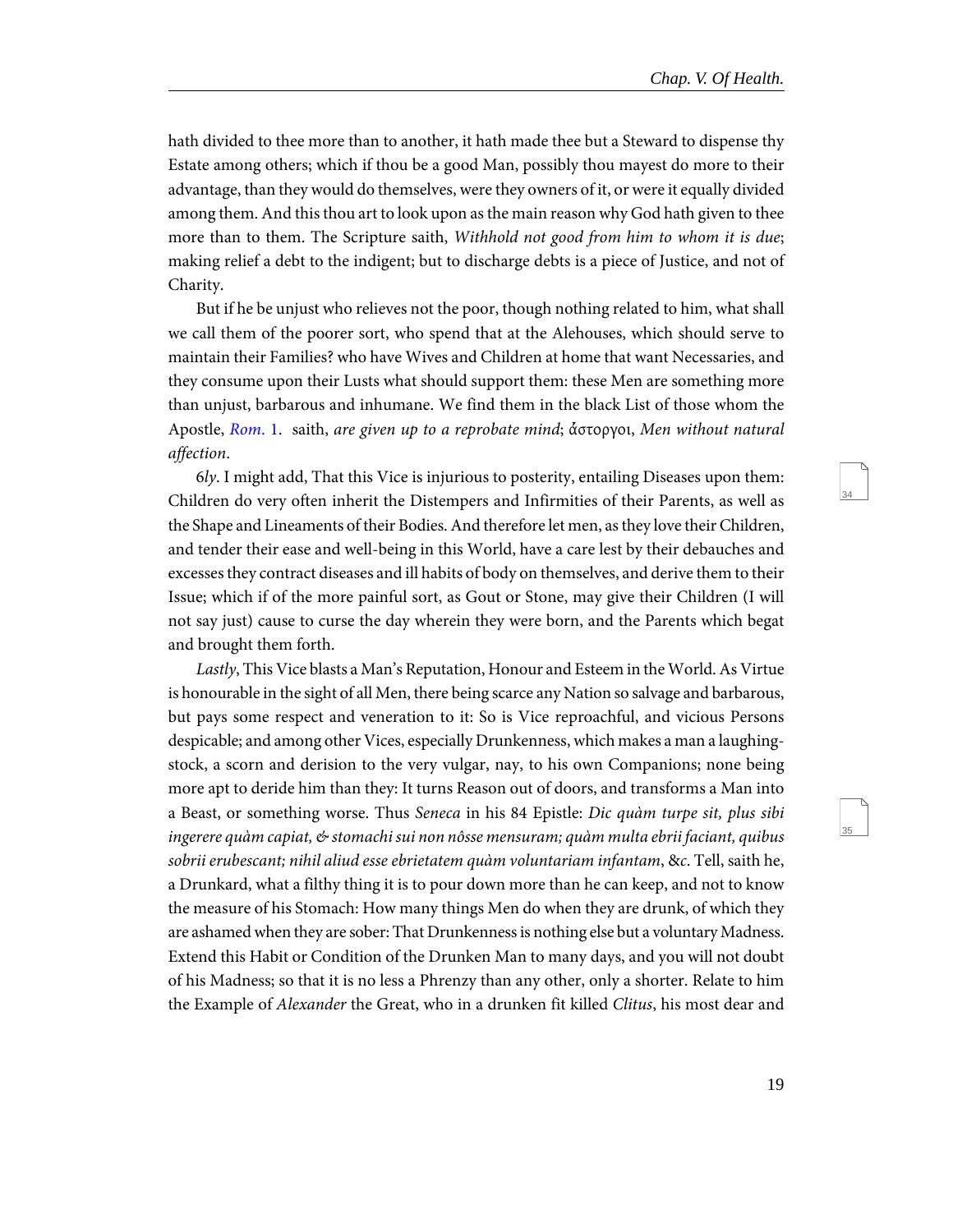<span id="page-23-3"></span><span id="page-23-2"></span>37

<span id="page-23-4"></span>38

faithful Friend; and afterward when he came to understand the Fact, he would have died: to be sure he deserved it.

Drunkenness doth both inflame and discover other Vices, removing that Modesty which prevents and gives a check to evil Endeavours, and which God hath engrafted in our natures to be a powerful curb to restrain us from sin. For more abstain from Vice for fear of shame, than out of a good will and love to Virtue. When the strength of Wine hath got possession of the Soul, those Evils which before lay hid, shew themselves, and come abroad; for Drunkenness doth not make Vices, but manifest them, and bring them to light. Then the Adulterer doth not wait for the Twilight, or Bed-Chamber, but without delay gives full swinge to his Sensual Appetites. The unchaste person confesses and publishes his Disease: The Petulant and Quarrelsome cannot contain Tongue or Hand: The Insolent becomes more proud; the cruel more fierce and inhumane; the spightful more malignant and mischievous. Much more he hath worth the reading, for which I refer to the Book.

<span id="page-23-0"></span>Here some may possibly demand, What measures of eating and drinking are we to observe? I answer, What are most agreeable to the ends of eating and drinking; those are the support of our Bodies, and preserving them in the most perfect state of Health, I need give no more severe Rules than Physicians prescribe, and therefore I shall borrow two or three out of Riverius his Institutions.

1. Ἀκορεσίη τροφῆς before mentioned out of Hippocrates; Never eat to satiety, but always rise from the Table with an Appetite; because in those who are in perfect health, the Appetite is strong, and lasts till the Stomach be too much filled; which repletion is very hurtful and prejudicial to Health.

2. If you ordinarily take so much Meat and Drink, that afterward you feel a certain Torpor, heaviness and sluggishness of body, when as before you were active, brisk, and cheerful, it is a sign that you have exceeded the convenient measure of eating; and the quantity of Food is so long to be diminished, till the foresaid inconveniencies appear no more.

3. If after Meat you find your self unfit for Study, Meditation, Contemplation, and other Functions as well of the Mind, as of the Body, it is clear that you exceed the just measures of eating and drinking.

<span id="page-23-1"></span>These Rules are to be observed chiefly by Scholars and Gentlemen, who are not exercised in continual bodily Labor.

#### Secondly,

Moderate Labour and Exercise conduces much to the maintenance and preservation of Health, ἀοκνίη πόνων as Hippocrates calls it not being slothful in labor: And Galen for that purpose prefers it before a spare Diet. It puts the Blood in motion thereby, increasing the natural heat, facilitating concoction and rendring it more thin and fluid, less apt to stagnate or coagulate, and more, easy to pass the capillary extremes of the Veins and Arteries,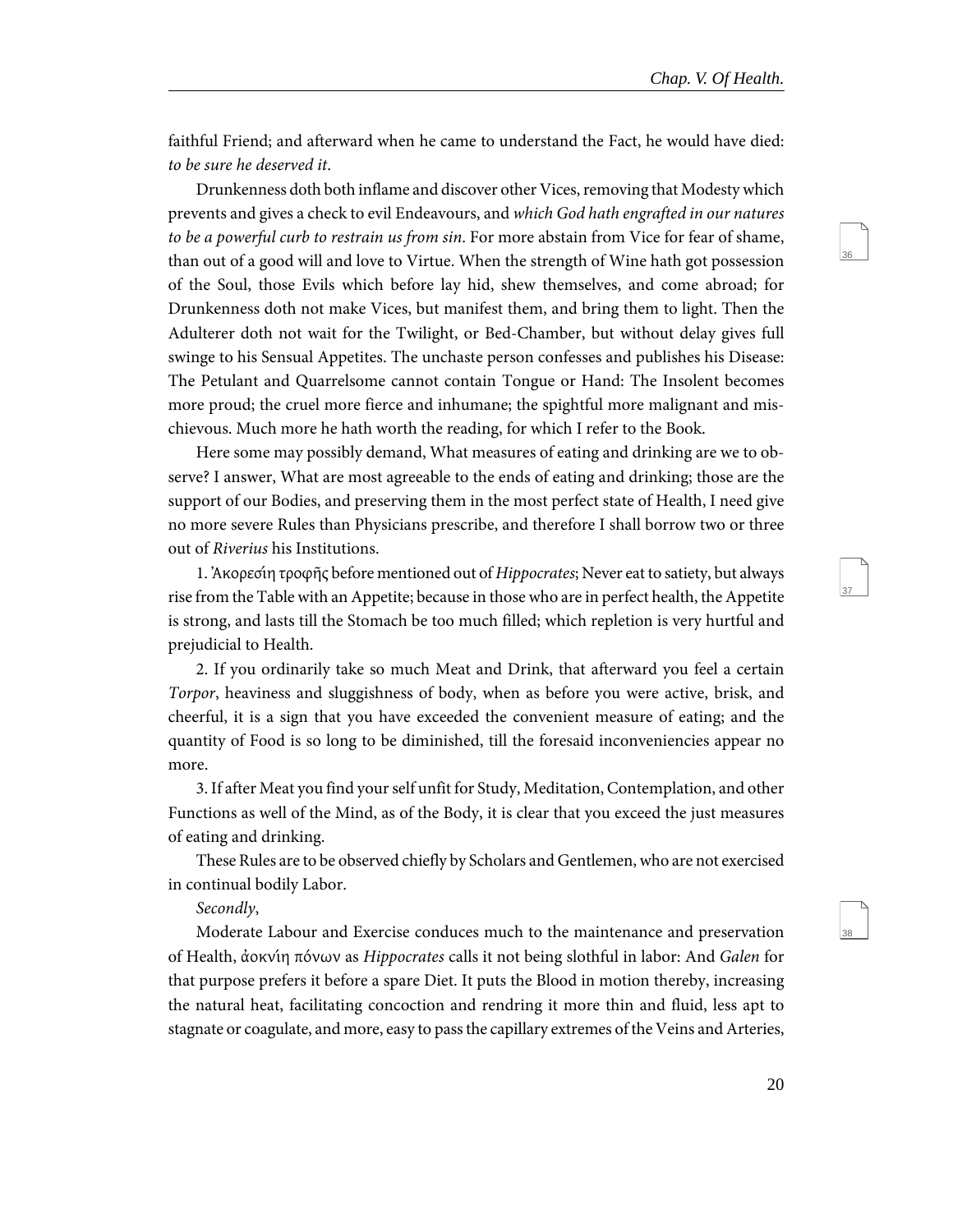<span id="page-24-6"></span><span id="page-24-5"></span>40

and so to irrigate and enliven all the Muscles and Members of the Body; by which means the Body becomes more robust, less obnoxious to external Injuries, and fit for any Action.

Moreover, keeping the Blood in a due temper and degree of heat, it inables it by insensible perspiration, to cast off any noxious Particles, which might spoil its crasis, and put it into irregular motions, and breed divers diseases: Want of perspiration being the cause of almost all diseases. But of labor and diligence in our Callings, I shall have occasion to speak further under another Head.

<span id="page-24-1"></span><span id="page-24-0"></span>I might add something concerning rest or sleep, the moderation whereof hath some influence upon bodily Health; Physicians telling us, That the excess relaxes the tone of all the Members, oppresses the Head, and fills it with many Vapours and ill Humours, dulls the Wits, mars the Complexion and Habit of the Body, diminishes the native heat, and renders all the Parts and Members more sluggish and inept to motion. Neither is it less prejudicial to Wealth than to Health, bringing want and poverty upon those that give themselves up to it, Prov[. 20. 13](http://www.ccel.org/study/Bible:Prov.20.13). Love not sleep, lest thou come to poverty: Open thine eyes, and thou shalt be satisfied with Bread. [Prov. 6. 9, 10, 11](http://www.ccel.org/study/Bible:Prov.6.9-Prov.6.11). How long wilt thou sleep, O sluggard? when wilt then arise out of thy sleep? Yet a little slumber, yet a little sleep, yet a little folding of the hands to sleep: So shall thy poverty come as one that travelleth, and thy want as an armed man; which is repeated Prov[. 24. 33](http://www.ccel.org/study/Bible:Prov.24.33).

#### <span id="page-24-2"></span>Thirdly,

A Third thing requisite to the preservation and continuance of Health, is a due government and moderation of our Passions, the excess of which hath great force in altering the temper of the Body, and in bringing on grievous diseases, and some times death it self. I shall instance in three.

<span id="page-24-3"></span>1. Anger, Which if not supprest at first but suffered to kindle in the Breast, breaks out suddainly into a violent flame, bearing down all before it, dethrones Reason, and turns the man into a Phrenetick: *Ira furor brevis est*: Anger is a short Madness, and if it be indulged and becomes unbridled, it may by the violent commotion of the Spirits, so alter and pervert the very *crasis* and temper of the Brain, as to introduce a lading and perpetual one. The like happens sometimes also in other passions; as grief, fear and love.

<span id="page-24-4"></span>2. Fear: What paleness and trembling doth it often cause? subverting the whole Oeconomy of the Body: Fear of poverty or disgrace hath driven many men to that extremity, as to lay violent hands upon themselves. Fear of death hath sometimes brought upon men that they feared. But above all, fear hath a very bad influence upon the Body in infectious diseases, especially in the Plague; in which a Reverend and Learned Person faith upon experience, It is a mortal Companion: And a late famous Physician in his Treatise upon that Disease: Pestis non est Pestis nisi adsit terror: The Pestilence is no Pestilence unless it be attended with terror.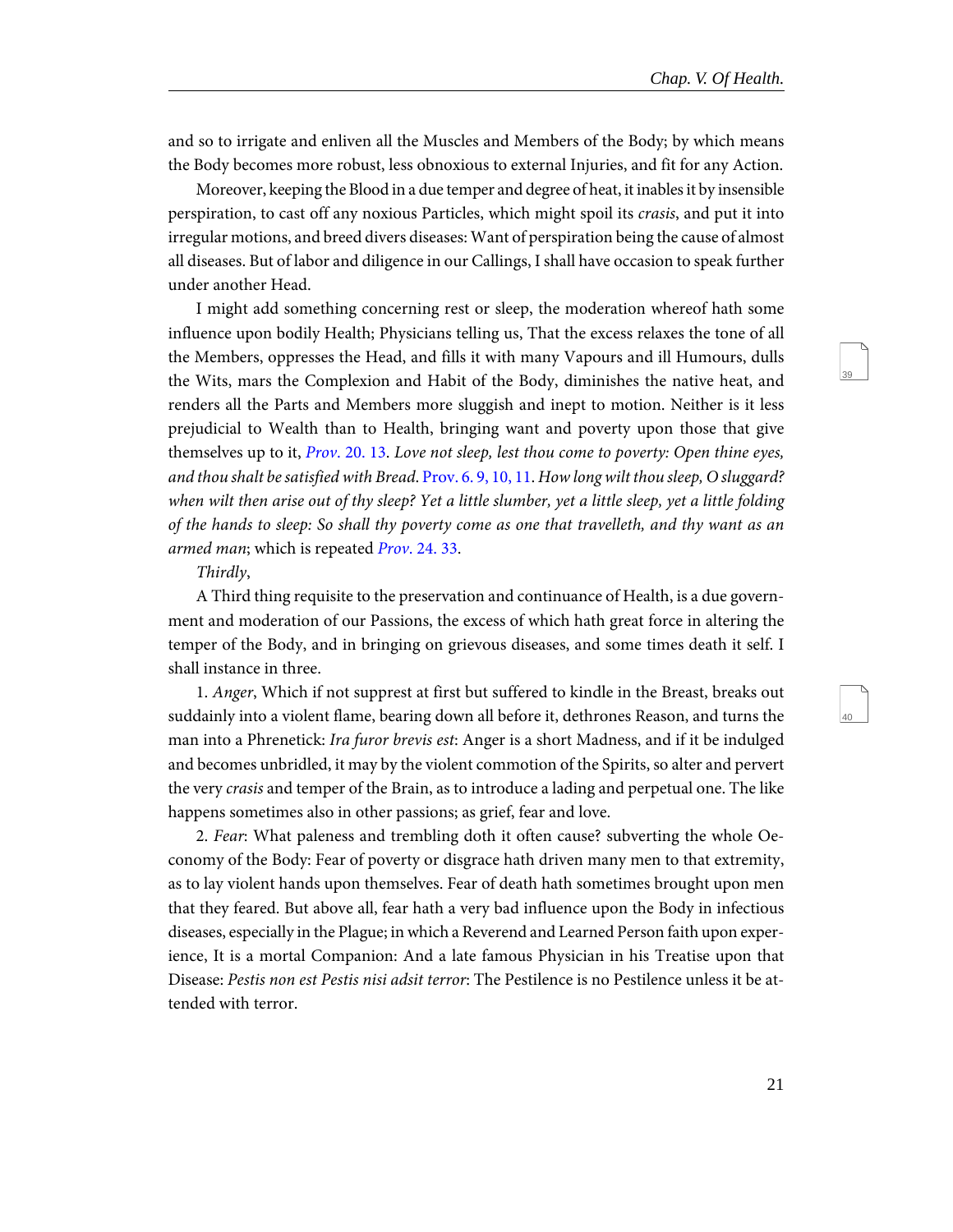<span id="page-25-5"></span><span id="page-25-4"></span>42

<span id="page-25-6"></span>43

3. Sorrow and Sadness, the excess whereof is no less injurious to the health of the body than the forementioned Passions, abating the natural heat, and by degrees introducing a general languor and wasting; or by incrassating the humors for want of a due motion of the Blood, bringing on Melancholick and delirous effects.

<span id="page-25-1"></span><span id="page-25-0"></span>These and the like Passions the Scripture commands us either wholly to extirpate, or at least to moderate and subdue. 1 Anger, [Coloss. 3. 8.](http://www.ccel.org/study/Bible:Col.3.8) But now you also put off all these, Anger, Wrath, Strife. [Prov. 16. 32.](http://www.ccel.org/study/Bible:Prov.16.32) He that is slow to anger is better than the mighty; and he that ruleth his own spirit, than he that taketh a City: Suitably whereto the Poet saith,

<span id="page-25-3"></span>Fortior est qui se quàm qui fortissima vincit.

And doubtless whosoever shall subdue and matter this Passion, shall experience much joy and delight in the victory.

As for Fear, if of Poverty or Want, we have God's promise for our security, That provision shall be made for us of all things necessary: Our Saviour tells us. That if we seek the Kingdom of God, and his righteousness, these outward things shall be added to us. Death we need not fear, as being to the godly but a passage into a better Life; and consequently are forbidden by our Saviour, to fear men, the word they can do to us being to kill the body.

<span id="page-25-2"></span>Immoderate Sorrow even for our dearest Relations and Friends is forbidden us by the Apostle, and yet this is an Affliction that wounds as deep as any. The uselesness of sorrow for any worldly loss, setting aside the ill influence it hath upon our health, is a sufficient argument against giving way to this Passion; Sorrow being so far from helping us, that it doth but add to our burthen. For what we bring upon our selves by our own default or negligence, so much trouble may be useful as to make us more careful for the future, and no more,

—Flagrantior æquo

Non debet dolor esse viri, nec vulnere major:<sup>3</sup>

A Man's Grief ought not to be immoderate, not to exceed the cause of it.

<sup>3</sup> Juvenal. Sat. xiii.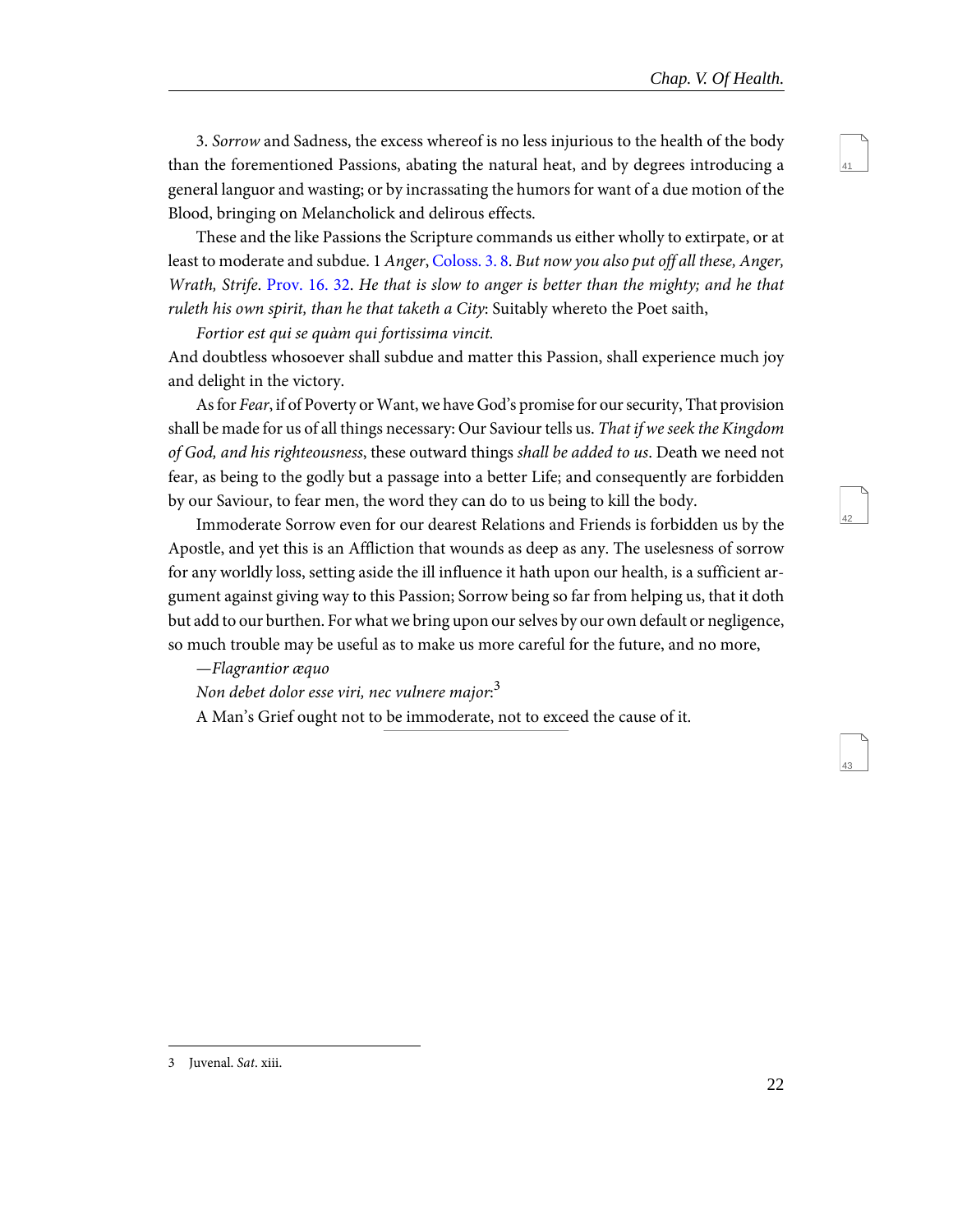### **CHAP. VI.**

<span id="page-26-0"></span>Of Safety, Liberty and Quiet.

Secondly, **S**afety, Liberty and Quiet conduce much to the Happiness of the outward Man.

I refer these to one Head, because I find them linked together in Bishop Wilkins his Treatise of Natural Religion; and before him in Bishop Andrews his Manual of Devotions more than once, and because they are of near affinity one to another.

<span id="page-26-6"></span><span id="page-26-3"></span><span id="page-26-1"></span>1. By Safety I understand, 1. Freedom from force and violence, captivity, loss of Goods by Enemies, foreign or domestick, by Pirates and Robbers. For our security from these we have many promises in Scripture, Levit[. 25. 18.](http://www.ccel.org/study/Bible:Lev.25.18) If you shall do my Statutes, and keep my Judgments, ye shall dwell in the Land in safety. [Prov. 1. 33.](http://www.ccel.org/study/Bible:Prov.1.33) Whoso hearkneth unto me, shall dwell safely, and shall be quiet from fear of evil, [Job 10. 18](http://www.ccel.org/study/Bible:Job.10.18).

<span id="page-26-8"></span><span id="page-26-7"></span><span id="page-26-5"></span><span id="page-26-4"></span><span id="page-26-2"></span>2. Freedom from perils and dangers, and sad accidents; as Fire, Tempest, contagious Diseases, Terrors by Night; for our security from these also we are not without promises of the divine protection. [Prov. 12. 21](http://www.ccel.org/study/Bible:Prov.12.21). There shall no evil happen to the just, but the wicked shall be filled with mischief. [Psal. 91. 3.](http://www.ccel.org/study/Bible:Ps.91.3) He shall deliver thee from the snare of the Fowler, and from the noisome Pestilence. And  $v. 5$ . Thou shalt not be afraid for the terror by night, nor for the pestilence that walketh in darkness. [Prov. 3. 23](http://www.ccel.org/study/Bible:Prov.3.23). Then shalt thou walk in thy way safely, and thy foot shall not stumble. [Job 5. 19, 20](http://www.ccel.org/study/Bible:Job.5.19-Job.5.20). In famine he shall redeem thee from death, and in war from the power of the Sword, &c.

II. By Liberty is meant, being at our own disposal, and not under Bondage, restraint or imprisonment; from which, obedience to the Commandments of God secures us. For the most usual causes of Sufferings of this nature are neglect of our duties, or vicious and illegal acts; as Murthers, Adulteries, Theft, Sedition, and the like, which are all contrary to God's Commandments; these enjoining us to obey Laws, to submit to Government, to do our own business, and not to be busy-bodies in other mens matters, &c.

<span id="page-26-11"></span><span id="page-26-10"></span><span id="page-26-9"></span>III. By Quiet is understood immunity from Troubles, and molestations proceeding from Enmity, Contentions, Law-suits, Immoderate Care and Anxiety about worldly things; Obedience to the Law of God doth in a great measure secure us from these: That commands us to love even our Enemies. Now who can be so barbarous and inhumane as to injure them that truly love him, and seek his good? Moreover the Scripture tells us, That when a mans ways please the Lord, he maketh even his enemies to be at peace with him, [Prov. 16. 7](http://www.ccel.org/study/Bible:Prov.16.7). And the Apostle puts the Question, Who is he that will harm you, if ye be followers of that which is good? [1 Pet. 3. 13.](http://www.ccel.org/study/Bible:1Pet.3.13) As for Contentions and Law-suits, another Apostle adviseth us rather to suffer wrong than molest our selves and brethren with them. And for care and anxiety about worldly things, which is indeed a very tormenting Passion, we are forbidden it often in Scripture: And our Saviour, *[Matth](http://www.ccel.org/study/Bible:Matt.6.25).* 6. 25, &c. produceth many Arguments or Considerations to arm us against it.

<span id="page-26-13"></span><span id="page-26-12"></span>44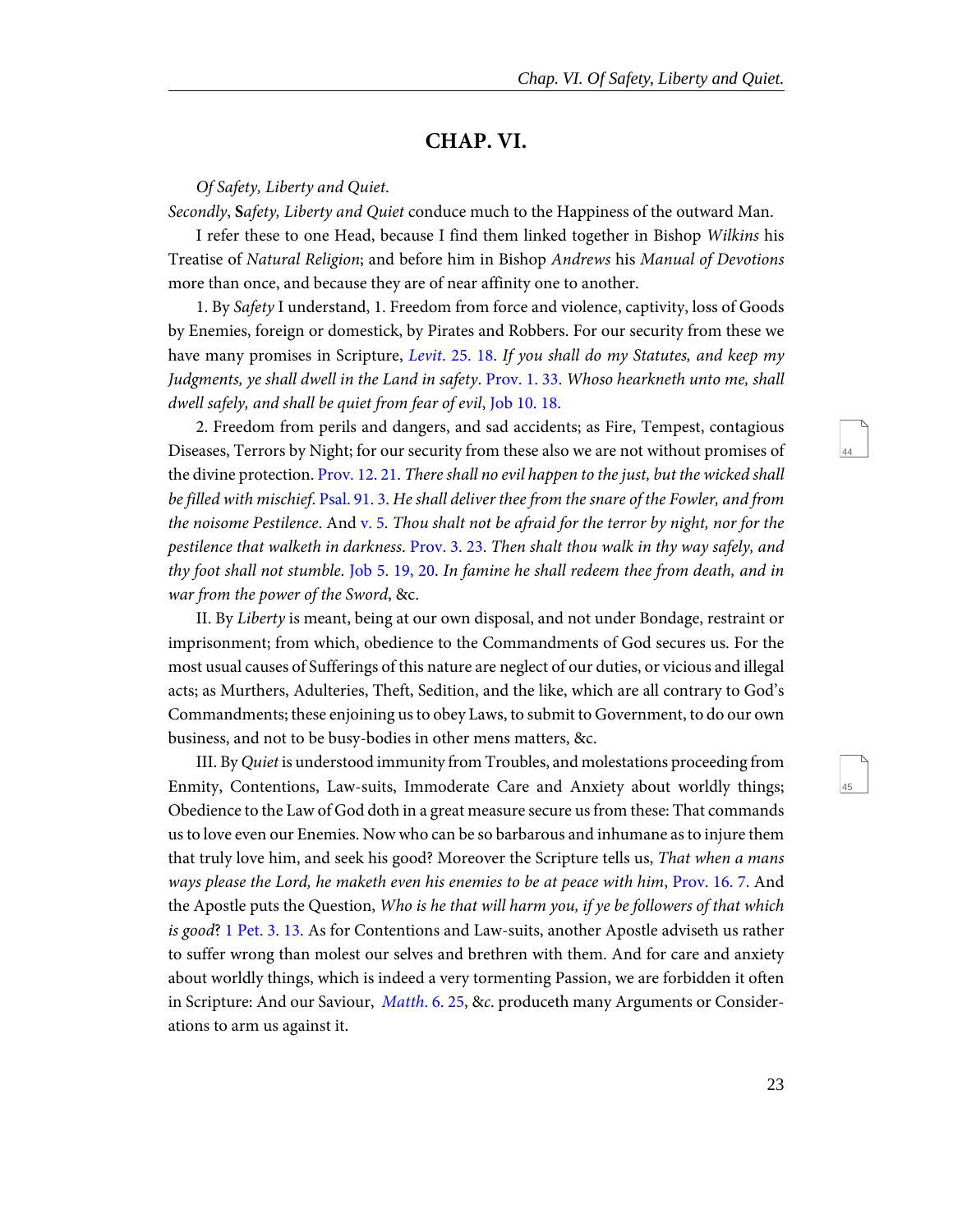<span id="page-27-6"></span>47

<span id="page-27-7"></span>48

### <span id="page-27-5"></span>**CHAP. VII.**

#### <span id="page-27-0"></span>Of Riches.

<span id="page-27-2"></span><span id="page-27-1"></span>Thirdly, **R**iches are esteemed a great ingredient of our happiness and well-being in this world: though some are of opinion, that they contribute nothing thereto, but that a mean estate is the best; and therefore Agur prays, *Prov.* 30. 8. Give me neither poverty nor riches. And the Preacher, Eccles[. 5. 11.](http://www.ccel.org/study/Bible:Eccl.5.11) Saith of Riches, What good is there to the owners thereof, save the beholding of them with their eyes? And the Heathen Poet Horace,

<span id="page-27-4"></span>—Si ventri bene, si lateri est, quid Divititæ possunt regales addere majus?

<span id="page-27-3"></span>If we are well provided with Food and Clothing, what more can Kingly Riches add to us? And the Apostle, 1 Tim[. 6. 8](http://www.ccel.org/study/Bible:1Tim.6.8). adviseth us, That having food and raiment; we should therewith be content; because they that will be rich, fall into temptation and a snare, and into many foolish and hurtful Lusts, which drown men in destruction and perdition. It is clear that Riches do expose to the temptations of Pride and Luxury, and the sad consequences thereof.

You will say. If Riches have such an ill influence upon Mens Manners, why then are they proposed in Scripture as rewards to virtuous actions? why are they made the effects and fruits of God's Blessing?

I answer, Riches if well used, and it is Our own fault if we use them not well, are real Blessings, enabling us to do much good in the World; to be rich in good Works, to relieve the Necessities of others, to feed the Hungry, to cloath the Naked, to redeem Prisoners and Captives, to deliver the Oppressed, to minister to the Sick convenient Diet and Physick, &c. And our Saviour tells us, That it is a more blessed thing to give, than to receive; and consequently to have whereof to give.

I should now proceed to shew, That Riches are a Blessing promised to our Obedience, and likewise a natural consequent and effect of it: And in the first place to explain what is meant by Riches; but I find this so well done to my hand by <sup>4</sup>Dr. Wilkins, late Bishop of Chester, that I shall spare my pains, and only transcribe what I find upon this Head in his Treatise of the Principles of Natural Religion, Lib. 2. Cap. 4.

The Word Riches is capable of a twofold sense.

Absolute, { Relative.

<sup>4</sup> Treatise of Natural Religion.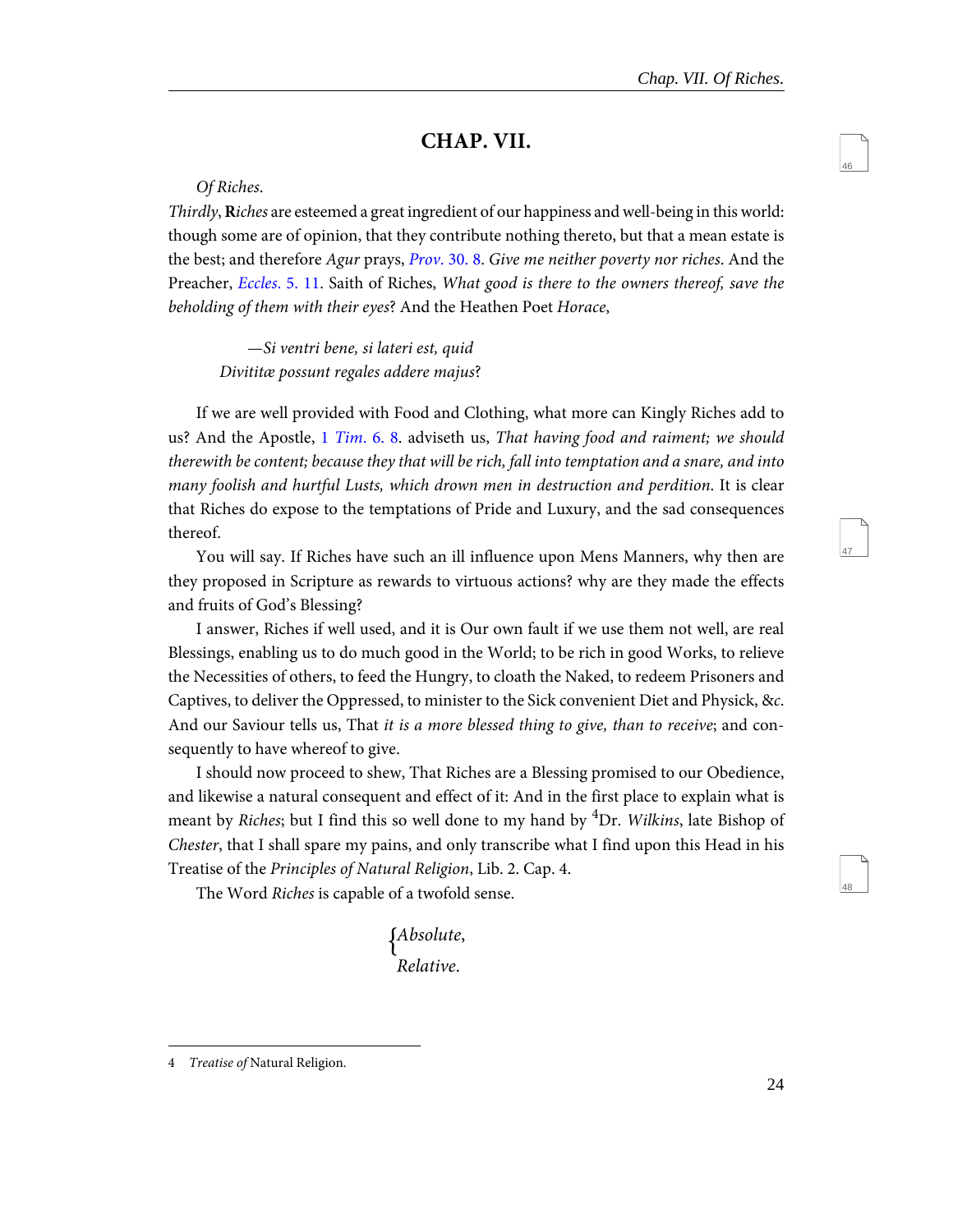<span id="page-28-2"></span><span id="page-28-1"></span>50

<span id="page-28-3"></span>51

1. In the more absolute sense it may be defined to consist in such a measure of Estate, as may be sufficient to serve a Man's occasions and conveniencies; when his Possessions are so proportioned as fully to answer all the necessities of his condition, and afford him a comfortable subsistence according to his Quality, and the station wherein he is placed. In which sense men of all ranks and degrees are capable of being rich. A Husbandman or an ordinary Tradesman may as truly be styled a Rich Man, as a Gentleman, a Lord, or a King. Though perhaps what these can very well afford to fling away upon their Diversions be more than all the Estate and Possessions that the other can pretend to.

And upon this ground all men grant, that a man may be as truly liberal in giving a Penny, but a poor Mite, as another in giving an Hundred Pounds; because these things are to be rneasured according to the different conditions of the Givers, or proportion of their Estates: And a Man may as well be rich with a little, as liberal with a little.

<span id="page-28-0"></span>Now though this be the true notion of Riches, yet in the opinion of Moralists and Philosophers is it not enough to denominate a man rich; but there is further required an Acquiescence of Mind, Contentment or Satisfaction with such a Sufficiency: Dives est, non qui plus habet, sed qui nihil cupit: He is not rich who hath much, but who covets no more. Aristotle affirms, That the true nature of Riches doth consist in the contented use and enjoyment of the things that we have, rather than in the possession of them. Those that out of penuriousness can scarce afford themselves the ordinary Conveniencies of Life, out of their large Possessions, have been always accounted poor: Such men may be truly said to want those things they have, because lying by useless, it is all one as if they had them not.

Moreover, That Man who is not content with what is in it self sufficient for his condition, is not rich, nor ever will be so; because there can be no other real limits to his desires, but that of sufficiency, whatever is beyond this being boundless and infinite. And though men may please themselves with an imagination, that if they had but such an addition to their Estates, they should then think they had enough, yet that is but a mere imagination, there being no real cause why they should be more satisfied then, than they are now.

2. Riches may be taken in a more relative sense, and so they may be described to consist in having large Possessions, when a man's Estate and Revenue is of such a proportion as is commonly esteemed great; whether with relation to the generality of other men; and so only those at the upper end of the world are capable of being counted rich; or else with respect to others of the same rank and order and so all such are accounted rich, who do in their Possessions exceed the common sort of those that are of the same rank with them; this kind of Wealth consisting properly in comparison; there being not any one determinate sum or proportion of revenue to which the name of Riches may be appropriated, but that it may be as much below the occasions of some persons, as it is above the condition of others, who yet live plentifully.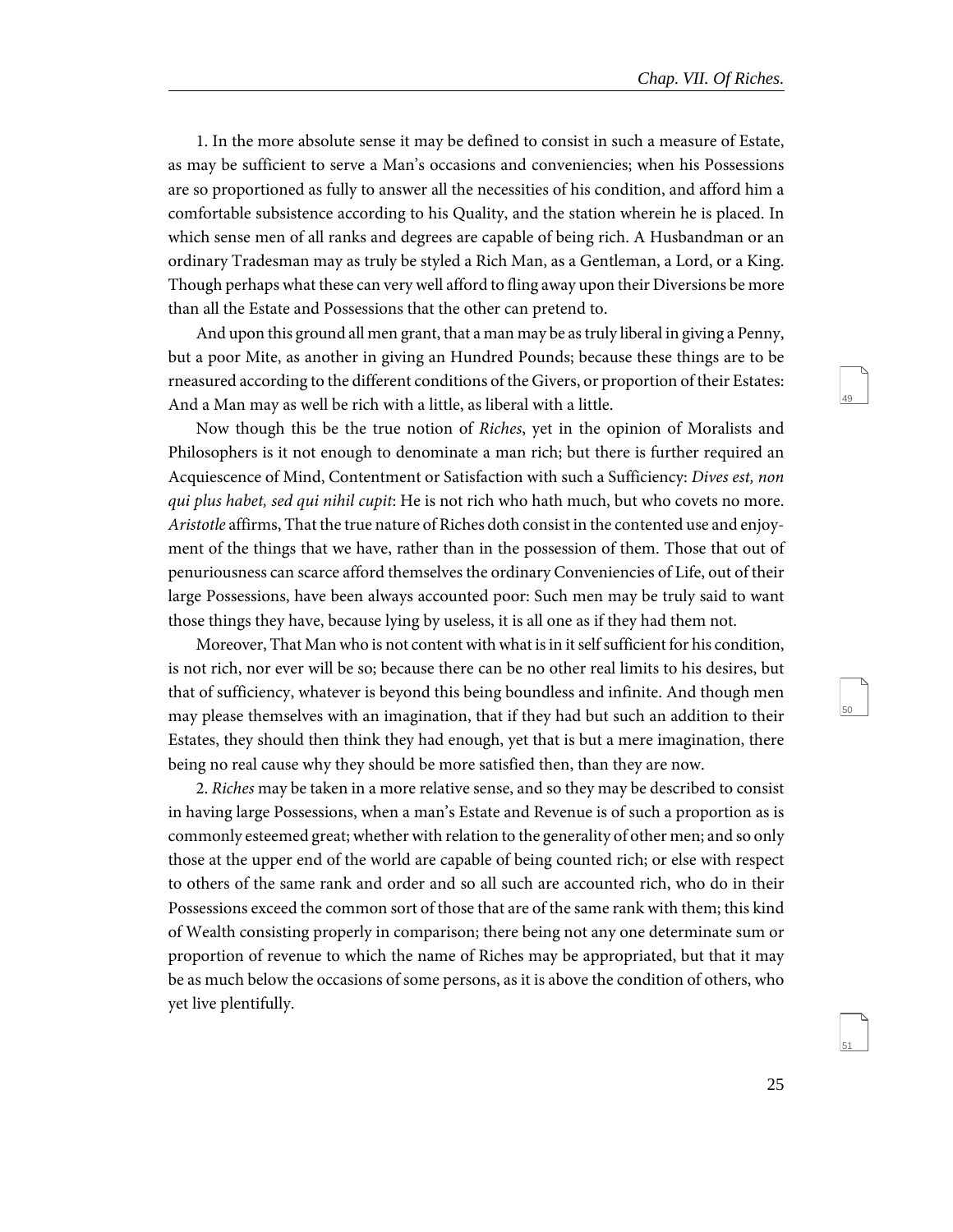Those that are rich in this comparative sense, may rather be styled proprietors of great Possessions, than truly rich; because though such Possessions be in themselves great, yet they may not be sufficient to free the owner of them from want and poverty, whether in respect to his real or imaginary occasions for more: And that is not Riches which cannot free a Man from being poor; and want of Necessaries is as truly Poverty in him that hath much, as in him that hath but little. He that in any one Condition of Life, hath enough to answer his Conveniencies, such a Man is more truly rich than he whose Revenue is a thousand times greater, if it be not equal either to his Occasions or his Mind. Riches in this second comparative sense are no where promised to our obedience to the Commandments of God, or to any particular Grace and Virtue; nor are they the natural effects and consequents of such Obedience; as if he that were godly, should be thereby advanced to the greatest Possessions that any man else doth enjoy; but only that Religion will be a means to supply him with such a sufficiency as may denominate him rich, and free him from such necessities, whether real or imaginary, as others of his rank are liable to.

<span id="page-29-5"></span><span id="page-29-4"></span><span id="page-29-3"></span><span id="page-29-2"></span><span id="page-29-1"></span><span id="page-29-0"></span>1. Riches are proposed in Scripture as a Reward or Blessing to them that fear God, and keep his Commandments. It is said of Wisdom, that is the fear of God, which in several places of Scripture is said to be the beginning of Wisdom, or the chief Wisdom; nay, Wisdom it self, [Job 28. 28](http://www.ccel.org/study/Bible:Job.28.28). And unto man he said, Behold, the fear of the Lord, that is Wisdom; and to depart from evil is understandmg. [Prov. 3. 16.](http://www.ccel.org/study/Bible:Prov.3.16) That length of days are in her right hand, and in her left hand riches and honour, &c. [c. 8. 18](http://www.ccel.org/study/Bible:Prov.8.18). Riches and honour are with me; yea, durable riches, &c. And again,  $V. 21.$  That I may cause those that love me to inherit substance, and I will fill their treasures. [Psal. 34. 9.](http://www.ccel.org/study/Bible:Ps.34.9) They that fear the Lord, there is no want to them. [Levit. 26. 3](http://www.ccel.org/study/Bible:Lev.26.3), &c. God promises to the Israelites, if they will walk in his Statutes, and keep his Commandments, a confluence of all worldly Blessings; and the like in Deut. 18. The Apostle tells us,  $1$  Tim[. 4. 8](http://www.ccel.org/study/Bible:1Tim.4.8), That Godliness hath the promises as well of this life, as of that which is to come.

<span id="page-29-7"></span><span id="page-29-6"></span>2. The fear of God, and the practice of several Virtues commanded by him, are the most effectual means to gain and increase Riches: As

1. Diligence and Industry in our Callings, The hand of the diligent maketh rich, [Prov. 10.](http://www.ccel.org/study/Bible:Prov.10.4) [4](http://www.ccel.org/study/Bible:Prov.10.4). No gains without pains. Man is born to labor, as the sparks fly upward. God hath not sent us into the world like Leviathan, to take our pastime here, but to bear our part of the Burthens of Mankind. Tho' a Man be born to an Estate sufficient to maintain him without Labor, yet I look upon him as unjust, if he lives upon the Sweat of other Mens Brows, and is not some way or other so helpful and beneficial to them, as to compensate for his Food and Raiment: Every man that hath Riches is accountable to God for the expence of them; being, as I said before, but a Steward to him who is the supreme Proprietor.

<span id="page-29-9"></span><span id="page-29-8"></span>52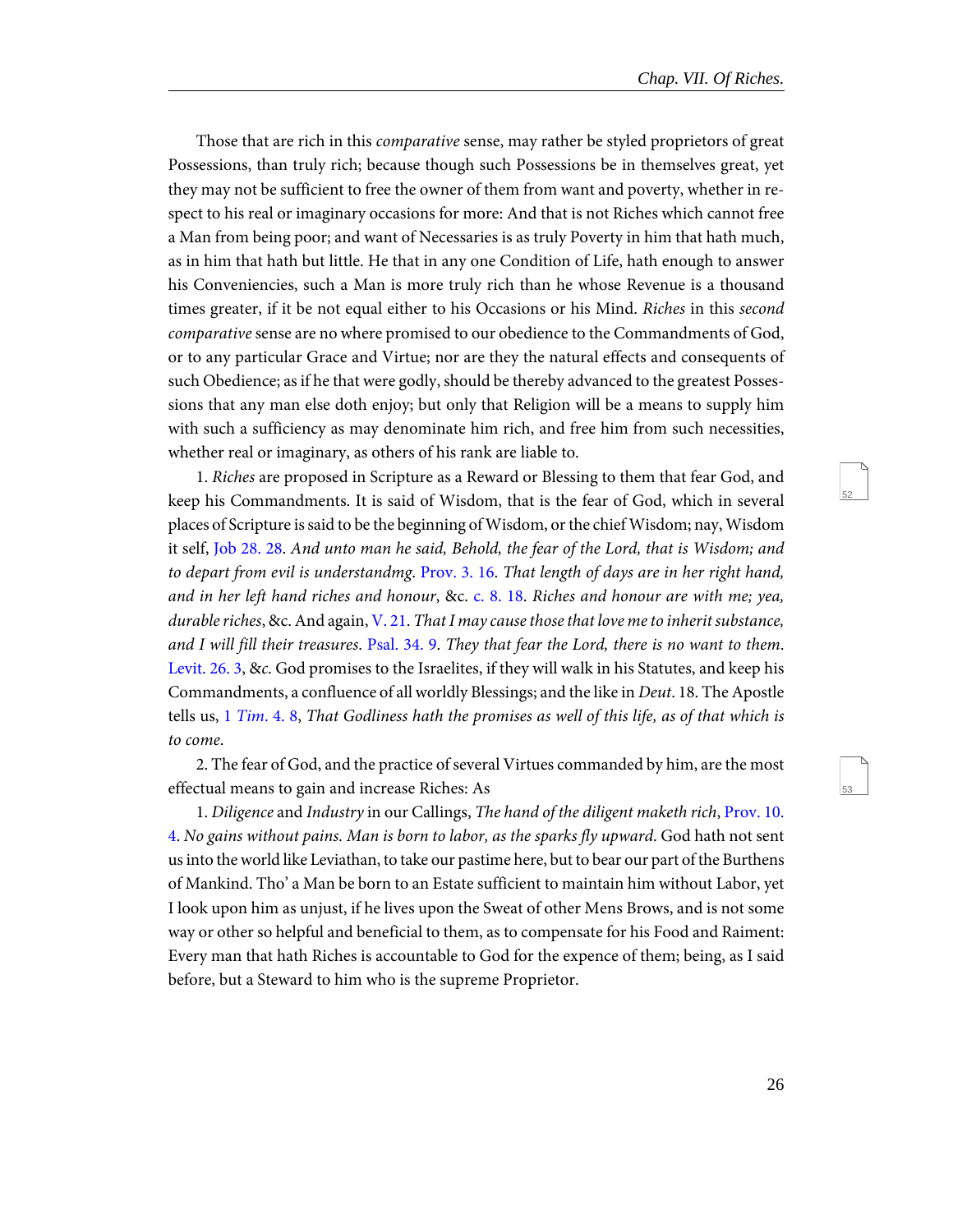<span id="page-30-3"></span><span id="page-30-2"></span>55

<span id="page-30-4"></span>56

2. Justice and Honesty in our Dealings: It is commonly said, That *honesty is the best* Policy; and so in this particular we find it in experience to be; those Tradesmen having the greatest custom, and quickest returns, who are noted for their just and honest Dealings,

3. Temperance and Sobriety: These conduce as well to the encreasing of our Estates, as the health of our Bodies, cutting off all superfluous Expences in gratifying our Sensual Appetites and Desires: Whereas the contrary Vices of Voluptuousness and Luxury, to which we may add Idleness, Prodigality, Pride, are known waiters of Estates, often bringing men to a morsel of bread, and clothing them with rags, as Solomon saith.

<span id="page-30-0"></span>But besides the having a sufficiency of all things necessary and convenient in reference to our rank and order in this world; to denominate us truly rich, as I said before, there is required contentment and satisfaction of mind with such a sufficiency, and a free use of the things we have, which is attainable only by Religion; that teaches and enables us to be content with our Estates, and to live comfortably without such things as others know not how to want, Heb[. 13. 5](http://www.ccel.org/study/Bible:Heb.13.5). Be content with such things as ye have; for he hath said, I will never leave thee nor forsake thee. The ability of being content with a little, may much more truly be called Riches, than the having of much without being satisfied therewith: As it is better to be in health with a moderate Appetite, than to be continually eating and drinking under the disease of a βουλιμία [voracious Appetite] or a Dropsy: And in this sense a little that the righteous hath is better than great riches of the ungodly.

<span id="page-30-1"></span>Now that the fear of God, and practice of those Virtues he commands us, is a real means of procuring and preserving a sufficiency of worldly Goods, and contentment therewith, we find confirmed by experience: Let any man impartially consider, what kind of persons those are, among the generality of Men, who in their several degrees and orders are accounted most able, and most wealthy; and it will appear that they are such as are most diligent in their Callings, most just and honest in their Dealings, most regular and sober in their Conversations, most liberal towards any good Work: Upon which account it is that such places, where men have the opportunity of being instructed in, and excited to the Duties of Religion, do thereupon thrive and flourish most; it being one property of Religion to civilize men, and make them more inquisitive in Learning, and more diligent in practising their several Professions. And as for contentment of Mind, it is not to be obtained but upon the account of Religion, Piety and Virtue: Such men need not fear future want, because they have God's Promise for their security: Let them but do good, and put their trust in him, and verily they shall be fed. They are also to consider, that great Riches cannot make them more happy than they are, but rather expose them to Temptations.

But it may be objected, 1. That there are some kinds of Virtue which seem to have a contrary tendency, as Charity to those that want, Bounty and Liberality to any good Work. To which I answer,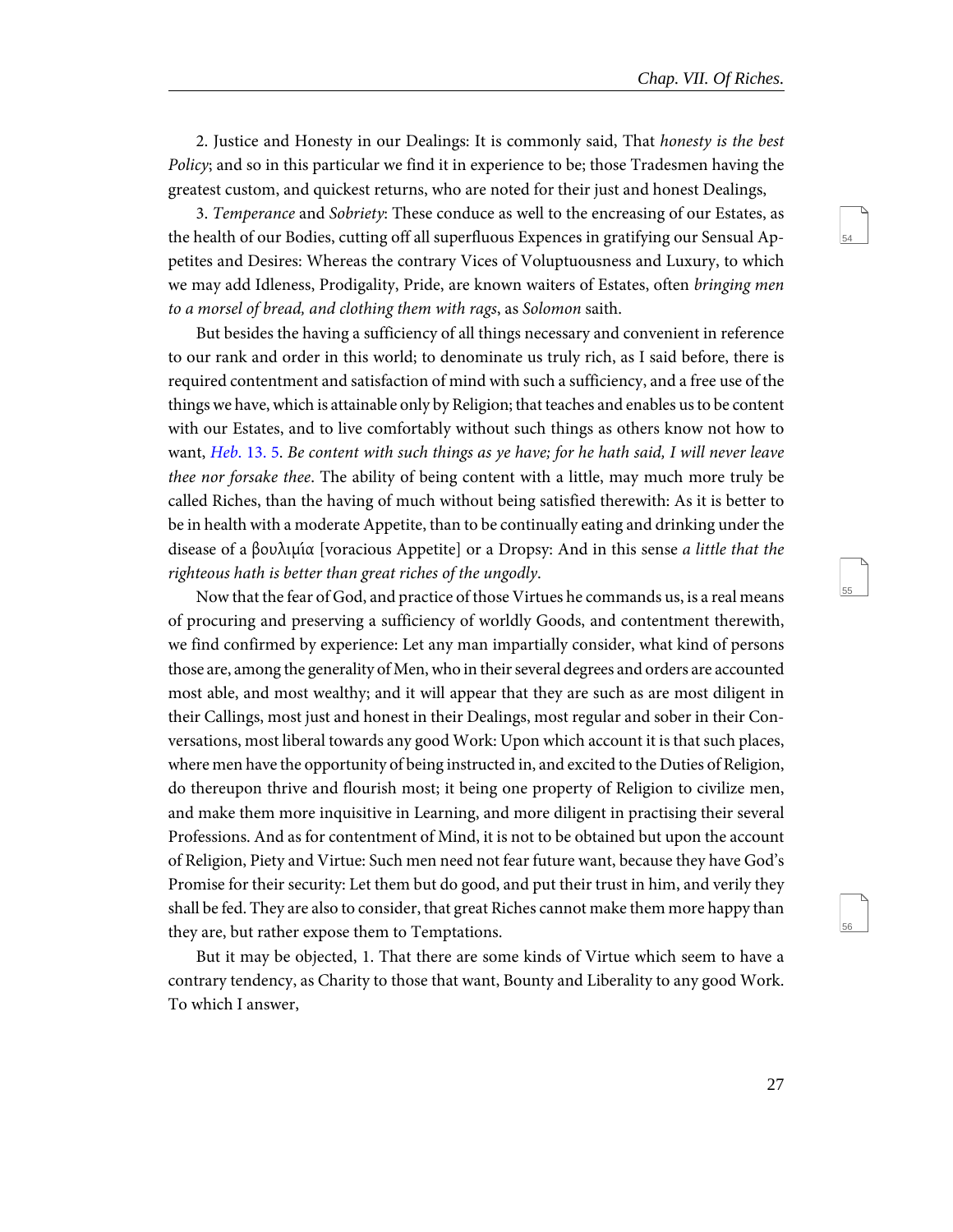<span id="page-31-8"></span><span id="page-31-7"></span>58

<span id="page-31-9"></span>59

That these Acts may very well consist with Riches in the most proper Notion of it, as it denotes a sufficiency for our Occasions; the ability of contributing in some proportion towards any worthy and charitable Work being in the esteem of every good Man one Of those occasions and conveniencies required to such a sufficiency, and cannot any more be a prejudice to it, than it would be for a Man to lay up some part of his Estate in the safest place, to lend it out upon the best interest, to part with it for the purchase of the same favour and assistance from others in the like exigencies; to lay it out upon his pleasure, with respect to that inward comfort and satisfaction which doth accompany the Conscience of doing worthy things. And besides all this, experience will assure us, that there is a secret Blessing, which doth for the most part accompany such Actions; so that Men grow the richer, not the poorer for them, according to that Proverb, Giving to the poor, increases a Man's store: And they that in this kind sow bountifully, do often even in this world, reap bountifully.

Obj. 1. There are some kinds of Vice that seem to have a tendency to the enriching of men; as Fraud, Extortions, Sordidness, all kinds of unlawful ways of getting and keeping an Estate. But to this it may be said,

1. That these Vices may tend to the encreasmg of Mens Possessions, but not to the making of them truly rich; and it is a plain Argument that such persons do not think themselves to have a sufficiency, who can apply themselves to such wretched Courses for the getting more.

<span id="page-31-6"></span><span id="page-31-3"></span><span id="page-31-2"></span><span id="page-31-1"></span><span id="page-31-0"></span>2. 'Tis commonly seen in experience, that there is a secret Curse attends such Practices, a Canker that eats into such Gain, a Hole in the bottom of the Bag, by which it insensibly drains out, and wastes away; Malè parta malè dilabuntur: He that shall carefully observe the usual course of things in the World, may from his own experience find Instances enough to confirm those Sayings of the Wiseman, [Prov. 11. 24](http://www.ccel.org/study/Bible:Prov.11.24). There is that scattereth, and yet increaseth; and there is that withholdeth more than is meet, but it tendeth to poverty. [Chap. 13.](http://www.ccel.org/study/Bible:Prov.13.11 Bible:Prov.13.22) [11, 22.](http://www.ccel.org/study/Bible:Prov.13.11 Bible:Prov.13.22) Wealth gotten by vanity shall be diminished. The wealth of the sinner is laid up for the just. [Chap. 22. 16.](http://www.ccel.org/study/Bible:Prov.22.16) He that oppresseth the poor to increase his riches, shall certainly come to want. [Chap. 28. 8](http://www.ccel.org/study/Bible:Prov.28.8). He that by unjust gain increaseth his substance, shall gather it for him that will pity the poor.

<span id="page-31-5"></span><span id="page-31-4"></span>But if a man who by Extortion or unjust gain raises an Estate, happens to transmit it to his Posterity, he usually entails upon them a Curse together with it, it decaying by degrees, and coming to nothing: De malè quæsitis vix gaudet tertius hæres: The third Heir scarce ever enjoying an ill-gotten Estate.

Obj. 3. It may be objected, That there are some good Men that are poor; and that God hath chosen the poor of this world to receive the Gospel, and to be rich in faith, James 2.5. To this it may be said,

1. That the Providence of God may so order it sometimes, as to reduce good Men to great exigencies, to wander up and down in Sheeps-Skins, and Goats-Skins, being destitute,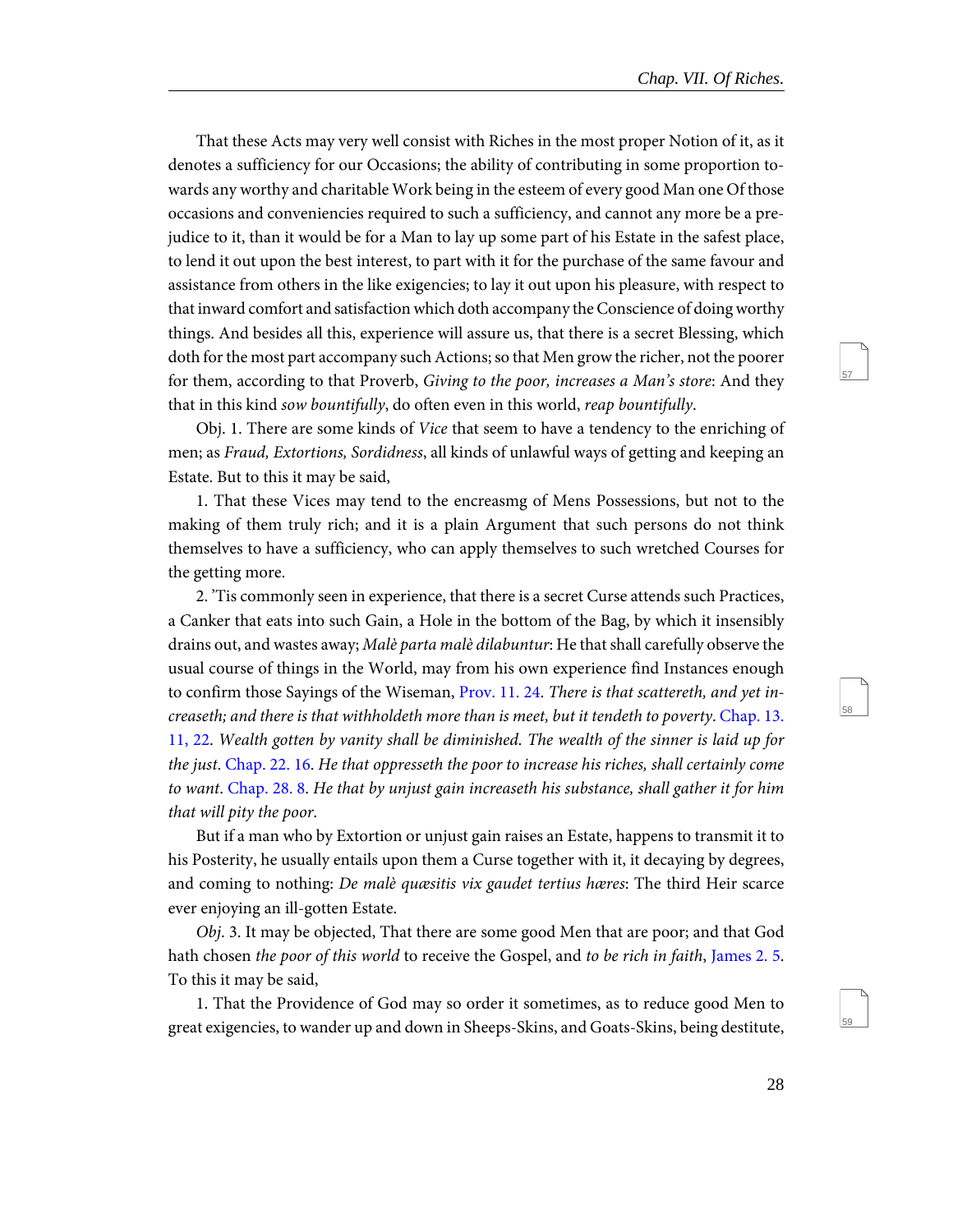afflicted, tormented: But then these are particular exempt Cases, such as are not suitable to the most usual and general course of things. But besides, such as are good Men may sometimes be defective in several of those Duties which Religion doth oblige them to, as Diligence, Caution, &c. And the poverty of such may justly be ascribed to their defect in Religion.

2. As for that Scripture, That God hath chosen the poor in this world; it is not to be understood in the more *absolute* sense for such as want Necessaries; because it's plain from other Texts, That though some of the Primitive Believers were by reason of the Persecution of those times, reduced to great exigencies, yet the generality of the rest were very liberal in their Contributions towards them. But it must be understood in the Relative Sense, concerning such as might be styled comparatively poor; that is, such as were of a lower rank, and meaner condition than others, and consequently had less Temptation to corrupt and seduce them, than those that did more abound in these earthly things; of whom our Saviour saith, It is hard for a rich Man to enter into the Kingdom of God.

It may further be objected by those of the lowest rank of poor: We are as it were condemned to perpetual Poverty; our condition is so mean, and our charge so great, and the gain so small and inconsiderable, which comes in by our utmost Labor and Industry, that it will scarce suffice to provide things absolutely necessary for the support of our selves and dependents; so far are we from any possibility of mending our Estates, or growing rich.

To These I answer, That we do not say, That all that are truly religious shall certainly grow rich, let their Circumstances be what they will; but only that obedience to God's Commands is the most likely way of improving and advancing a man's Estate, that hath means and opportunities of gaining; which though God hath denied thee, yet hast thou no reason to be discontented with thy Condition, or to complain that thou art hardly dealt with: Thou art not so forlorn, destitute, neglected a Wretch as thou may'st imagine. There is a great Philosopher affirms, That there is no Man born into the World, and grown up to years of discretion, but hath received more good at the hands of God than evil, more pleasure than pain; though he overlooks and considers not the pleasure, as thinking it due to him, but fixes too much upon the pain; which is indeed due, and for the most part deserved. And another great <sup>5</sup>Divine saith thus, Suppose all manner of evils and afflictions, which are now promiscuously scattered up and down in the world, whether they concern Soul or Body; Spiritual Blindness and Obduracy, Poverty, Slavery, Reproach, Sickness, Pain, Maimedness, Deformity, &c. I say, suppose all these were to be distributed among Mankind, so as every one were to have an equal share of them; would you be content to stand to this distribution? I suppose there are not many persons in this Nation in so miserable and forlorn a condition, that upon serious consideration of the special advantages they do, or may partake of, above

<span id="page-32-1"></span><span id="page-32-0"></span>60

<sup>5</sup> Bishop Wilkins.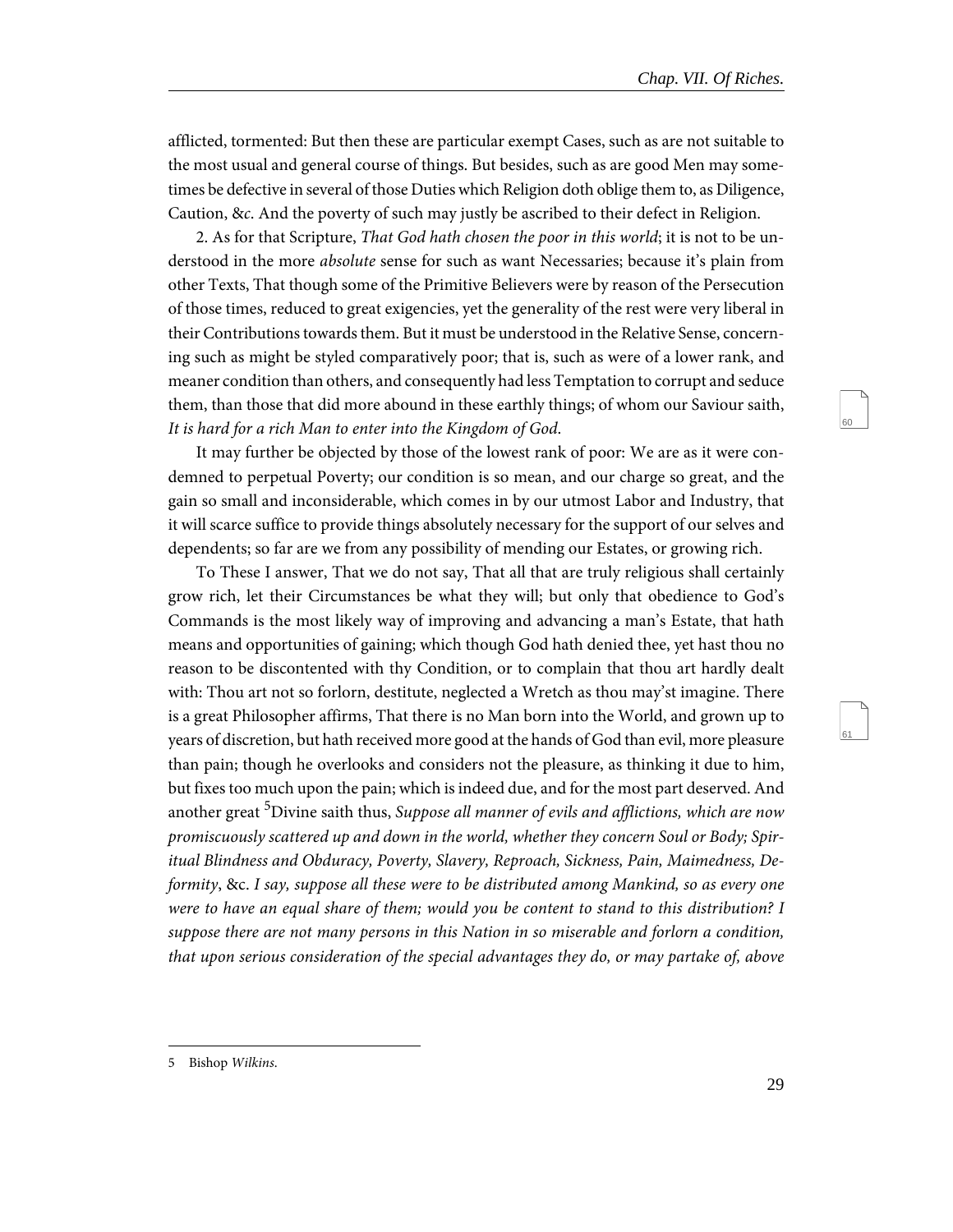<span id="page-33-1"></span><span id="page-33-0"></span>63

many other Millions in the World, would consent to it. But I shall add further for thy encouragement, and the vindication of the goodness of God to thee; That he hath put thee into a near capacity of obtaining as happy an Estate, as the rich, or learned, or powerful: The Gate of Heaven is set open to thee, eternal Life and Immortality offered to thee, upon more easie terms in some respect, than to the rich and mighty. Consider that God may on purpose set thee in a low station, put thee into a mean condition to remove from thee the Temptations to Pride, Luxury, and other Vices, which Riches or Honour would have exposed thee to, and which he foresaw thou wouldest not be able to resist. Consider that he is Wise, and knows better what Condition is fit for thee than thou thy self dost; and likewise good, and hath therefore chosen what is best and most proper for thee. Bestir thy self then and make a Virtue of Necessity, and what thou must suffer, suffer patiently, resigning thy Will to the Will of God: And seeing thou hast not, nor art ever likely to obtain those things, in the enjoyment whereof many Men falsly place their happiness, labour after durable Riches and Righteousness, an Inheritance incorruptible and undefiled, and that fadeth not away: Be not contented to be miserable here, and eternally miserable hereafter, when thou needest not: And seeing God hath denied thee these wordly Goods, to compel thee, as it were, to seek after better. This course, if thou takest, [of loving and fearing God, and keeping his Commandments], thou shalt not only obtain eternal Life hereafter, but also render thy condition tolerable, nay comfortable to thee here: Thou shalt enjoy inward peace and satisfaction of Mind, and for thy outward estate, God will, if he fees it best for thee, raise thee up Friends to assist thee; or otherwise make such provision for thee, that thou shalt not want what is necessary for thy support and maintenance.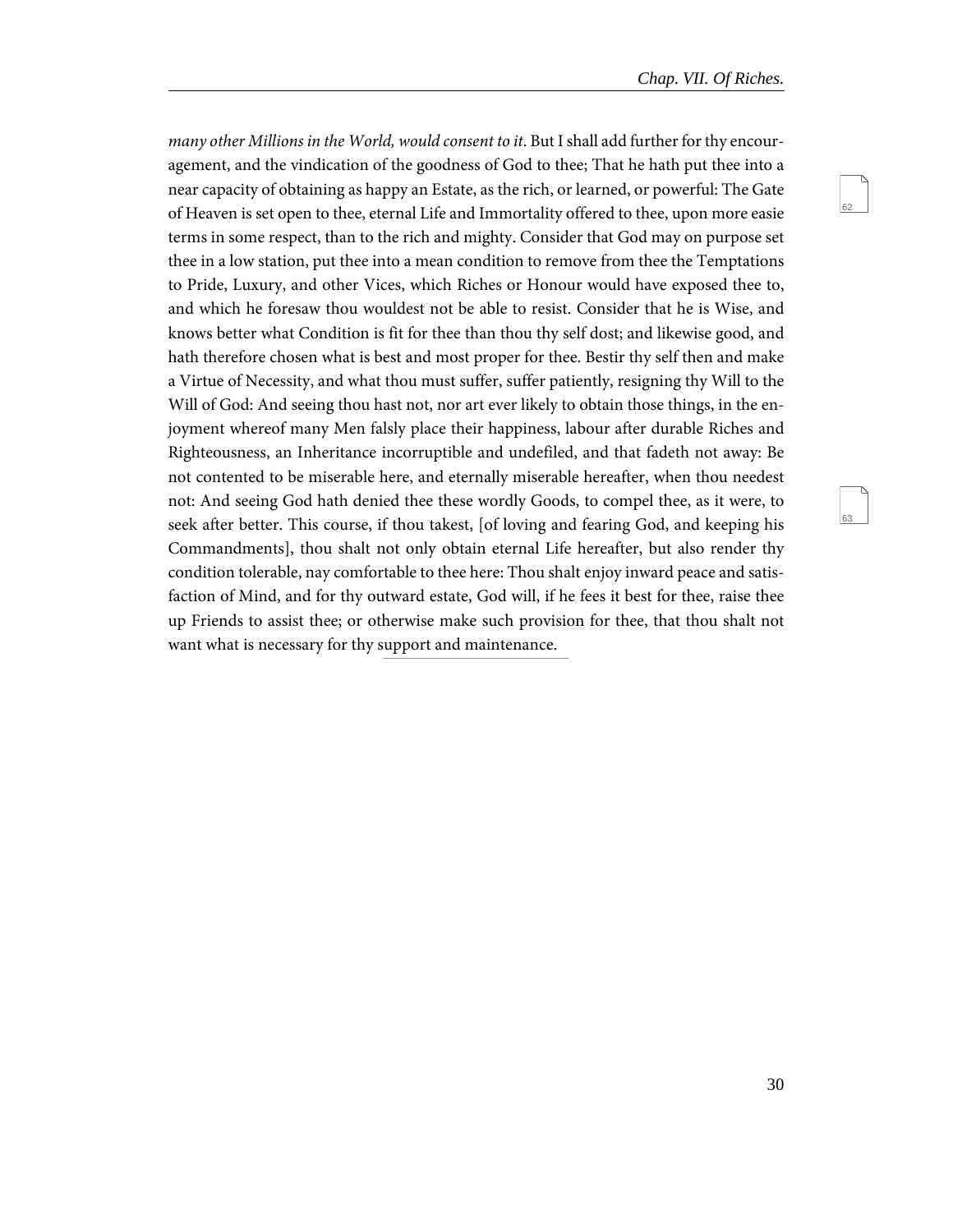### <span id="page-34-5"></span><span id="page-34-4"></span>**CHAP. VIII.**

#### <span id="page-34-0"></span>Of Pleasure.

#### Fourthly;

I Proceed to Pleasure, which is either bodily or spiritual, sensual, or intellectual. But first I shall endeavour to explain what is meant by this Word Pleasure, what is the true sense and notion of it.

Pleasure is that agreeable and delightful Sense that is excited in the Soul, either by an impression or motion made upon the outward Organs or Sensation, by any suitable Object, and conveyed by the Nerves to the Brain; or else by internal consideration and reflection upon any Object or Action by the understanding. Those are called pleasant Tastes or Smells which are apt to cause such a gentle motion of the Nerves belonging to the Organs of those Senses, the Tongue and Nose; as is naturally destined to excite a grateful and delicious sense in the Soul: Those delectable Sights, which in like manner affect our Eyes, as curious Pictures and Statues, artificial Engines, elegant and regular Motions: Those agreeable Sounds which have a charming influence on our Ears, as Musick and Harmony. The Touch or Feeling is gratified and delighted by various Motions of those Nerves which do not minister to the other Senses.

<span id="page-34-2"></span>To the Senses of Touch and Taste, appertain those Pleasures, which by the wise Providence of God are annexed to the satisfaction of our natural Appetites.

<span id="page-34-3"></span>These Appetites implanted in us, and all Animals, are to those Things or Actions, which serve either to the support and preservation of the *Individuum*, or each particular *Animal*; or to the propagation of the Kind. Those which serve to the support and preservation of the Individuum, are the Appetites of Meat and Drink, or the Actions of Eating and Drinking: To which the Divine Providence hath not only premised a painful Sense of Hunger to be a Monitor to us when we have need of Meat and Drink, and compel us to the use of them; but hath also annexed Pleasure to the very Actions of Eating and Drinking, which otherwise would have been no very grateful Exercise.

<span id="page-34-6"></span><span id="page-34-1"></span>This Pleasure of eating and drinking abides no longer than till the Necessities of Nature are satisfied, and so far Religion doth allow of it. When our Hunger and Thirst are well appeased, all that follows is but a faint kind of Pleasure, if it be not rather to be styled Satiety, or Glutting: Yet doth not the use of Meats and Drinks consist in an indivisible point; there is a more moderate and restrained use of them: When we keep within the bounds of our Appetites; ἀκορεσίη τροφῆς as Hippocrates calls it, not feeding to satiety, nor of the most delicate Viands. This ought to be our daily practice; and there is a more free and liberal use of them in feasting, which is also allowed us upon occasions of Joy; and on Days of Thanksgiving; as Marriages, Christenings, Victory over publick Enemies, Commemorations of great Mercies to Mankind in general, our own Nation, or our selves in particular: Such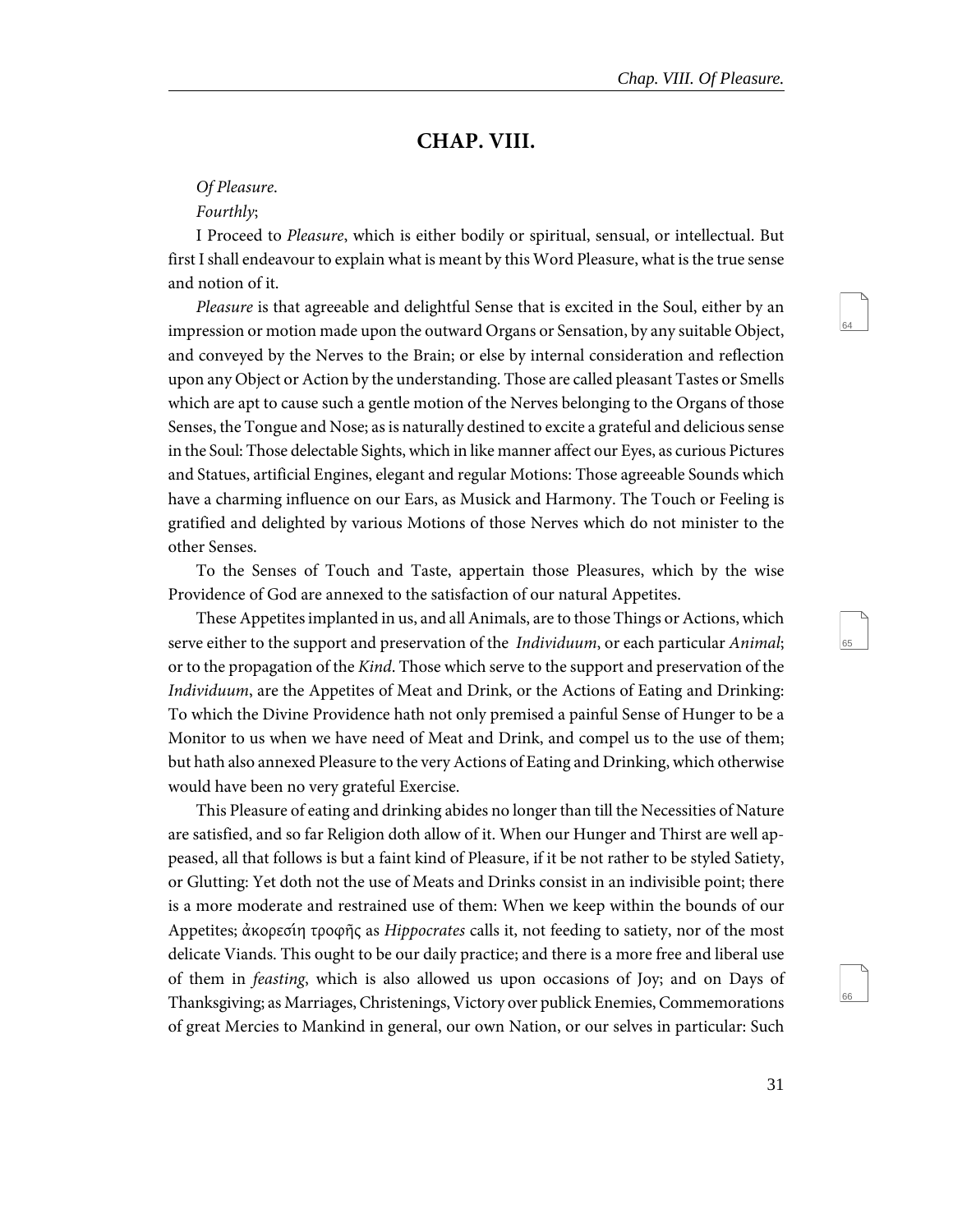<span id="page-35-3"></span><span id="page-35-2"></span><span id="page-35-1"></span>are the Festivals of our Saviour's Nativity, Resurrection, Ascension, Mission of the Holy Ghost, &c. Our Saviour himself was pleased to honour a Marriage-feast with his presence: And he accepted of a great Feast from Matthew at his calling, [Luke 5. 25](http://www.ccel.org/study/Bible:Luke.5.25). But to speak in general, the Apostle saith, God giveth us all things richly to enjoy. And the Wiseman, [Eccles](http://www.ccel.org/study/Bible:Eccl.5.18). [5. 18.](http://www.ccel.org/study/Bible:Eccl.5.18) It is good and comely for one to eat and to drink, and to enjoy the good of all his labor that he taketh under the Sun, all the days of his Use, which God giveth him; for it is his portion: And in the next Verse he saith, It is the gift of God. The same we have, Chap[. 3. 13,](http://www.ccel.org/study/Bible:Eccl.3.13) So we see God allows us a free use, and cheerful enjoyment of these outward Blessings. We are to serve God with joyfulness and gladness of heart, for the abundance of all things, *[Deut](http://www.ccel.org/study/Bible:Deut.28.47).* 28. [47](http://www.ccel.org/study/Bible:Deut.28.47). God doth not prohibit us the use and participation of these or any other sensible Pleasures, that are agreeable to Reason, or our true Interests; but only our Mistakes and Excesses, in and about them (as the Bishop of Chester speaks) teaching us so to regulate our selves in the life of them, that they may truly deserve the name of Pleasure.

<span id="page-35-0"></span>As for those Appetites and Actions which tend to the propagation and continuance of the Species and the Pleasures that attend them, God hath not denied us a moderate and regular satisfaction and use of them; nay, in some cases commanded it.

Now the most sincere Pleasure proceeds from such a moderate, regular, seasonable, well circumstantiate use; such an enjoyment as may be reflected upon without horror, fear of Punishment, or consciousness of guilt, which attends the excessive, irregular, unseasonable use, or rather, the abuse of them, and renders the thought and memory of them very bitter and grievous: But of this particular I have written in a former <sup>6</sup>Treatise.

But here it may be objected, That our Saviour in the Gospel hath abridged us of some Pleasures of this kind, which are not in themselves sinful or unlawful, as having been permitted by God to the Jews, and practised by the Ancient Patriarchs, and other men eminent for Piety, without reproof, I mean, the use of many Wives.

To which I answer, That granting *Polygamy* not to be in it self unlawful, or to have any natural turpitude in it; yet is our Saviour's Prohibition grounded upon good Reason, viz. because God at the first created Mankind Male and Female; that is, one Female only, as well as one Male; and in effect he doth so still; there being as many, nay more Males than Females born into the World: And therefore it is unreasonable that some men should have many Wives, because they cannot have them unless others lack.

That there are more Males than Females born, appears, by the Catalogues in all places, where accounts have been taken of the number of each Sex: And I doubt not but the case is the same in all places where such accounts have not been taken.

It may here be asked why these Appetites are so vehement and importunate?

<span id="page-35-5"></span><span id="page-35-4"></span>67

<sup>6</sup> Dissolution of the World. pag. 390.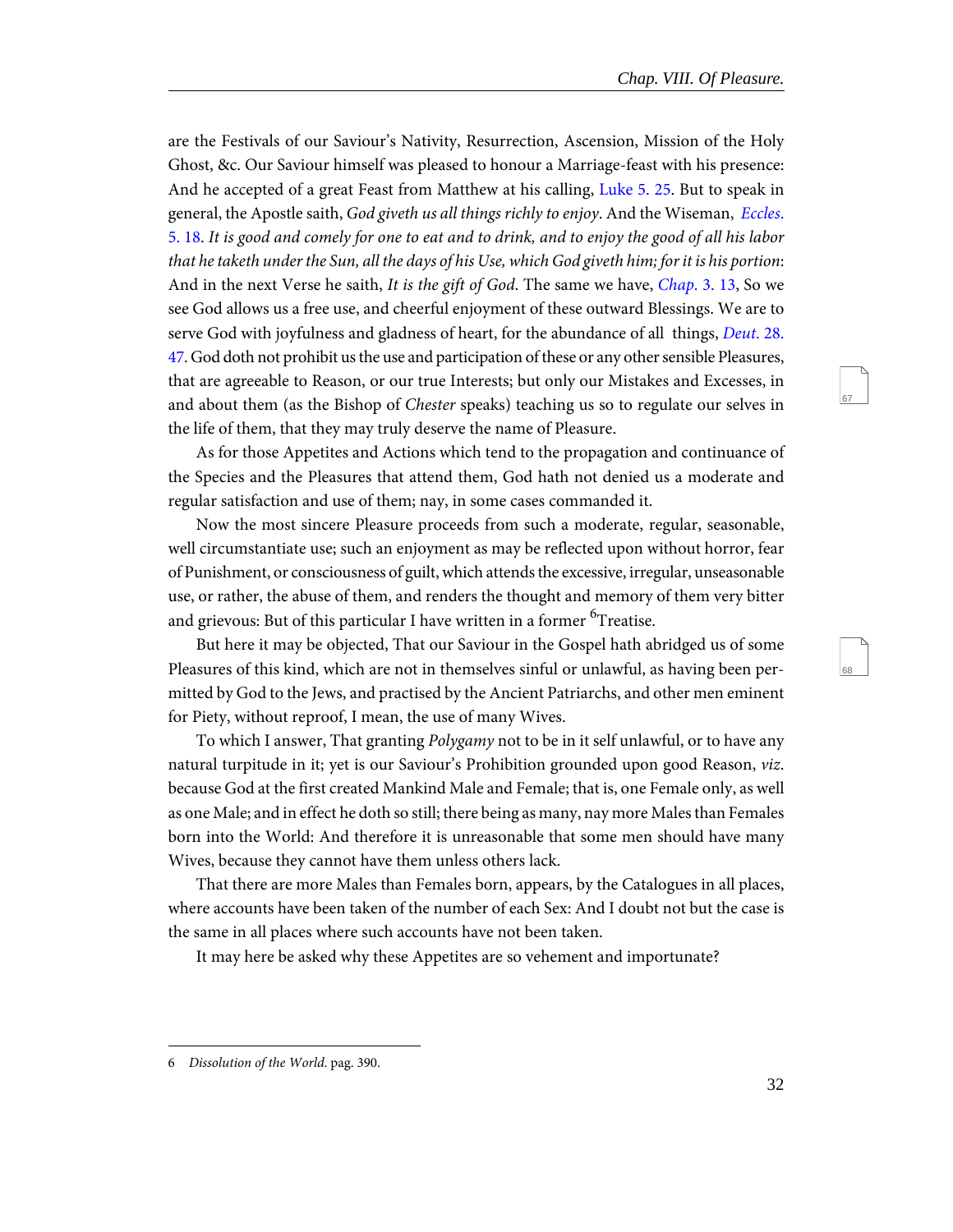<span id="page-36-4"></span><span id="page-36-3"></span>70

<span id="page-36-5"></span>71

I answer, To secure the great end of continuing the Species, and carrying on the World: For had they been weak and languid, it might have come to pass, that through inadvertency, or to avoid the labor and trouble of bringing up Children, and maintaining of Families, the greatest part of men might have abstained from such Actions, and so the Race of Mankind by degrees have been extinct, and the World dispeopled.

That these Appetites are so extravagant and irregular, and not without great difficulty to be moderated and ruled, or kept within bounds, is an effect of the Apostasy of Man: That God permits them so to continue, one cause may be, that they may be matter wherein to exercise Virtue: For were these vicious Inclinations, and inordinate Appetites taken way, were men left in absolute indifferency to Good and Evil, there could be no such thing as Virtue and Vice, nothing praise, or blame-worthy, no place for Rewards or Punishments. For the exercise of Virtue consists in resisting, and striving against vicious Appetites, subduing Passions, and mortifying of Lusts; and those that labour herein, are virtuous Persons. Those that are slothful, that lay the Reins upon the Necks of their Lusts, and follow whither they lead and hurry them away, are vicious,

<span id="page-36-1"></span>You will say, Are not these Exercises painful and repugnant to our natural Appetites and Inclinations, and consequently contrary to Pleasure? Is. not the subduing of Lusts compared to the cutting off of Members, which cannot be done without pain?

I answer, It must be granted, that there is difficulty at first in the New Birth, in passing from one state to another, all Excellent things being hard to obtain, Difficilia quæ pulchra. Indeed we are so made as not much to value that which cost us no pains; and on the contrary, as Dr. Cockburn well observes, the Mind of Man is never so well pleased, as when it useth its Reason, and always takes most delight in the things which it self hath wrought. And therefore, as he proceeds, it was, and is wisely provided, to set the Necessaries, the Comforts, and Conveniences of Life at some distance from Laziness and Sloth, and to hedge them about with some difficulties, that while we search and labour for them, we may at the same time, and by the same means improve our Intellectual Faculties, and carry on the growth and perfection of our Souls. I might add, That the labor and exercise of the Body doth also conduce much to the Health and Strength, and Well-being of that. For as Hippocrates well saith, ἄσκησις ὑγιὴς ἀοκνίη πόνων, unslothfulness in Labour, if I may make such a Word, is the means to preserve health.

<span id="page-36-2"></span><span id="page-36-0"></span>And, not only bodily Necessaries, but the knowledge of the Mysteries of Nature and the Works of God, and curious Mathematical Speculation, is to be obtained with Study and Industry. For by this use and exercise of our Intellectual Faculties, our Mind and Understanding is highly advanced and improved to such a degree, as suddenly to penetrate and comprehend the most abstruse and subtile Inventions and Notions of Naturalists and Mathematicians. And as Weapons and Utensils by lying by unoccupied do contract a Scurf or Rust, but do *usu*  $\&$  *tractatione spendescere*; become bright by handling and use; so do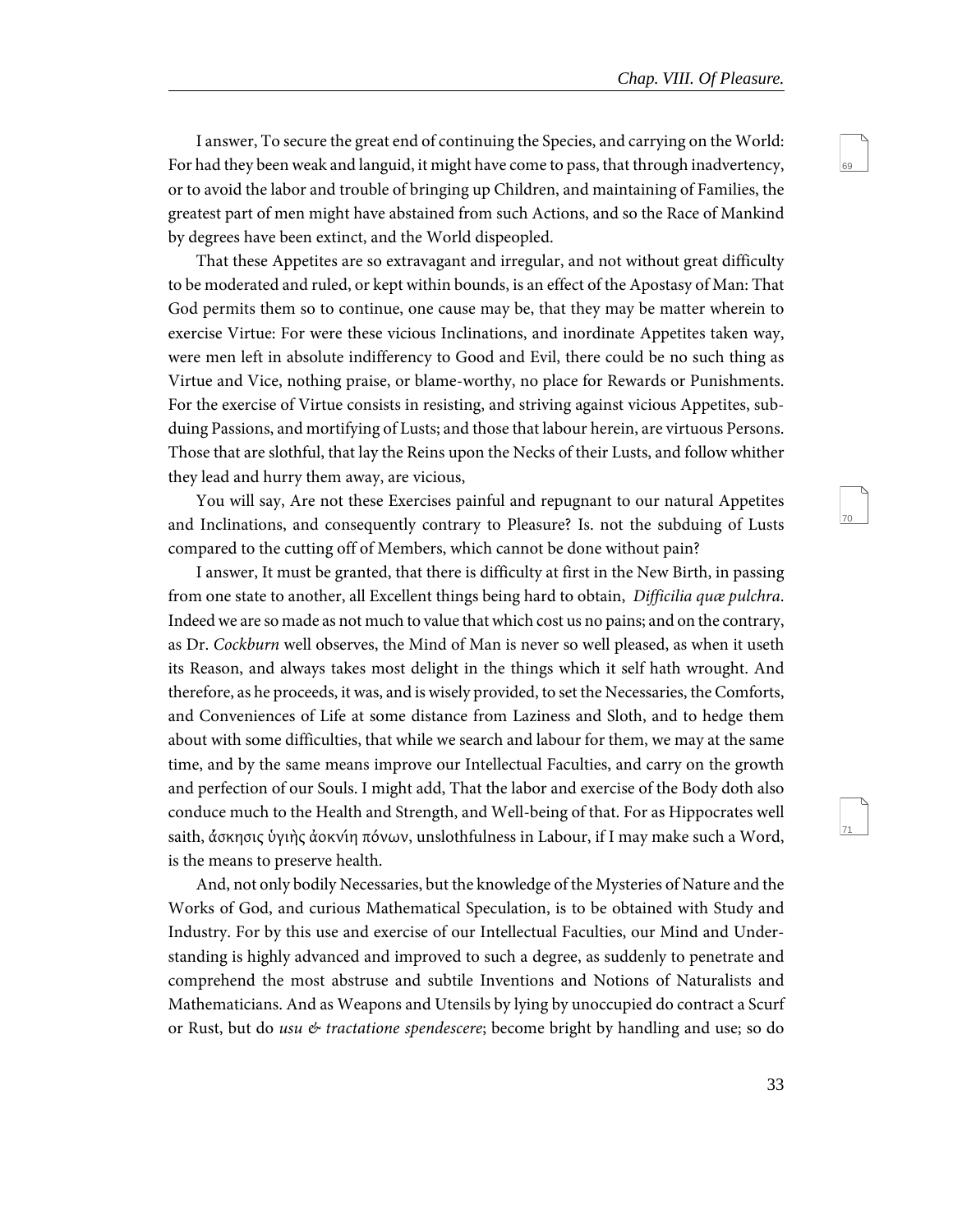<span id="page-37-4"></span><span id="page-37-3"></span><span id="page-37-2"></span>73

our Understandings also. And though this study and contention of mind be laborious and painful, yet the enlarging the Understanding, and acquisition of Knowledge, and hitting upon useful Discoveries and Inventions, do abundantly compensate for that; nay, sometimes fill the Mind with unspeakable joy and pleasure. Pythagoras was so overjoyed at the invention of the 49th Proportion of the first Book of Euclide's El. that he sacrificed a Hecatombe to the Gods: And I have read of a Smith, that upon the invention of an Engine to make Water to ascend by descending, which was nothing else but Archimedes his Screw, and which had been invented long before, though he knew nothing of it, was so overwhelmed with joy, that it broke his Brains, and quite distracted him.

No wonder then that Virtue which is the most excellent of all acquisitions should be difficult to attain. Indeed the difficulty and labor of attaining and exercising of it, makes it to be commendable or rewardable. And therefore though it be in it self an excellent thing, and may be said to be its own reward, yet because it is difficult and uneasy to Flesh and Blood, in this our lapsed and degenerate Estate, God is pleased for our encouragement, to propose to us an ample reward, no less than eternal Life and Happiness. He hath promised to give grace and glory, and to withhold no good thing from them who lead a holy life. And if this be not sufficient to quicken our endeavours, and to encourage us to strive, and wrestle, and run, nothing can; for I am sure a greater than this cannot be proposed, it containing all the good we can desire, or are indeed capable of enjoying. The Heathen Poet tells us.

<span id="page-37-0"></span>Τῆς δ᾽ ἀρετῆς ἱδρῶτα θεοὶ προπάροιθεν ἔθηκαν

Ἀθάνατοι· μακρὸς δὲ καὶ ὄρθιος οἶμος ἐπ᾽ ἀυτήν,

Καὶ τρηχὺς τὸ πρῶτον.

<span id="page-37-1"></span>The Gods have set Sweat before Virtue, the way to which is long, steep and rough at the first: But afterward that becomes easy and delightful, which was at first difficult; and a great deal of pleasure and joy attends the very contention with, and conquests of our Lusts and Passions; and that godly sorrow that is required as one of the first acts in the change of our condition, is always accompanied with secret pleasure: And as it is said of wicked Men, That in the midst of laughter their heart is sorrowful; so may it be said of good Men, That in the midst of their sorrow their heart is joyful. On the other hand, there are far greater difficulties and pains to be undergone in the Service and Drudgery of impetuous Lusts. <sup>7</sup>The Trouble of being cured is not so great as that of being sick; nor is the trouble of being sober comparable to .that of being debauched, and intemperate. Non est (saith Seneca) ut quibusdam dictum est, arduum in virtutes & asperum iter; plano adeuntur. Non vanæ vobis auctor rei venio; facilis ear ad beatam vitam via, inite modò bonis auspiciis, ipsisque Diis bene juvantibus, &c. The way to Virtue is not (as some have written) steep and rough, but plain and level. Let me become to you the Author of a new, and not frivolous thing. The way to a happy

<sup>7</sup> Bishop Wilkins.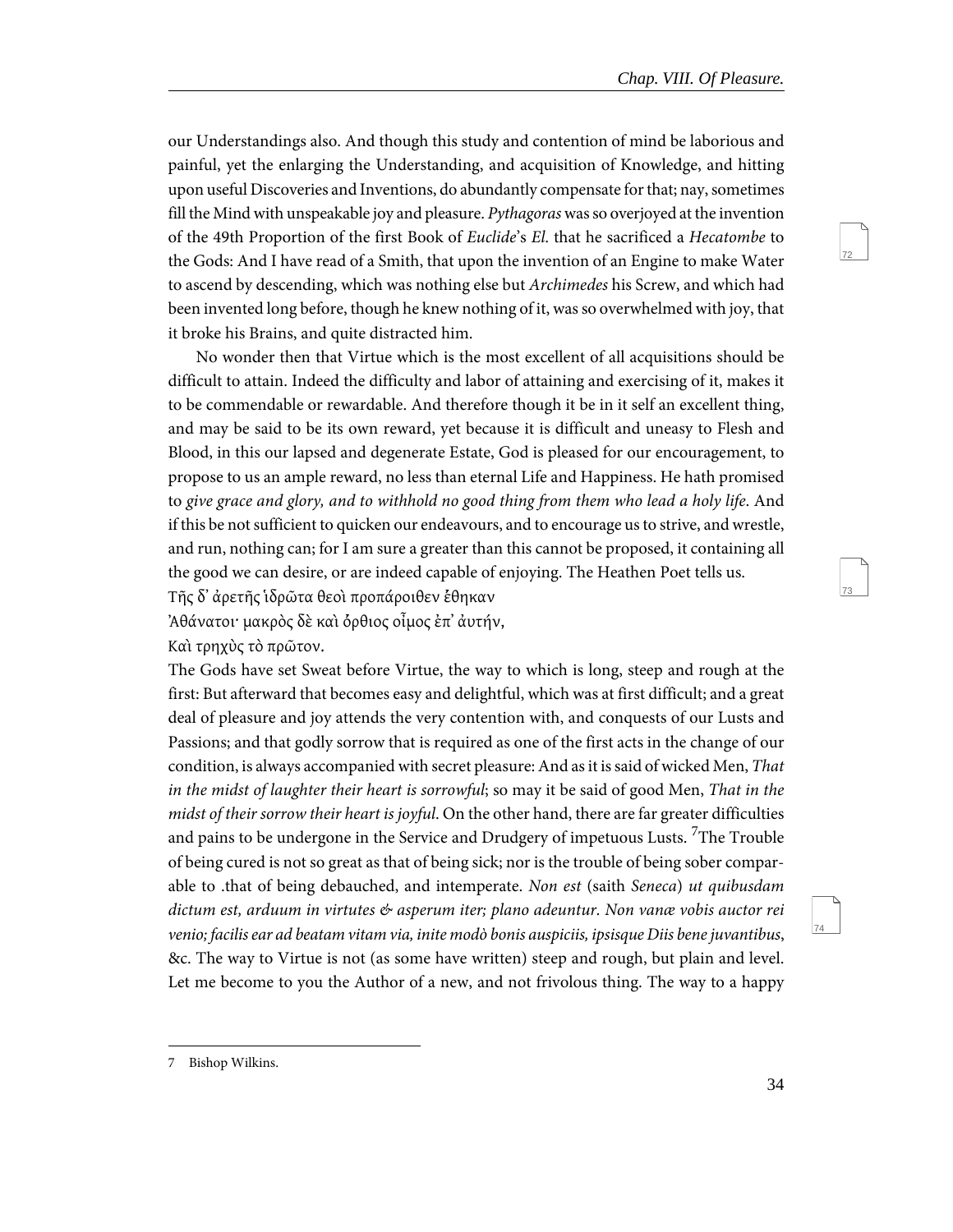<span id="page-38-5"></span><span id="page-38-4"></span>76

Life is easy, do but enter upon it with God's help: It is much more difficult to do what they [wicked Men] do. What is more facile than calmness and quiet of mind? What more laborious than Anger? What more remiss and void of trouble than Clemency? What more busy and toilsome than Cruelty? Chastity is vacant and at ease: Lust is always occupied and unquiet. He that tells Lies is hard put to it to maintain and make them good; and yet for all his shifts, is often detected, and put to shame: Whereas he that speaks truth is void of all fear and trouble. The like may be said of other Virtues and Vices compared together: So that Virtue is in it self more agreeable to Reason, and more easy and eligible than Vice; and it proceeds from the pravity and corruption of our Natures, that we do not chuse it accordingly.

<span id="page-38-1"></span><span id="page-38-0"></span>Besides, in all Pleasures we are to consider, whether the subsequent pain and sorrow do not outweigh the present enjoyment; which if it do, the voluptuary Philosophers themselves advise to abstain from them. Now the Pleasures of sin, (as the Scripture calls them) as Intemperance and Impurity do often bring upon the committers of them Pain and Sickness, and sometimes noisome Diseases in this Life; but, to be sure, eternal Misery and Distress in the World to come: Between which, and a short and transient Pleasure, there is no proportion. I might add hereto the Judgment of Seneca, concerning the filthiness and unmanliness, of these Vices of Intemperance and Lust: Nulli (saith he) turpitùs occupati sunt: No Men are more sordidly employed. Etiamsi vanâ gloriæ imagine teneantur, speciosè tamen errant: Licet avaros mihi, &c. If Men be taken with a vain image of glory, they err, but yet speciously. Should you enumerate to me covetous Persons, or angry Men, or such as exercise unjust hatred, or war one against another; all these viriliùs peccant, sin more manly: But such as give up, or prostitute themselves to Gluttony, Drunkenness, and Lust, *eorum* inhonesta labes est; their stain is dishonourable and sordid.

<span id="page-38-3"></span><span id="page-38-2"></span>Of the Pleasures of the Senses of Seeing, Hearing, and Swelling I shall say nothing, but that if duly circumstantiated, and placed upon proper Objects, they have no turpitude in them, but may lawfully be enjoyed. Of Seeing and Hearing I have said something in a former Discourse.

As for those things which we call by the name of Sports and Diversions, Religion doth likewise admit of a moderate use of these: And what is beyond such a use doth rather tire Men, than recreate them:  $^8$ It being as much the property of such things to weary a Man, when he is once sufficiently refreshed by them, as it is to refresh him when he is wearied by other things.

Of Intellectual Pleasures we shall speak when we come to treat of the Happiness of the inward Man.

<sup>8</sup> Bishop Wilkins.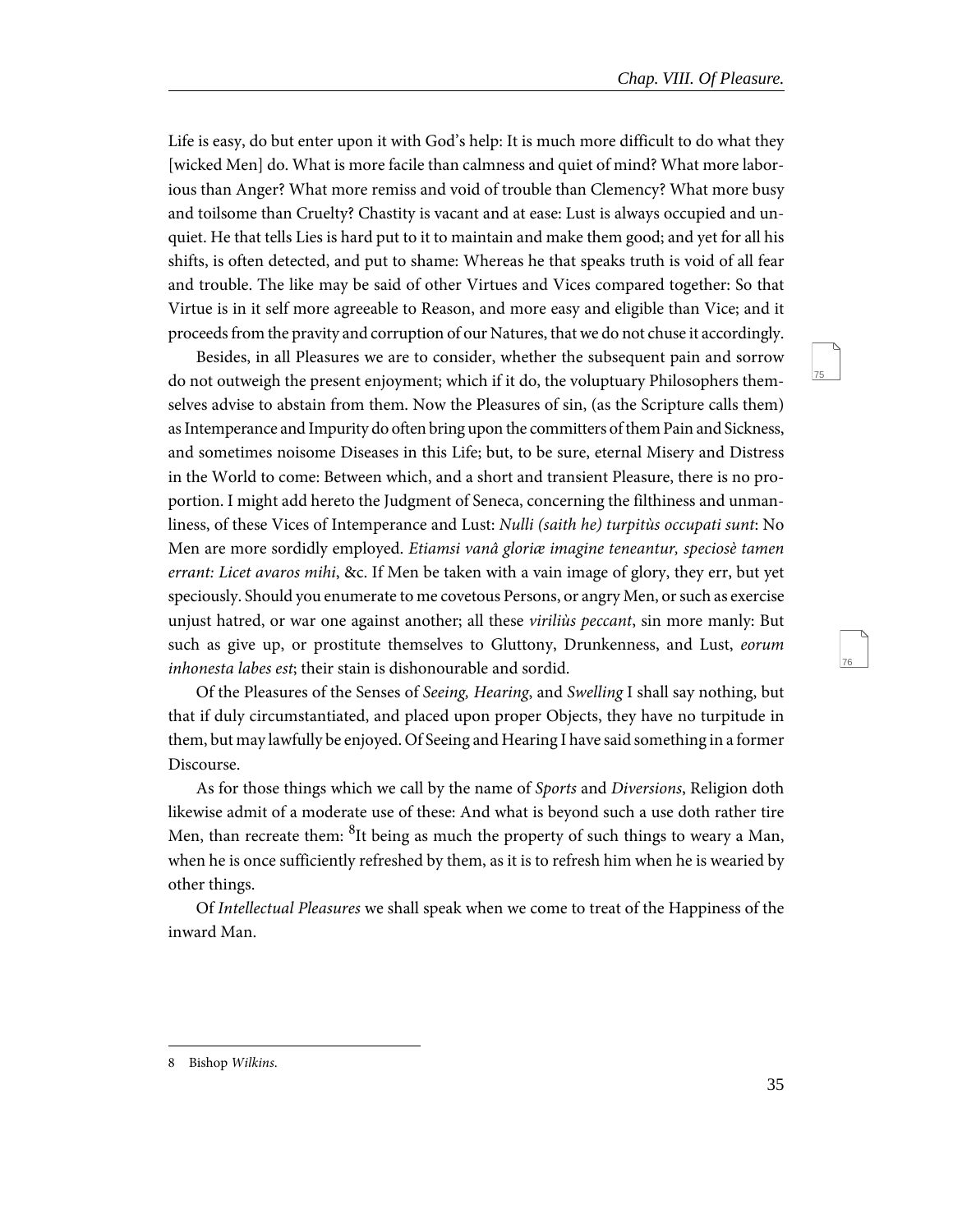<span id="page-39-5"></span><span id="page-39-4"></span>79

<span id="page-39-3"></span><span id="page-39-2"></span><span id="page-39-1"></span><span id="page-39-0"></span>Here it may be objected, That the Life of a Christian is a melancholy and mournful Life, and that we must take leave of all the Pleasures and Delights of the World, when once we enter upon it. Doth not Salomon say, [Eccles](http://www.ccel.org/study/Bible:Eccl.7.2). 7. 2. It is better to go to the house of mourning, than to the house of feasting, &c. [V. 3.](http://www.ccel.org/study/Bible:Eccl.7.3) Sorrow is better than laughter, for by the sadness of the countenance, the heart is made better.  $V$ . 4. The heart of the wise is in the house of mourning; and the heart of fools is in the house of mirth.

This is a great prejudice against a holy Life, and deters many Men from venturing up it. They are loath to part with all Mirth and Jollity and Pleasure, which they esteem the chief Happiness of their Lives, and to live more retrained and regular Lives; at least they desire to enjoy them a little longer, till they are tired and glutted with them, deferring their Repentance to Sickness or old Age.

To this I answer, That innocent mirth and joy, or even feasting it self, are not absolutely forbidden. The same Author tells us, That there is a time to weep, and a time to laugh: A time to mourn, and a time to dance: And that every thing is beautiful in its Season; nay, Christians are commanded to rejoice evermore. But in this place he compares Laughter and Sorrow; Feasting and Mourning together, and prefers the latter, and upon very good reason; because Feasting is oftentimes an occasion of temptation to intemperance and excess in eating and drinking; idle and vain talk; scurrilous and prophane jesting; lascivious Songs, which tend to corrupt Mens Manners, effeminate their Minds, and bring them in love with sensual and bruitish Pleasures. Whereas from sorrow and mourning there is no such danger, whatever the occasion of it be; whether publick calamities, losses, death of Relations, or Friends. Thereby we are brought to consider the uncertainty of all these outward Enjoyments, not to overvalue them, or set our hearts upon them, that so we may hot be overwhelmed with grief at the loss of them; to bewail our own and others Sins, which for the most part bring these afflictions and sufferings upon our selves, or them; to condole with, comfort and support those who are too much dejected and apt to sink under their burthens.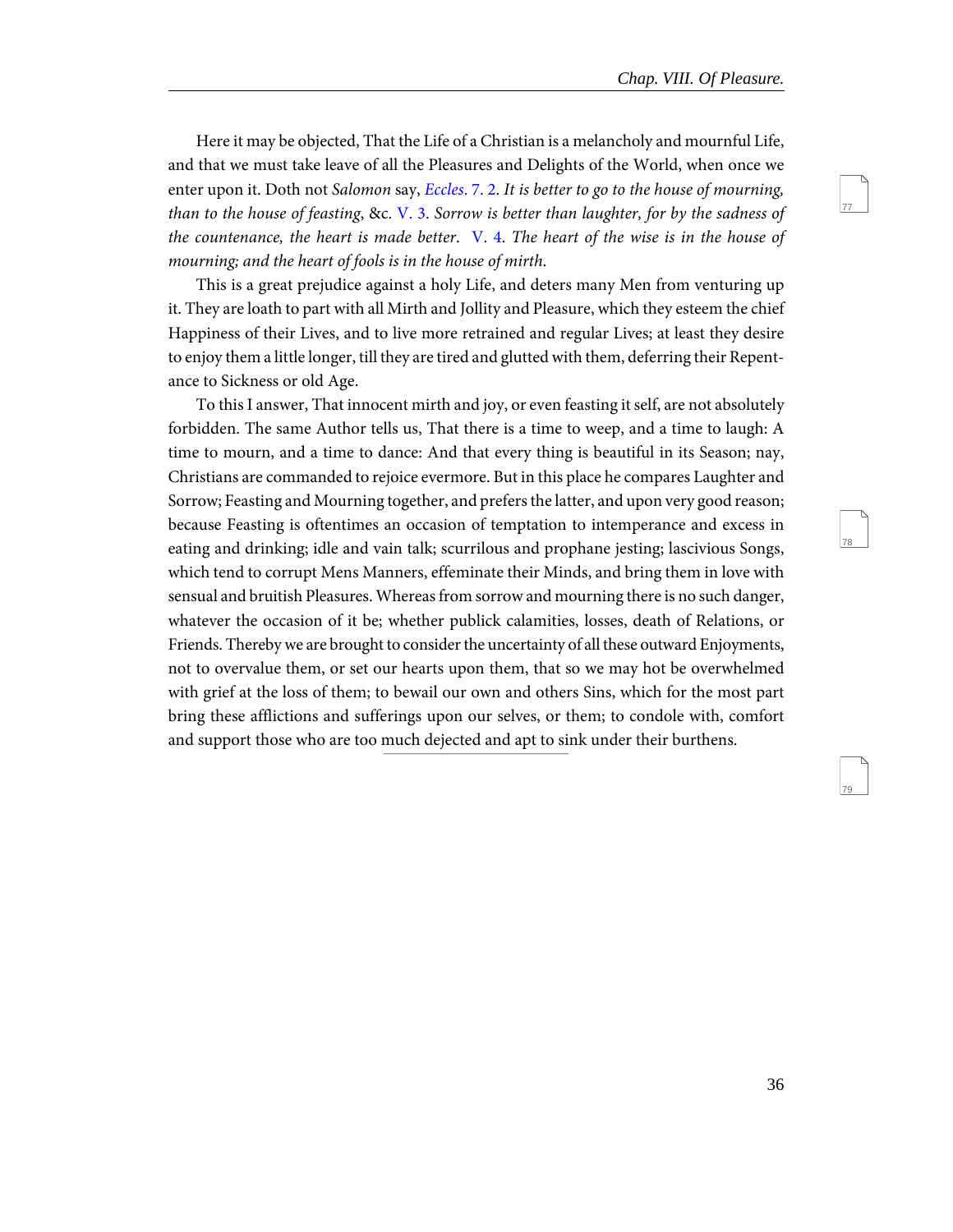### <span id="page-40-6"></span><span id="page-40-5"></span>**CHAP. IX.**

<span id="page-40-0"></span>Of Honour and Reputation.

Fifthly,

<span id="page-40-3"></span><span id="page-40-2"></span><span id="page-40-1"></span>A Fifth thing conducive to the happiness of the outward Man is Honour and Reputation a Blessing highly to be valued, and much to be preferred before Riches or Pleasures, or even Life it self. Prov[. 22. 1](http://www.ccel.org/study/Bible:Prov.22.1). A good name is rather to be chosen than great Riches, and loving favour rather than Silver and Gold. [Eccles. 7. 1.](http://www.ccel.org/study/Bible:Eccl.7.1) A good name is better than precious Ointment. It is a Proverb among the Vulgar, Take away my good name, and take away my life: Intimating, that it is as dear to them as their Lives. Much more then will a generous person chuse rather to die, than to do any unworthy thing, that may expose him to Infamy, or Mali his Reputation. And because it is a thing of so great excellency, therefore we do pay it as the best service we can do, and return we can make to God. and his Deputies, Magistrates and Parents. Honour is a good thing, whereby we not only reap many advantages while we live, but that doth also survive us, and abide after us when we are gone out of the World, *Psal.* 112. 6. *The Righteous* shall be in everlasting remembrance. There is in Man a natural desire to have a good Name perpetuated and mentioned with honour when, he is dead and gone; which (as a learned  $^9$ Prelate saith) is a sign that there is in Humane Nature some presage of a Life after Death, in which they hope, among other Rewards of well doing, to meet with this also, to be well spoken of to Posterity. And another  $10$ Man among many tokens of immortality, hath by secret instinct a natural desire to be thought of and spoken of in after-times. Honour is a great spur and encouragement to virtuous Actions: Every Man (saith the forementioned Author) that hath any spark of generosity in him, is desirous of fame; and though Men care not how soon it comes, yet they will be glad to have it after Death, rather than not at all. And (Bishop Wilkms faith) The more wise and virtuous any Man is, the more care will he take to transmit a grateful Memory of himself to future times, that he be well spoken of, that his Name may be as a precious Ointment, leaving a Perfume behind it; that Men may rise up at the mention of it, and call him blessed. Nor (saith he) can any Man despise Honour; but he that doth either despair of it, or resolve against doing any thing that may deserve it. And certainly (saith the Arch-Bishop) he that hath no regard to his Fame, is lost to all purposes of Virtue and Goodness. When a Man is once come to this, not to care what others say of him; the next step is to have no care what he himself does. Quod Conscientia est apud Deum, id fama est apud Homines: What Conscience is in respect of God, that Fame is in respect of Men. Next to a good Conscience, a clear Reputation ought to be to every Man the dearest thing in the World.

<span id="page-40-4"></span><sup>9</sup> A. Bp. Tillotson.

<sup>10</sup> Bishop Lloyd.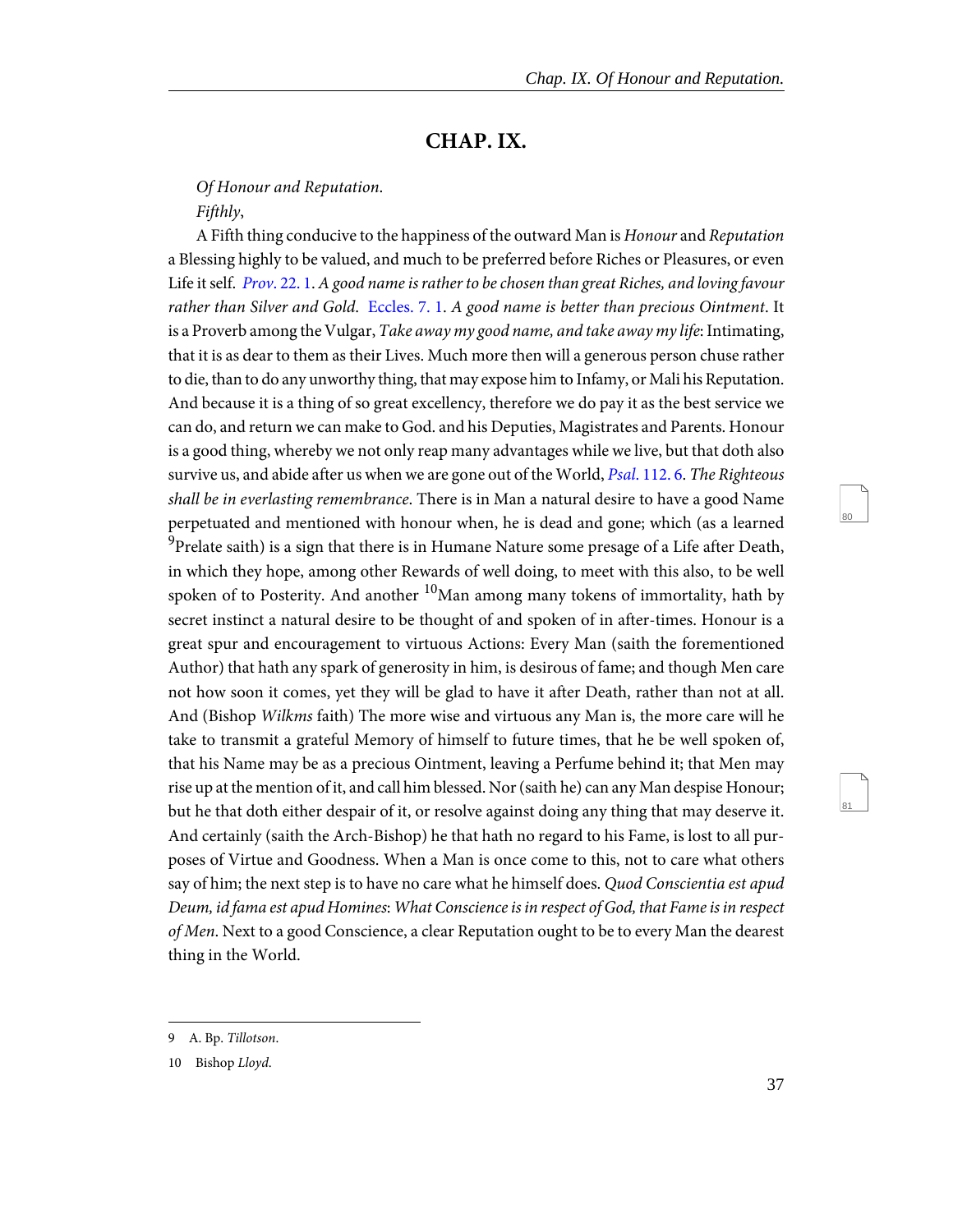<span id="page-41-9"></span><span id="page-41-8"></span>83

<span id="page-41-10"></span>84

You'll say, What is Honour?

It is very Well defined by the  $^{11}$ Bishop of *Chester*, often mentioned, to be, The esteem and good opinion Men have concerning the person or actions of another, together with such external Expressions of respect as are suitable thereunto.

<span id="page-41-5"></span><span id="page-41-3"></span><span id="page-41-2"></span><span id="page-41-1"></span><span id="page-41-0"></span>Now this so valuable a good is the peculiar reward of Virtue and Piety, 1 Sam[. 2. 30.](http://www.ccel.org/study/Bible:1Sam.2.30) Them that honour me, 1 will honour, and them that despise me, shall be lightly esteemed, [Prov. 4. 8, 9](http://www.ccel.org/study/Bible:Prov.4.8-Prov.4.9). Solomon saith of Wisdom, that is the fear of God, Exalt her, and she shall promote thee, and bring thee to honour. She shall give to thy head an Ornament of grace, and a crown of glory, [Prov. 10. 7.](http://www.ccel.org/study/Bible:Prov.10.7) The memory of the just is blessed, but the name of the wicked shall rot, [Prov. 3. 35.](http://www.ccel.org/study/Bible:Prov.3.35) The wise shall inherit glory: But shame shall be the promotion of fools. Piety and Virtue command a respect from all sorts of Men. Good Men hold themselves obliged to give it, by the Command of God, and the excellency of the thing, it being a gift of God; and wicked Men though they may deny that outward respect that is due to good and righteous persons; yet even these cannot but have an inward veneration for Goodness and Religion. It is very remarkable, that even the rude and licentious Vulgar at Rome had such a reverence of the Person of Cato, that though such lewdness was permitted by the Law in the Festival of *Flora*, yet so long as he was present in the Theatre, they could not go on with their obscene sports, nor have the confidence to demand those: Florales joci nudandarum meretricum, as Seneca calls them. The wicked indeed hate the righteous, because his life is a reproof to them, and gives them some check in their vicious courses, taking from them their great excuse of the impossibility of God's Commandments; and demonstrating, that through the assistance of Divine Grace, which is always granted to them who do what in them lies, and pray for it; it is possible to obey them to such a degree as will be accepted by God: Wicked Men though they hate Virtue in the Subject, yet simply and abstractedly they acknowledge it to be good; though in their practice they prefer Vice before Virtue; yet never any arrived to to that degree of sottishness, as to say, it was better than Virtue: For example; better to be a glutton, and a drunkard than a temperate Person; to cheat and defraud, than to be just and righteous in our dealings: And therefore, though they hate and persecute Men for being religious, yet they disguise the Subject of their hatred, pretending it to be Hypocrisie, Heresie, Superstition, or the like, that they hate them for. Whence it appears, that they are self condemned Persons. Seneca in his Fourth Book, De Beneficiis cap. 17. hath much to this purpose, Adeò gratiosa est virtus (saith he) ut insitum etiam malis sit probare meliora: Virtue is so gracious, that it is naturally ingrafted even in bad Men to approve that which is good. And again. Nec quisquam tantum à naturalis lege descivit & hominem exuit, ut animi causâ malus sit. Neither hath any Man so far degenerated from the natural Law, and put off Man, as to be wicked for his minds sake, or only because it is his pleasure to be so. And again, *Maximum hoc* 

<span id="page-41-7"></span><span id="page-41-6"></span><span id="page-41-4"></span><sup>11</sup> Dr. Wilkins.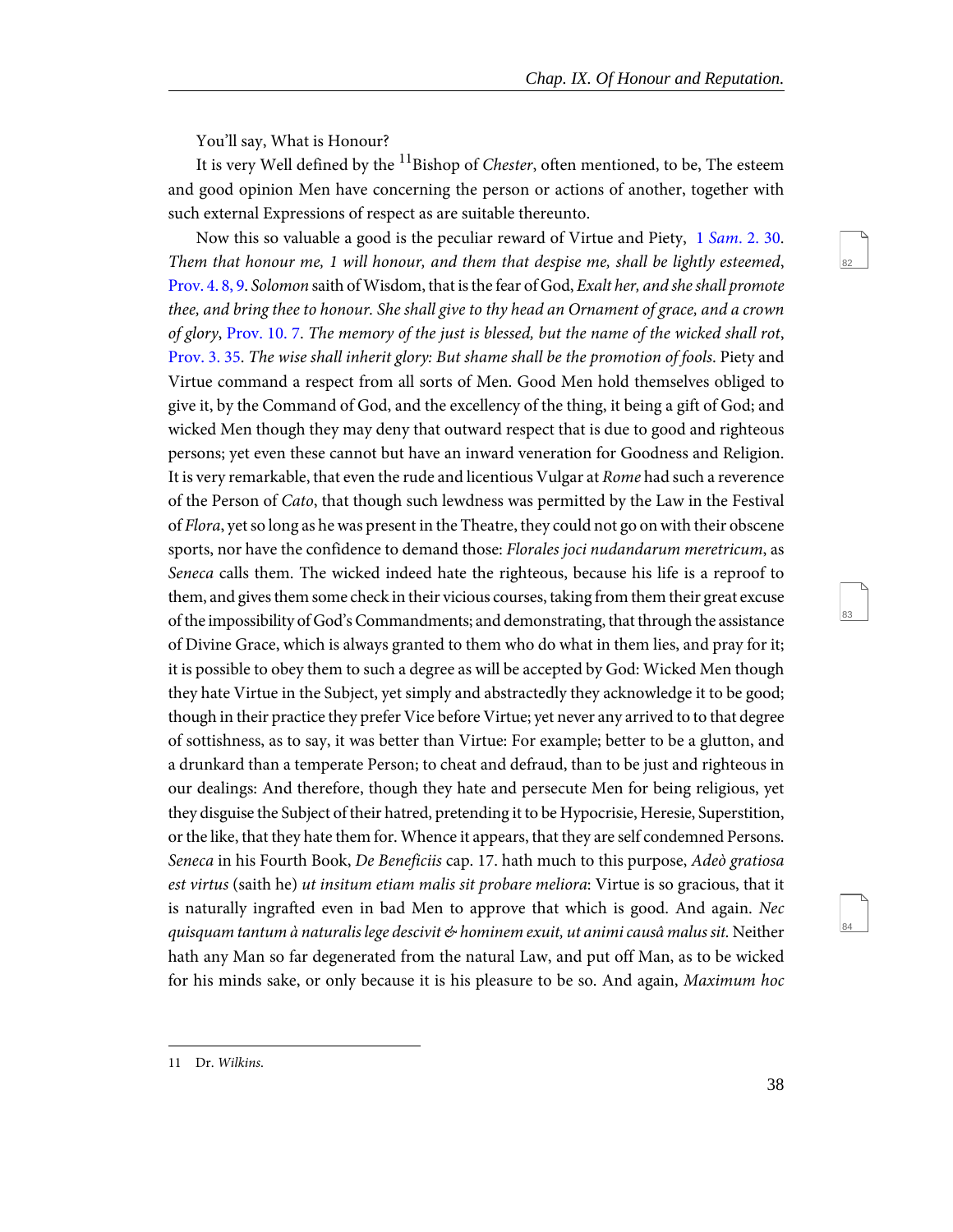habemus à naturâ meritum, quod virtus in omnium animos lumen suum permittit, etiam qui non sequuntur, illam vident: Nature hath herein deserved exceeding well of us, That Virtue sends its light into all Mens Minds, even they that do not follow it, yet see it.

<span id="page-42-0"></span>Against what is generally said, That there is nothing truly honourable but Virtue, it may be objected, that Learning and Knowledge is honourable, and yet it is not always accompanied with Virtue, there being some learned Men vicious, as St. Augustine also supposes in that Saying, *Quid prodest esse peritum*  $\mathfrak{G}$  *periturum?* I answer, That the acquisition of Learning and Knowledge is by something virtuous and commendable, viz. Labour and Industry in a Calling; nay, Knowledge it self being that which all Men naturally desire, and being some participation of a divine Perfection, viz. Omniscience; and being that which distinguishes us from and advances us above brute Beasts, and makes us capable of Virtue and Happiness, a higher degree of it, exalting our Faculties, enabling us to ad in a larger Sphere, and to do more good, must be acknowledged to be an excellent quality, and to merit some honour and respect; and all Men generally think so, and give it accordingly.

That it doth so, appears further from the contrary, that is, Ignorance and Folly, which is among all Men very dishonourable and reproachful; insomuch, that Men abhor nothing more than the imputation of Folly; esteeming it a greater disgrace to be accounted Fools, than to be accounted vicious; though indeed wicked Men be the greatest Fools, and on the contrary, godly Men the only wise Men.

Here I cannot but wonder, that there should be such an unsatiable thirst after Honour, implanted in the nature of Man: Why Men should be so jealous of losing the reputation of any new Invention; so troubled and disturbed at having any of their Observations or Discoveries, though by themselves communicated to others, published without an honourable mention of them; so nettled at the discovery of any mistaken in their Writings, though but Grammatical; and being upbraided with it, why they should be willing to accept of false honour and undue Praises: Why they should think it a great matter to be praised by ignorant Persons, and incompetent Judges for such Abilities and Gifts, as they are not conscious to themselves of; Doth praise add any thing to them of real good besides conceit?

I cannot conceive any other reason than what I intimated before, that it might be a powerful spur to incite them to the practice and exercise of religious and virtuous Actions; If it be objected that Men are as jealous of their Reputation in point of Knowledge, as they are in point of Virtue; I answer, It is an error, and a fault, and they ought not to be so; though for the reasons before alledged, I deny not Knowledge to be an excellent quality, which enlarges and advances the Understanding, and renders a Man capable of greater Employments, and doing more good than others of inferior Abilities, and Improvements.

And further, that it is not Virtue alone to which Honour is due; as appears in that we are commanded to honour Parents, Magistrates, Ministers in general, as such, without any restriction or exception of those that are vicious. It is enough that they have an Authority <span id="page-42-1"></span>85

<span id="page-42-3"></span><span id="page-42-2"></span>86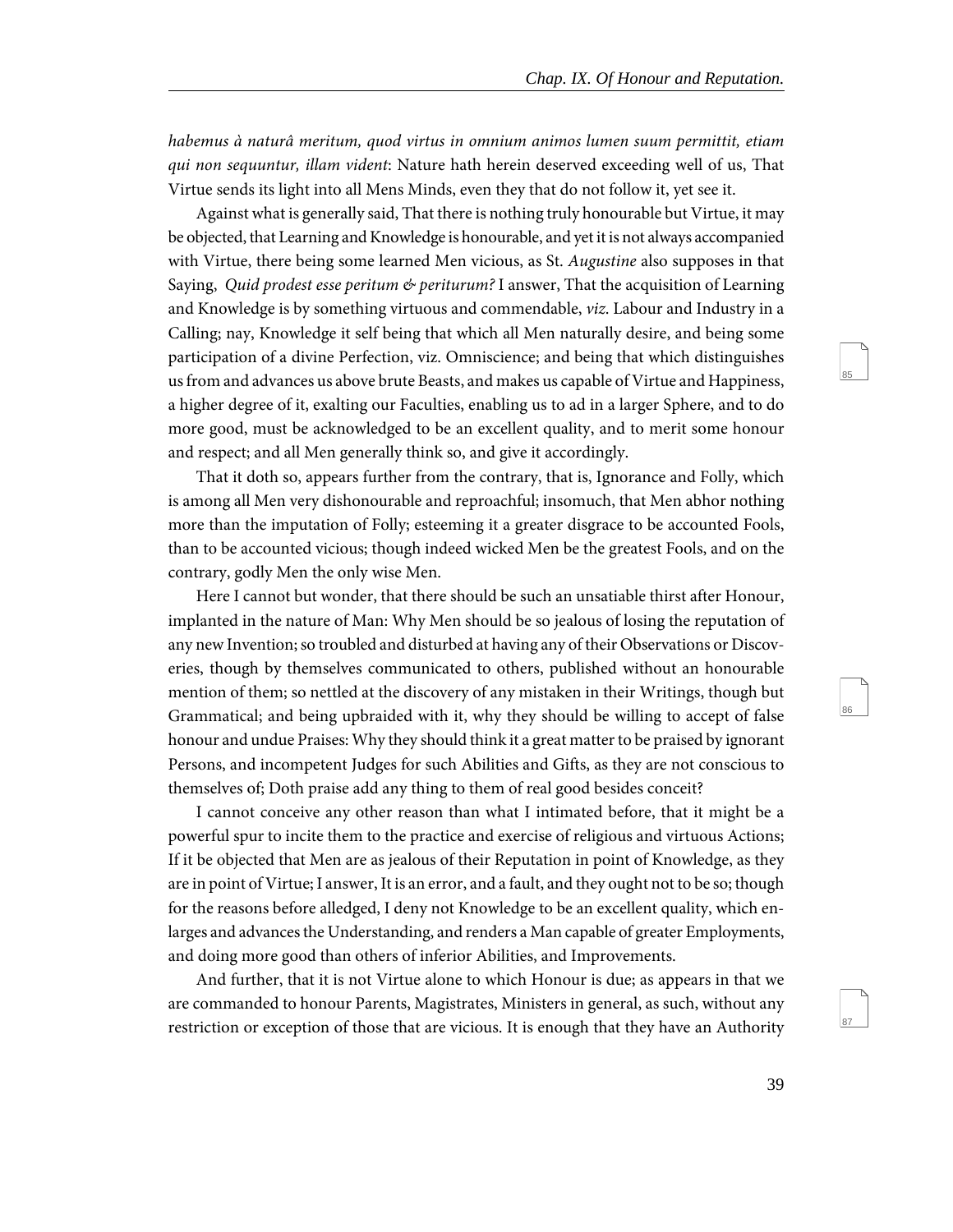derived from God, and a kind of divine Impress and Character upon them, to make them venerable.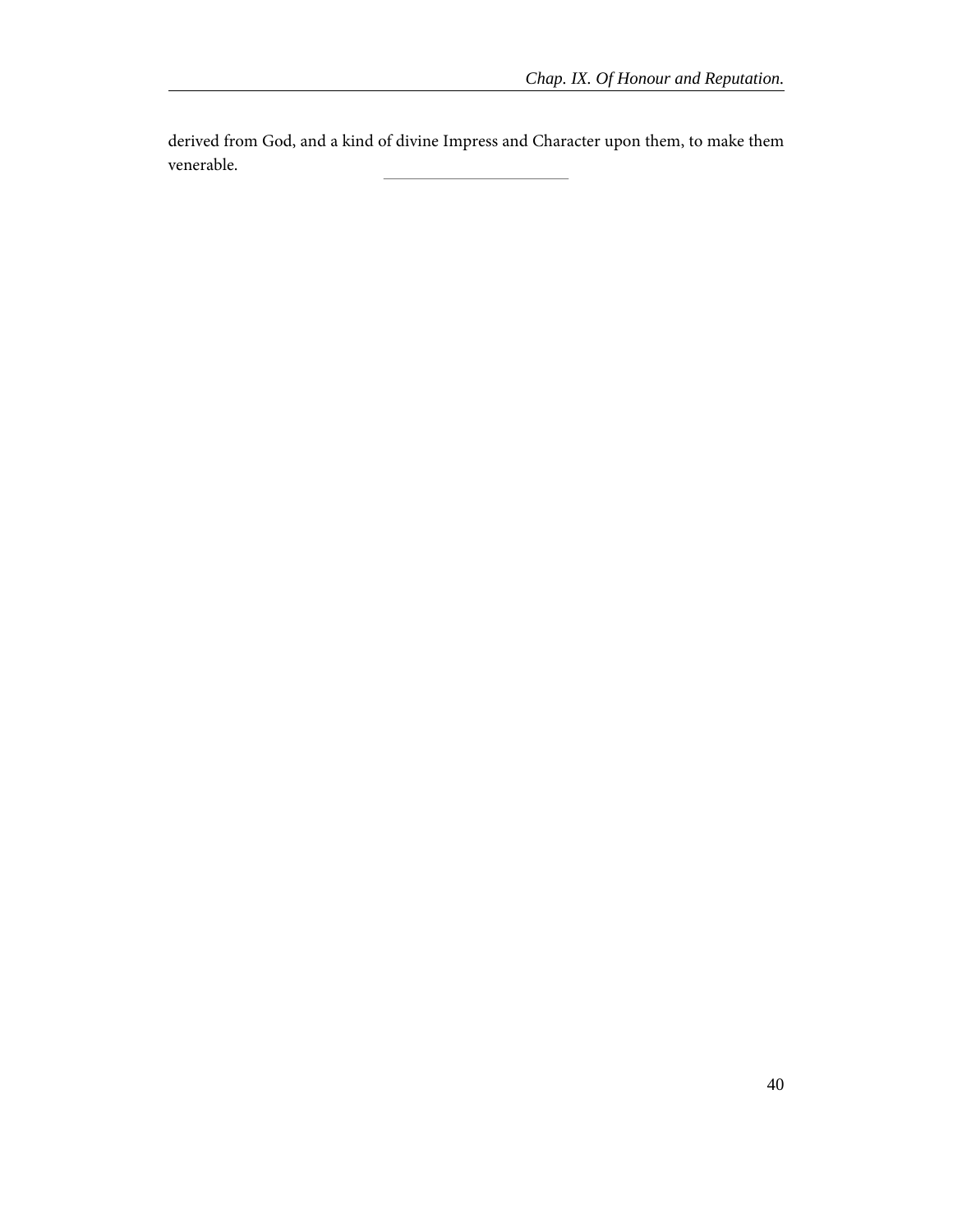### <span id="page-44-5"></span>**CHAP. X.**

#### <span id="page-44-0"></span>Of Friends.

#### Sixthly,

<span id="page-44-3"></span>Friends are no small comfort and addition to our Happiness or Well-being in this World: Scarce any outward Blessing is so desirable, useful, and beneficial as Friendship. Cicero saith, Non aquâ non igni pluribus in locis utimur quàm amicitiâ: We have not more frequent use of Fire and Water, than we have of Friendship. Nothing so agreeable to Nature as it, (saith the same Author) nothing thing so convenient either for Prosperity, or Adversity: Nothing more pleasant and delightful than the sincere love and affection of a Faithful Friend, and reciprocal love of him; nothing more acceptable than his Society and Converse.

<span id="page-44-4"></span>But besides the pleasure and delight which Friendship affords us, we reap many and great Benefits from it. As,

<span id="page-44-1"></span>1. Faithful Counsel and Advice, which is of great moment in any doubtful Matter; it being true, *Plus vident oculi quàm oculus*: Many Eyes see more than one: Or any Matter of weighty concernment, wherein it is not safe to trust to our own Judgments, *Prov.* 27. 9. Ointment and perfume rejoice the heart; so doth the sweetness of a man's friend by hearty counsel. How great comfort must it needs be to have one whom we may securely unbosom our selves to, and trust with a Secret? to whom we may open our Griefs? disburthen our Minds, and so find ease and relief?

<span id="page-44-6"></span><span id="page-44-2"></span>2. Seasonable Reproof: This (saith the Author of the Whole Duty of Man) is of all others the most peculiar Duty of a Friend. I might add, the greatest benefit he can bestow upon his Friend, it being indeed that which none else is qualified for. Such an unwillingness there is in most Men to hear of their faults, that those that undertake that Work, had need have a great prepossession of their Hearts to make them patient of it. Of the absurdity and unreasonableness of this unwillingness to be reproved, Cicero saith very well, Atque illud absurdum est, quod ii qui monentur, eam molestiam quam debent capere non capiunt, eam capiuns quâ debent carere. Peccâsse enim se non anguntur, objurgari molestè ferunt: Quod contrà oportebat, delicto dolere, objurgatione gaudere. It is absurd, that they which are admonished receive not thence the trouble which they ought to have, but that which they ought to want. For they are not sorry that they have finned, but they take it ill that they are reproved. Whereas on the contrary they ought to grieve for their Offence, but rejoice for their Reproof.

<span id="page-44-7"></span>3. Condolence and Consolation in any Adversity, Affliction, or Suffering; as Sickness, the Death of any near Relation or Friend, loss of Worldly Goods by Fire, Shipwrack, Inundation, Invasion of Enemies, or the like. He that condoles with his Friend in such Accidents, doth as it were bear part of his Burthen, and by consolatory Considerations strengthens his Spirit, and enables him to support it. And there is great need of this to some Natures, which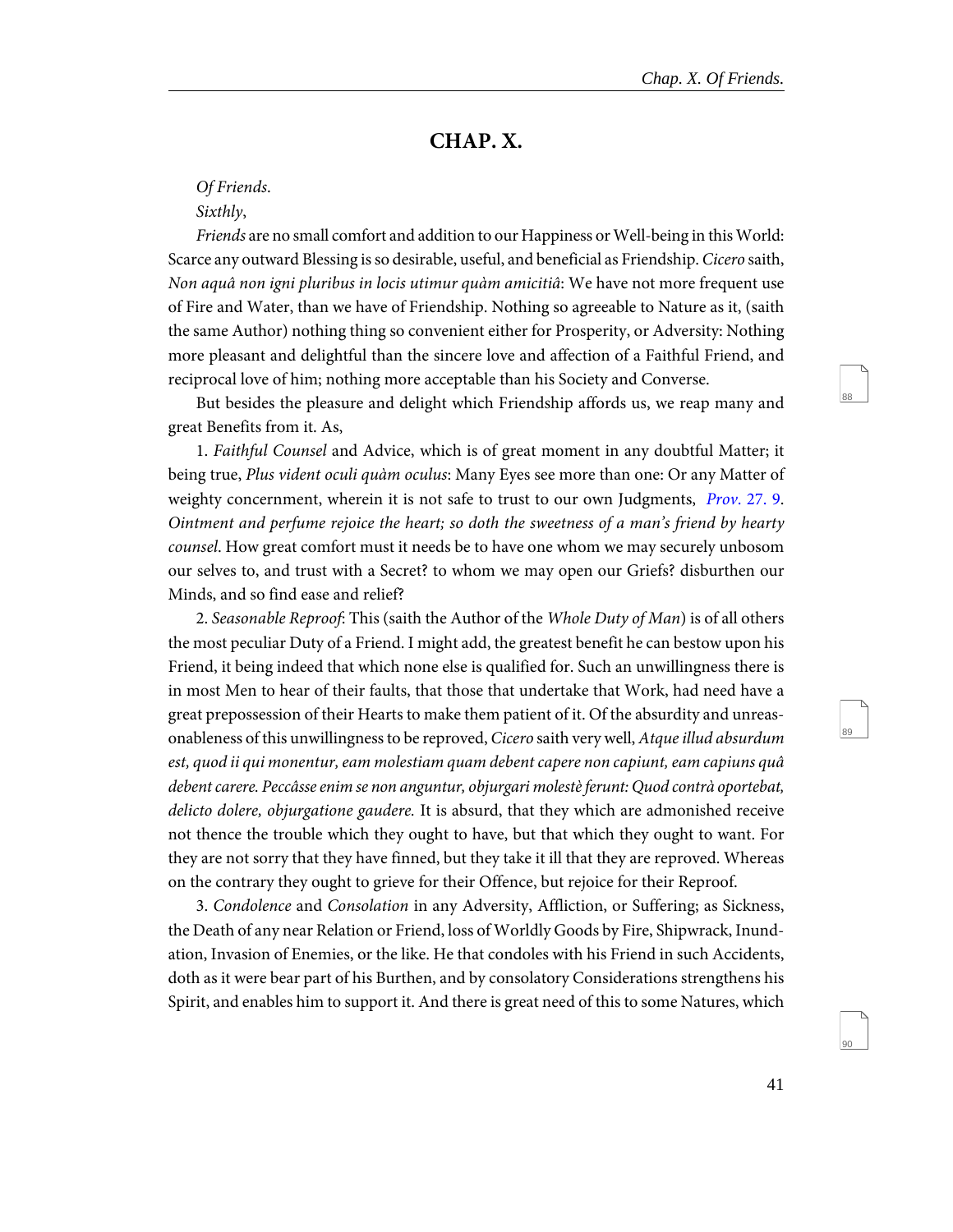otherwise are in danger to be oppressed and overwhelmed with Grief, and even distracted by such Calamities.

4. Relief and Supply of Want in case of Poverty and Necessity; a true Friend as well as a Brother is born for adversity, and will rather rejoice in contributing liberally to the support of his Friend, than desert him, or deny his assistance. In this case Friends may be a snare to us, tempting us to put our confidence in Man rather than God, and to think our Security greater in the multitude of Friends, than the providence and protection of God.

<span id="page-45-0"></span>5. Prayers to God for us, recommending us to him for all Blessings, both Spiritual and Temporal.

<span id="page-45-1"></span>Now all true Friendship is grounded upon Virtue: Virtus amicitiam  $\mathcal{E}$  gignit  $\mathcal{E}$  continet, nec sine virtute Amicitiâ ullo pacto esse potest, Cic. de Amicitia. Virtue doth both beget and maintain Friendship; nor can there possibly be any Friendship without Virtue. True Friends are such as sincerely desire and endeavour each others real good, both spiritual and temporal; but such friendship cannot be contracted and continued but only between persons truly religious, that love and fear God. We cannot expect fidelity and the benefits before recited from any but those who are so qualified: And those that are so, their friendship is courted by all Men, and who so happy as they that can get an interest in it!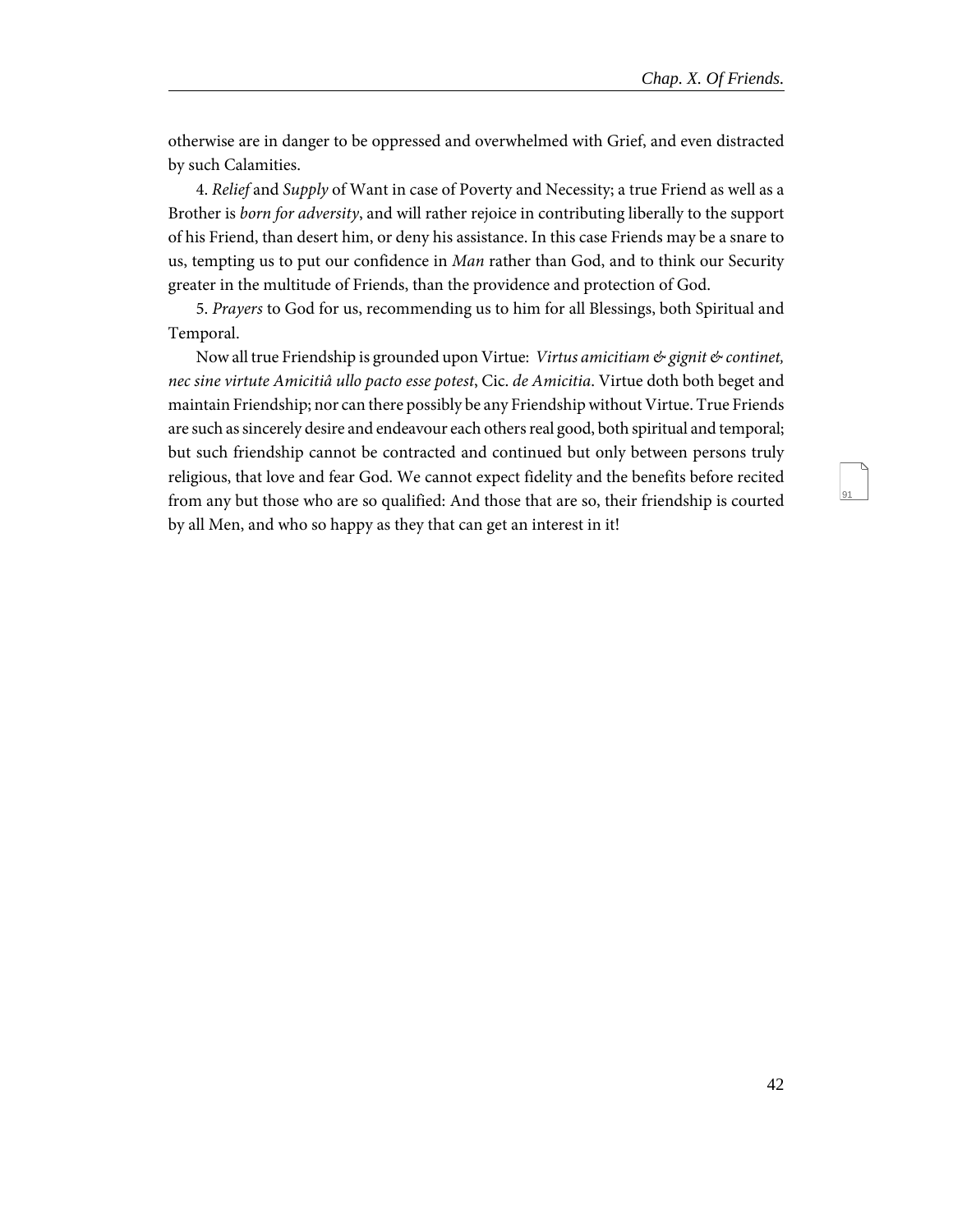### <span id="page-46-10"></span>**CHAP. XI.**

#### <span id="page-46-0"></span>Of the Happiness of the Inward Man.

I Proceed now to treat of the Happiness of the Inner Man, the Soul or Spirit, and that consists in the love of God, and of our Neighbour; whatever makes the Soul happy, must be suitable and agreeable to the Nature of it. Now the Soul is a spiritual substance, and therefore its Objective Happiness must be so too. The Soul is immortal, and therefore the Object which makes it happy must be of eternal duration. The desires of the Soul are very vast and extensive; nay, infinite; and therefore not to be satisfied but by an Infinite Good.

<span id="page-46-5"></span>From the Love of God flows an universal Obedience to all his holy Commandments, John [14. 13.](http://www.ccel.org/study/Bible:John.14.13) If a man love me, he will keep my words. It is the nature of love to desire and endeavour to please and gratifie the Party beloved: And therefore he that loves God will labour to please him, by doing those things that are acceptable to him, and right in his fight. The Love of God will add Wings to his Soul, and constrain him to run the ways of his Commandments, which will no longer seem grievous or burthensome to him, but pleasant and delightful; yea, eligible, were they proposed to his choice in competition with the short and unsatisfactory Pleasures of Sin.

<span id="page-46-9"></span><span id="page-46-8"></span><span id="page-46-3"></span><span id="page-46-2"></span>Now Holiness of Life, and Obedience to the Commandments of God, hath the promises of all good things both for the Soul and Body; for this Life, and a better, Psal[. 84. 11.](http://www.ccel.org/study/Bible:Ps.84.11) He will give grace and glory, and no good thing will he withhold from them that live uprightly. [Psal.](http://www.ccel.org/study/Bible:Ps.34.10) [34. 10](http://www.ccel.org/study/Bible:Ps.34.10). They that fear the Lord shall not want any good thing. [Rom. 8. 28.](http://www.ccel.org/study/Bible:Rom.8.28) We know that all things work together for good to them that love God. [1 Tim. 4. 8](http://www.ccel.org/study/Bible:1Tim.4.8). Godliness is profitable to all things, having the promises of the Life, that now is, and of that which is to come.

<span id="page-46-11"></span><span id="page-46-7"></span><span id="page-46-6"></span>Moreover those that love God, cannot but be happy, because they that love him, shall be beloved of him, both of the Father, and of the Son, *John* [14. 21](http://www.ccel.org/study/Bible:John.14.21). He that loveth me, shall be beloved of my Father , and I will love him, and manifest my self to him. And again, [V. 25.](http://www.ccel.org/study/Bible:John.14.25) If a man love me, my Father will love him, and we will come to him, and make our abode with him. God is the fountain of Happiness; whatever good is in the Creature, it came from him, and is but a Beam of his Light: Whatever is in the Creature in a limited, restrained, imperfect manner? is in him without limitation, without restriction, without imperfection. He both can and will make them whom he loves as happy as they are capable of being. God is the only Object: that deserves the highest degree of our Love, and he requires it: And therefore it is as well against our Duty as our Interest to deny it.

<span id="page-46-4"></span><span id="page-46-1"></span>As for the Love of our Neighbour, that is commanded us by God, Levit[. 19. 18](http://www.ccel.org/study/Bible:Lev.19.18). Thou shalt love thy neighbour as thy self, repeated Matt[. xx. 9](http://www.ccel.org/study/Bible:Matt.20.9). 1 [John](http://www.ccel.org/study/Bible:1John.4.21) 4. 21. And this Commandment have we from him, that he who loveth God, love his Brother also. From this immediately flows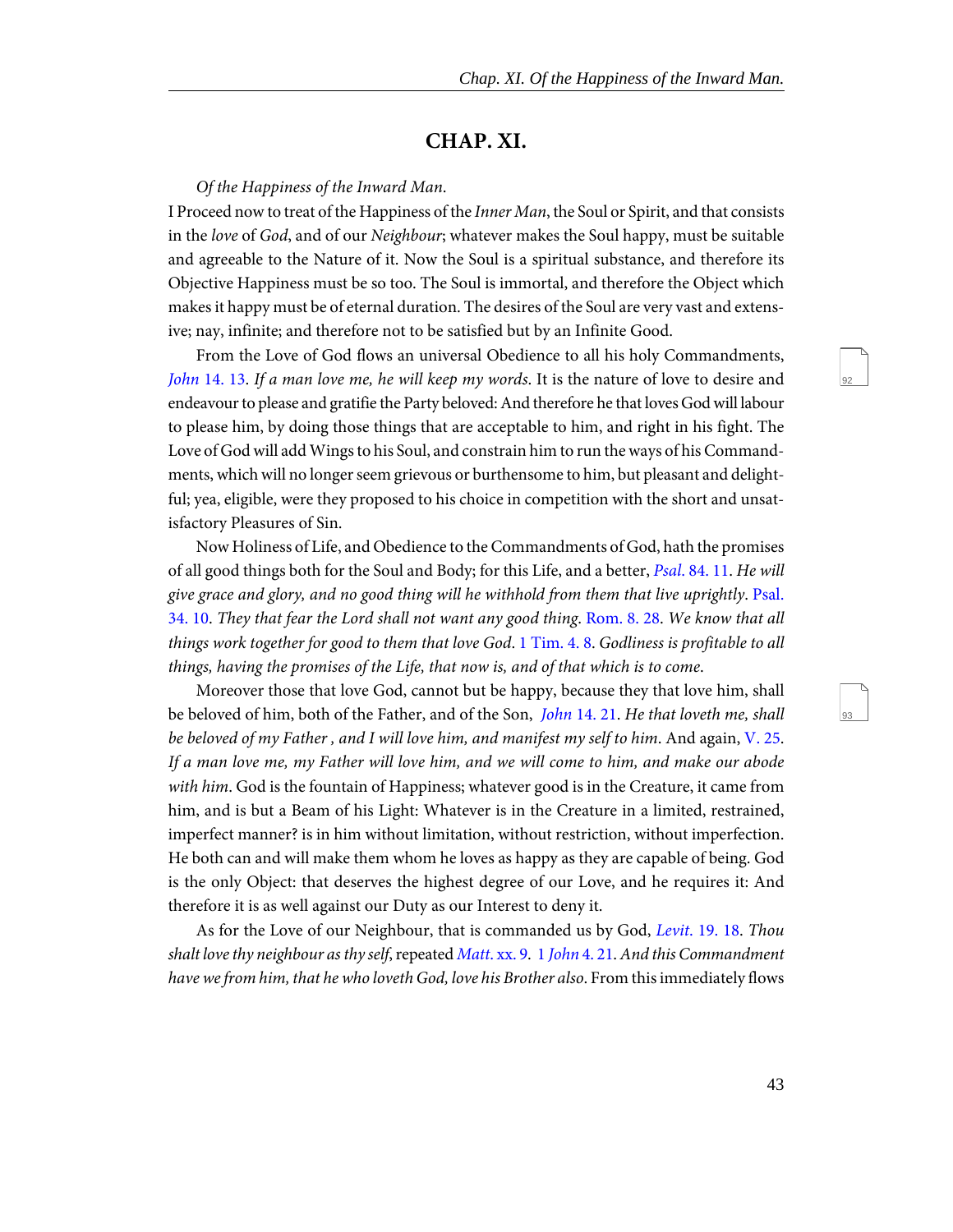the performance of the Duties of the Second Table. That great Rule of doing to others as we would they should do to us in like case; and the contrary of not doing to others that we would not should be done to us, are necessary consequences of loving our Neighbour as our selves. If we loved him as our selves, we would wish him as much good, and do him as much good as we do to our selves. We would willingly that other Men should do their Duties to us, shew us all kindness, and be helpful and beneficial to us in all our Wants and Necessities; and why? because we love our selves. Had we the same love to them, it would have the same effects. We would do the same good to them, that we desire from them. To instance in the particular Commands:

Children, Subjects and Inferiors would yield to their Parents, Magistrates and Superiors, all that. Honour, Reverence and Obedience, which themselves would expect and desire from their Inferiors, were they in the same Relations and Circumstances.

No Man would willingly have his own Body killed, or wounded, or any way tormented and put to pain; because no Man ever yet hated his own flesh, but nourisheth and cherisheth it, as the <sup>12</sup>Apostle speaks. Did he then love his Neighbour as himself, he would be so far from injuring him in that kind, that he would not suffer others to do so, if he could help it.

Every Man is jealous of the Loyalty of his Wife, and impatient of having his Enclosure invaded, and made common, because he sets a high value on her Love and Fidelity, and looks upon it as a great dishonour, as well as an injury done him, to be robbed of it. Think we then he would offer such an abuse and wrong to his Neighbour, did he love him as himself, and were as tender of his Reputation as his own.

Did Men love their Neighbours as themselves, there would be no need of Locks and Bars to secure their Goods from rapine and surreptions by Thieves and Robbers, because there would be no such; so that every Man might lie down securely, and there would be none to make him afraid: Love is so far from invading another's right, that it is liberal and communicative, and willing rather to part, with its own.

The like, if it were needful, might easily be shewn in, the rest of the Commandments relating to our Neighbour.

It remains now that we speak of the Effects and Consequents of a Holy Life upon the Soul or Inward Man.

They are,

I. The regulating and exalting of our Faculties, and inabling them for their proper Functions.

II. The Peace, Tranquillity and Joy attendant to, and consequent thereupon.

<span id="page-47-0"></span>I. As for the regulating and exalting of our Faculties, they are, 1. The Understanding. 2. The Will. 3. The Affections.

<span id="page-47-1"></span>94

<span id="page-47-3"></span><span id="page-47-2"></span>95

<sup>12</sup> Eph[. 5. 29.](http://www.ccel.org/study/Bible:Eph.5.29)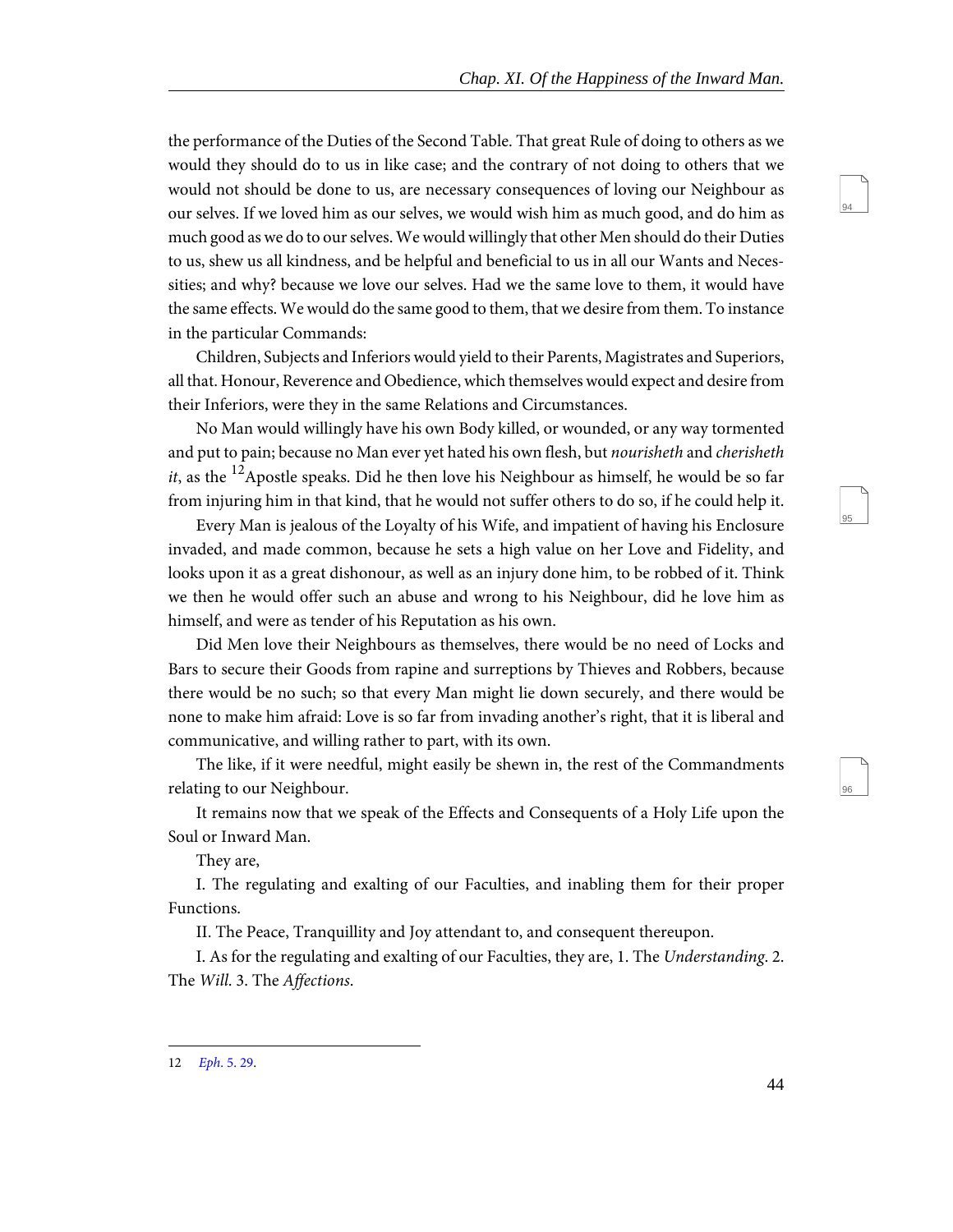<span id="page-48-3"></span><span id="page-48-2"></span><span id="page-48-1"></span>1. The Understanding: As Sin and Vice do stupifie and blind it, and disable it to judge aright; so the Commandments of God when obeyed do enlighten it, and enable it to discern and approve things that are excellent, Psalm 119.98. Thou through thy Commandments hast made me wiser than mine enemies; for they are ever with me,  $V.$  99. I have more understanding than all my teachers; for thy testimonies are my meditation. [V. 100](http://www.ccel.org/study/Bible:Ps.119.100). I understand more than

<span id="page-48-0"></span>the ancients, because I keep thy precepts. [Psalm 111. 10.](http://www.ccel.org/study/Bible:Ps.111.10) A good understanding have all they that do his Commandments.

2. The Will: The Perfection whereof consists in a perfect resignation to the Will of God; and true liberty, that is, freedom from the Bondage of Sin and Corruption, from the slavery of Satan, from the dominion of every vile Affection.

<span id="page-48-5"></span><span id="page-48-4"></span>Wicked Men are real Slaves and Vassals to their Lusts: This the very Heathen acknowledged; as Cicero and Horace, Juvenal, Persius, and others.

From this Bondage the Son of God delivers us, *[John](http://www.ccel.org/study/Bible:John.8.34) 8.34.* Our Saviour saith, *Whosoever* committeth sin is the servant of sin. And [V. 36](http://www.ccel.org/study/Bible:John.8.36). If the son therefore shall make you free, ye shalt be free indeed.

<span id="page-48-6"></span>3 . The Affections or Passions: The Law of God requires and commands us to moderate and rule them, to place them upon their proper Objects, and to keep them within their due bounds; and good reason there is we should hold a strict hand over them: Animum rege, *qui nisi paret imperat.* If they be given way to, and the Bridle let loose, they become the great disturbers of Mens peace, quiet, and tranquillity; Anger, Hatred, Envy, &c. What storms and tumults do they raise in the Breast? What Mischievous Imaginations do they excite? What plotting, and counterplotting of revenge? Breaking out many times into railings, revilings, opprobrious Language, bitter Curses and Execrations: they toss the Mind to and fro, as contrary Winds do the Sea, causing it to cast up Mire and Dirt.

On the contrary; where the Passions are duly governed and moderated, kept within their proper bounds and chanels, the Soul is calm and serene, and fit for any Employment or Exercise civil or religious.

II. The Happiness of the Inward Man consists in that peace, joy and tranquillity that is attendant upon, or consequent to our obedience to God's Commands.

1. Pleasure and Delight attends the performance of our Duties. Virtuous and pious Actions are agreeable to the Nature and Inclinations of good Men: It is as grateful and pleasing to a good Man to do good, as to an hungry Man to eat, or a thirsty Man to drink. It is as great a satisfaction to his rational Inclinations, as those other are to the sensual Appetites. Nothing can be more delightful and welcome to a generous Mind, than an opportunity of shewing it self grateful, to Parents, Friends and Benefactors, and making ample returns to those by whom he hath been obliged for the favours received: Nothing more acceptable than to be employed in worthy Actions, especially such as tend to promote publick good, <span id="page-48-7"></span>[97](http://www.ccel.org/study/Bible:Ps.111.10)

<span id="page-48-9"></span><span id="page-48-8"></span>98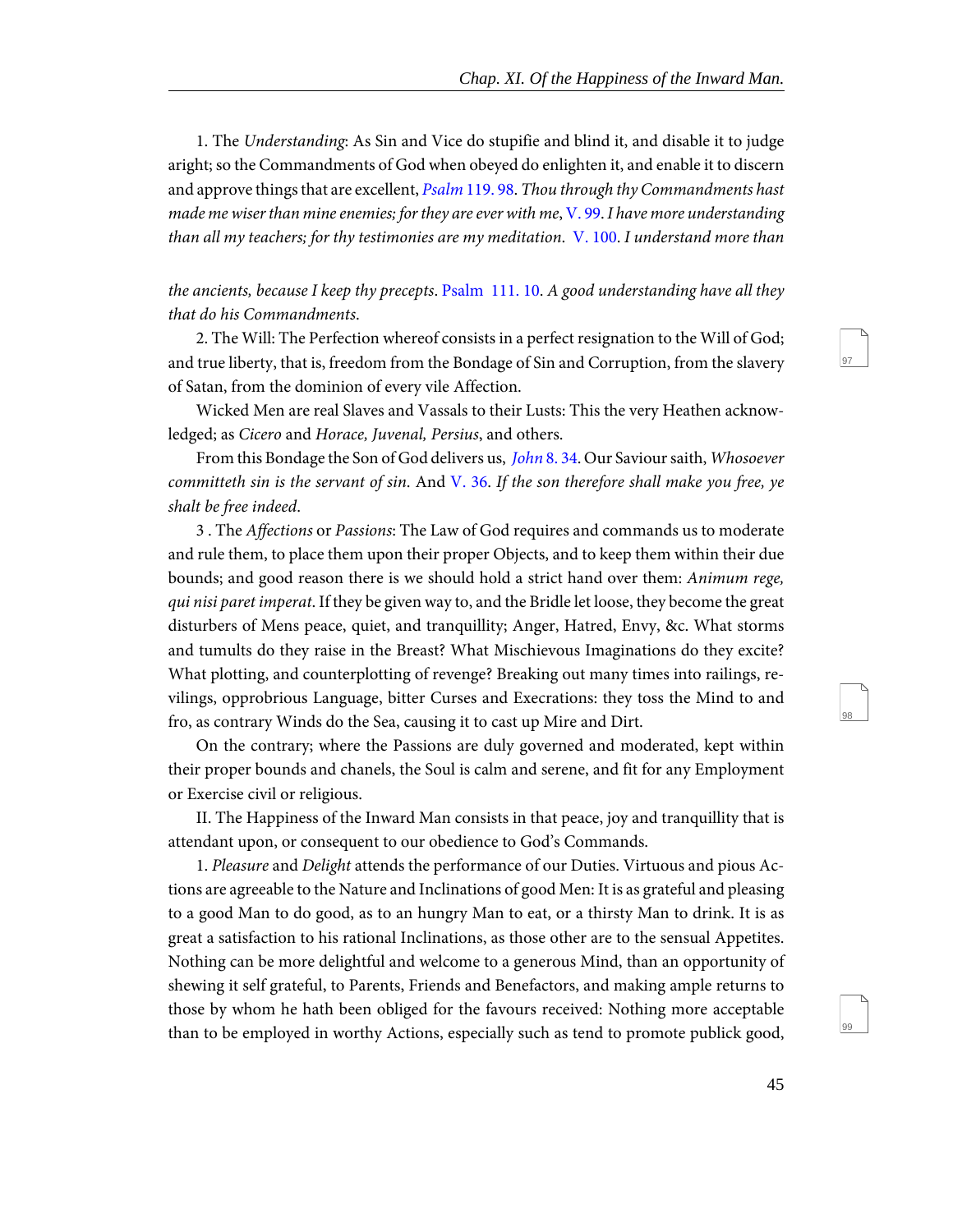<span id="page-49-2"></span>the peace and prosperity of our Country, or Mankind in general The Heathen Poet could say,

#### Dulce & decorum est pro Patriâ mori.

It is a sweet and comely thing even to die for ones Country: Which yet I suppose is too high a flight or pitch of Charity for a Heathen to attain to; and that there must be something of glory to carry them so far. To overcome evil with good, and return Kindnesses instead of Injuries, thereby melting the Hearts of our Enemies, and making them our Friends, is certainly a more pleasant thing, and much more for our peace and ease, than revenging our selves of them. To return good for evil is a Godlike quality; our Saviour commanding us to love our enemies, and do good to them that hate us, &c. to engage us thereto, proposes God's Example; who causes his sun to shine on the evil, and on the good; and sendeth rain on the just and on the unjust. Who is kind unto the unthankful and the evil. Cicero in his Gratulatory Oration to Cæsar for M. Marcellus, makes him that forgives Enemies, and restores them to their former Dignities, like to God: Non ego illum summis viris comparo, sed Deo similem judico.

<span id="page-49-5"></span><span id="page-49-4"></span><span id="page-49-1"></span>2. Peace and Joy, and confidence towards God is a necessary consequent of Obedience to his Commandments, 1 John 3.21. If our hearts condemn us not, then have we confidence towards God; and whatsoever we ask, we receive of him, because we keep his Commandments, and do those things that are pleasing in his sight. Delight and Pleasure, and satisfaction of Mind, inward Peace and Tranquillity naturally follow religious Actions: When a Man hath done his Duty, and spent his time well, he can reflect upon his doings with comfort; he is not afraid to review his Life past, and call himself to an account for what he hath done; Res severa est verum gaudium, saith Seneca: Unde sit interrogas? dicam; ex bonâ conscientiâ, ex honestis consiliis, ex rectis actionibus: True joy is a severe thing: Do you ask whence it comes? I'll tell you; from a good Conscience, from honest Counsels, from just Actions. A good Conscience is said to be a continual Feast: The Poet resembles it to a brazen Wall, which secures the Soul from all inward Trouble and Disquiet, Fear and Terror.

<span id="page-49-3"></span>—Hic murus aheneus esto, Nil conscire sibi, nullâ pallesere culpâ.

<span id="page-49-0"></span>I shall conclude this Particular with the Words of Dr. Wilkins, Bishop of Chester, the most rational, solid, sublime, compleat, durable Delights of all others do flow from the Conscience of well-doing. 'Tis a chief part this, of that Heaven we enjoy upon Earth; and it is a principal part of that Happiness which we hope to enjoy in Heaven; next to the Beatifical Vision and Fruition of God, is the Happiness of a good Conscience, and next to that, the Society of Saints and Angels, Solomon saith of Wisdom, that is the fear of God, Her ways are ways of pleasantness, and all her paths are peace, [Prov. 3. 17.](http://www.ccel.org/study/Bible:Prov.3.17) Peace internal, Peace external,

<span id="page-49-7"></span><span id="page-49-6"></span> $100$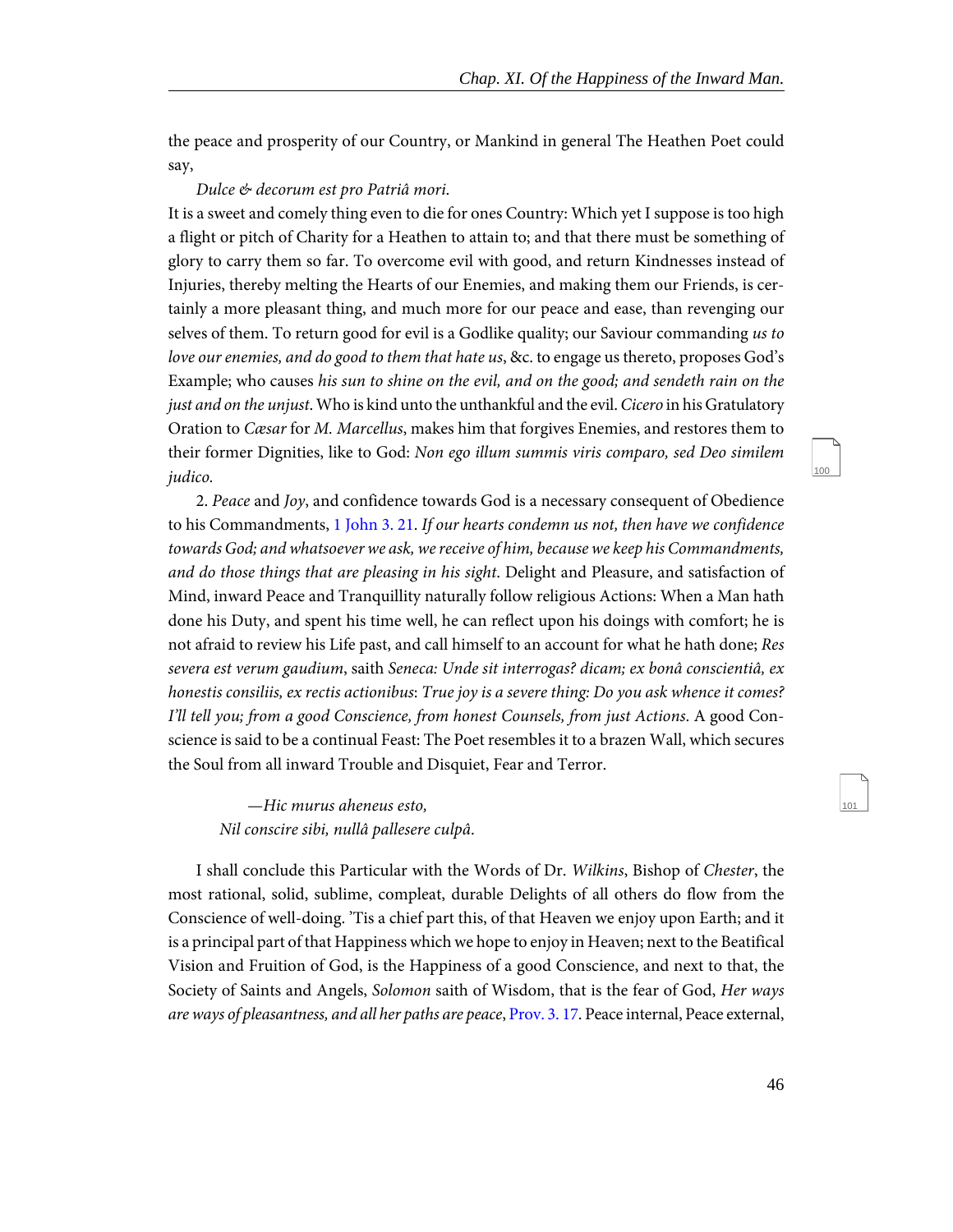Peace eternal: Peace with our selves; Peace with Men; Peace with God; as I have heard a Reverend Divine distinguish it.

<span id="page-50-6"></span><span id="page-50-4"></span><span id="page-50-1"></span>On the other side, no Man can be happy that keeps not a good Conscience: But without Holiness of Life, and Obedience to God's Commandments, a good Conscience cannot be kept, *Esay* [57. 21.](http://www.ccel.org/study/Bible:Isa.57.21) There is no peace to the wicked, saith my God. Guilt is an obligation to Punishment; but an obligation to Punishment infers an expectation of it; and whosoever expects it, doth really suffer it: as Seneca excellently, Dat pœnas quisquis expectat; quisquis autem meruit, expectat: That man doth really suffer punishment, who expects it: But whosoever hath deserved it, expects it. Were it not for diversion, and non-attendance to his Condition, a wicked Man would carry a continual Hell in his Breast; there is therefore (as I have noted elsewhere) but a thought's distance between him and Hell: His only security is in being a stranger to himself. This, (one would think) should be the most powerful curb imaginable to restrain Men from Sin, and the most effectual Persuasive in the World to a holy Life; That those that live in Sin cannot think upon their Condition without fear and disquiet; especially those who are guilty of secret Crimes, who are liable to those more severe Lashes, and affrighting Rebukes of Conscience. These Men are not able to hear such Sins reproved without blushing and confusion, and inward trouble of Mind;

<span id="page-50-7"></span><span id="page-50-5"></span>— Rubet Auditor cui frigida mens est Crimmibus, tacitâ sudant præcordia culpâ. —He whose Spirits feel Cold guilt, his Crimes laid open, Blushing hears His conscious Intrails sweat.

<span id="page-50-3"></span><span id="page-50-2"></span>Nay, sometimes they are in such distress, as to be a burthen to themselves, as holy  $Job^{13}$ speaks, and weary of their very Beings, so as to chuse Strangling rather than Life; or else to be their own delators, and publish their guilt. God hath implanted in our Natures (as I noted before) an aversation from, and dislike of Sin: The Reason of Man cannot be reconciled to it, but must needs disapprove and condemn it. We know (as the Apostle speaks, [Rom](http://www.ccel.org/study/Bible:Rom.7.12). 7.) that the Law and Commandment of God is holy, and just, and good; and therefore he that lives in Sin, is a self-condemned Person, and can have no inward Peace, You will object, Consuetudo peccandi tollit sensum peccati: The Custom of Sinning takes away the sense of Sin: And some Men have their Consciences cauterized, being past feeling, and go on securely

<span id="page-50-0"></span><sup>13</sup> [Job 7. 20.](http://www.ccel.org/study/Bible:Job.7.20)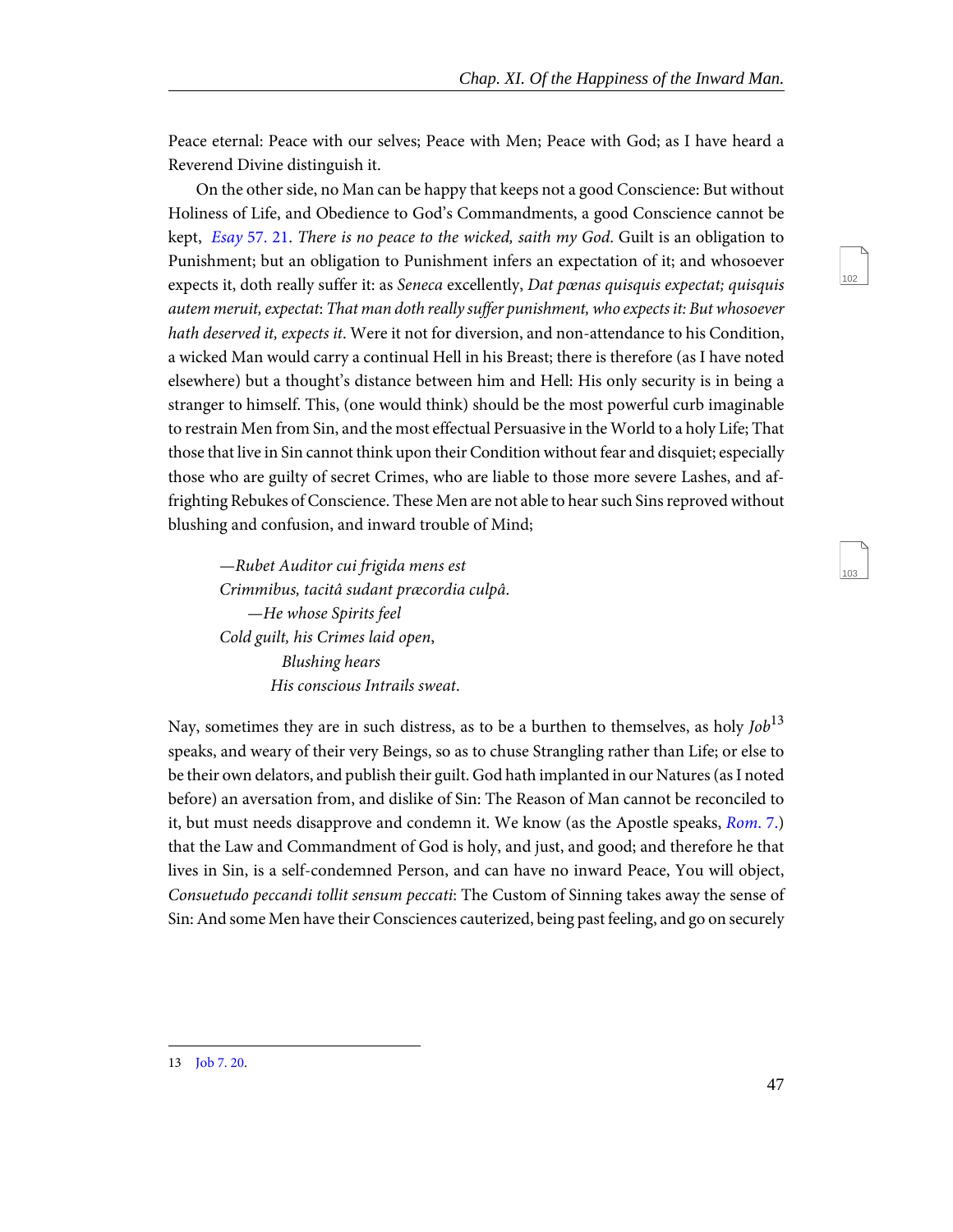in their vicious Courses without check or remorse. I answer, That such Men indeed, who long resist the Grace of God, he is pleased at last to withdraw it from them, and give them up to a reprobate Mind, to do things not convenient; yet is not their condition the better for this; But this senselesness or stupidity is a more dangerous and incurable Disease, answering to a Lethargy, or Apoplexy in the Body.

Neither yet do the Troubles of Mind arismg from in evil Conscience, determine in Death, but continue for ever. This is that Worm which dieth not; a sad reflection upon our own desperate madness and folly in leading such wicked Lives, as have brought this Misery upon us; and a perpetual indignation against, and condemnation of our selves.

I have often wondred that the very Heathens, who had no clear Revelation of a future Estate after this Life ended, nor any more than an ancient Tradition of Rewards and Punishments then to be received or suffered, accordingly as Men had lived virtuous or wicked Lives should be so terrified with a sense of guilt; and that the consciousness of secret Crimes should be so grievous and insupportable to them, arming their Minds against themselves and making them their own Tormentors, as the Poet expresses it,

<span id="page-51-4"></span>—Quos diri conscia facti Mens habet attonitos, & surdo verbere cædit, Occultum quatiente animo tortore flagellum.

I cannot but think that this great terrour and anxiety of Mind attending the consciousness of any heinous Sin, is more than the effect of an expedition of punishment, grounded only upon an ancient Tradition; but that the sense of a connexion between Sin and Punishment is deeply imprinted upon the Soul of Man, by the Finger of God; and is one great Argument of the existence of a Deity.

<span id="page-51-3"></span><span id="page-51-2"></span><span id="page-51-1"></span><span id="page-51-0"></span>Against what we have said concerning the Happiness that attends the godly in this present State, it may be objected: Is it not said in Scripture, *Psal.* 34. 19. Many are the afflic-tions of the righteous. And do we not read in the Hebrews, [Chap. 11. 37](http://www.ccel.org/study/Bible:Heb.11.37). of some who had trial of bonds and imprisonments, who were stoned, sawn in sunder, tempted, slain with the sword, wandred about in Sheeps-skins and Goats-skins, being destitute, afflicted, tormented, of whom the world was not worthy. And doth not the Apostle say, 1 Cor[. 15. 19.](http://www.ccel.org/study/Bible:1Cor.15.19) If in this life only we have hope in Christ, we are of all men most miserable. And [2 Tim. 3. 12](http://www.ccel.org/study/Bible:2Tim.3.12). All that will live godly in Christ Jesus shall suffer persecution.

To all this I answer, that we speak according to the natural and usual course of things. But there are some exceptions from general Rules, peculiar and exempt Cases; some righteous persons, whom for weighty and wise Reasons God is pleased to permit to be exercised with great and sore Afflictions and Distresses; either perhaps to manifest his own Power in supporting them; or to set them forth as illustrious Examples of Fortitude, Faith and Patience. Did not righteous Men sometimes conflict with adversity and Misery, there would be no <span id="page-51-5"></span> $104$ 

<span id="page-51-7"></span><span id="page-51-6"></span>105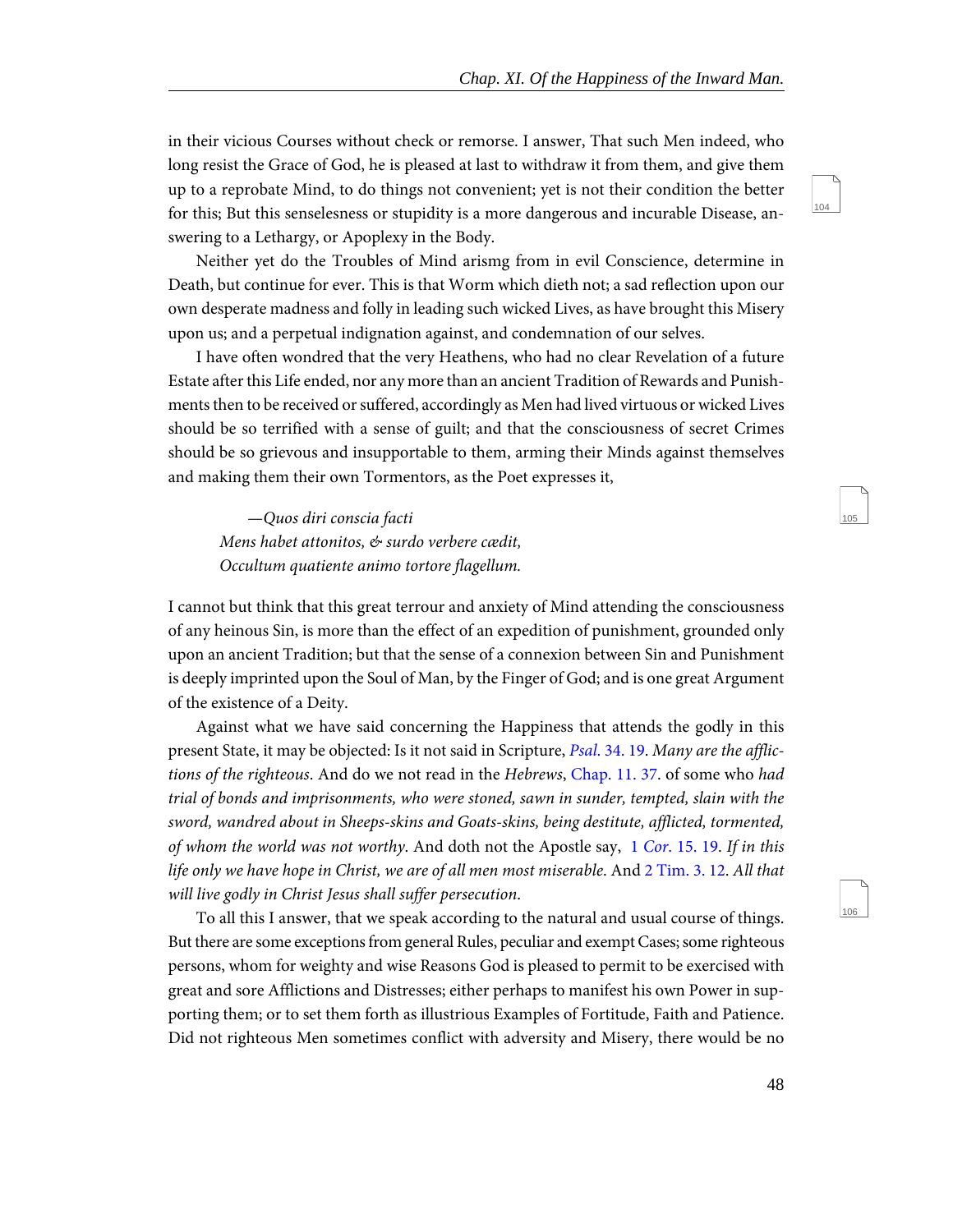<span id="page-52-2"></span>use of such a Grace as Patience; nay, it could not be known that there were any such; or, to enhance their future reward. The Martyrs who seal the Truth with their Blood, shall in the judgment of Divines, be advanced to a higher degree of Glory than ordinary Christians, and be crowned with Aureolæ suitable to their deserts.

<span id="page-52-3"></span>But those two latter places of the Apostle are to be understood of the Primitive Times of Christianity, when all the Powers of the World were Heathen; when God was pleased to make use of the Sufferings of the Professors of it to propagate the Gospel, after a strange and wonderful manner: So that Sanguis Martyrum was said to be Semen Ecclesiæ, the Blood of Martyrs, the Seed of the Church. But now since the publick reception and acknowledgment of the Truth: Since Kings have become nursing Fathers, and Queens nursing Mothers to the Church: The case is altered, and Religion instead of exposing its Professors to Sufferings, doth rather promote their Worldly Interest.

<span id="page-52-1"></span><span id="page-52-0"></span>Those Afflictions which God is pleased to lay upon his Children and Servants as fatherly Corrections for their Miscarriages, serving as Physick to purge out the Reliques of Corruption, and to embitter Sin to them, and quicken them to the performance of their Duty; are no prejudice to our Assertion, because we bring them upon our selves by own default; and 'tis not holiness of Life, but the want of it, and neglect of our Duties, which is always the procuring, and often the productive cause of them. For God doth not willingly afflict nor grieve the Children of men, [Lament. 3. 33](http://www.ccel.org/study/Bible:Lam.3.33). Here we may note the great imperfection of the Love of God even in the bell Men, Afflictions being oftentimes a more powerful Curb to restrain them from the commission of Sin; and a more effectual Spur to quicken them to Duty, than the Love of God; as we see in *David*, the Man after God's own heart, *Psal.* 119. 67.

<span id="page-52-5"></span><span id="page-52-4"></span>107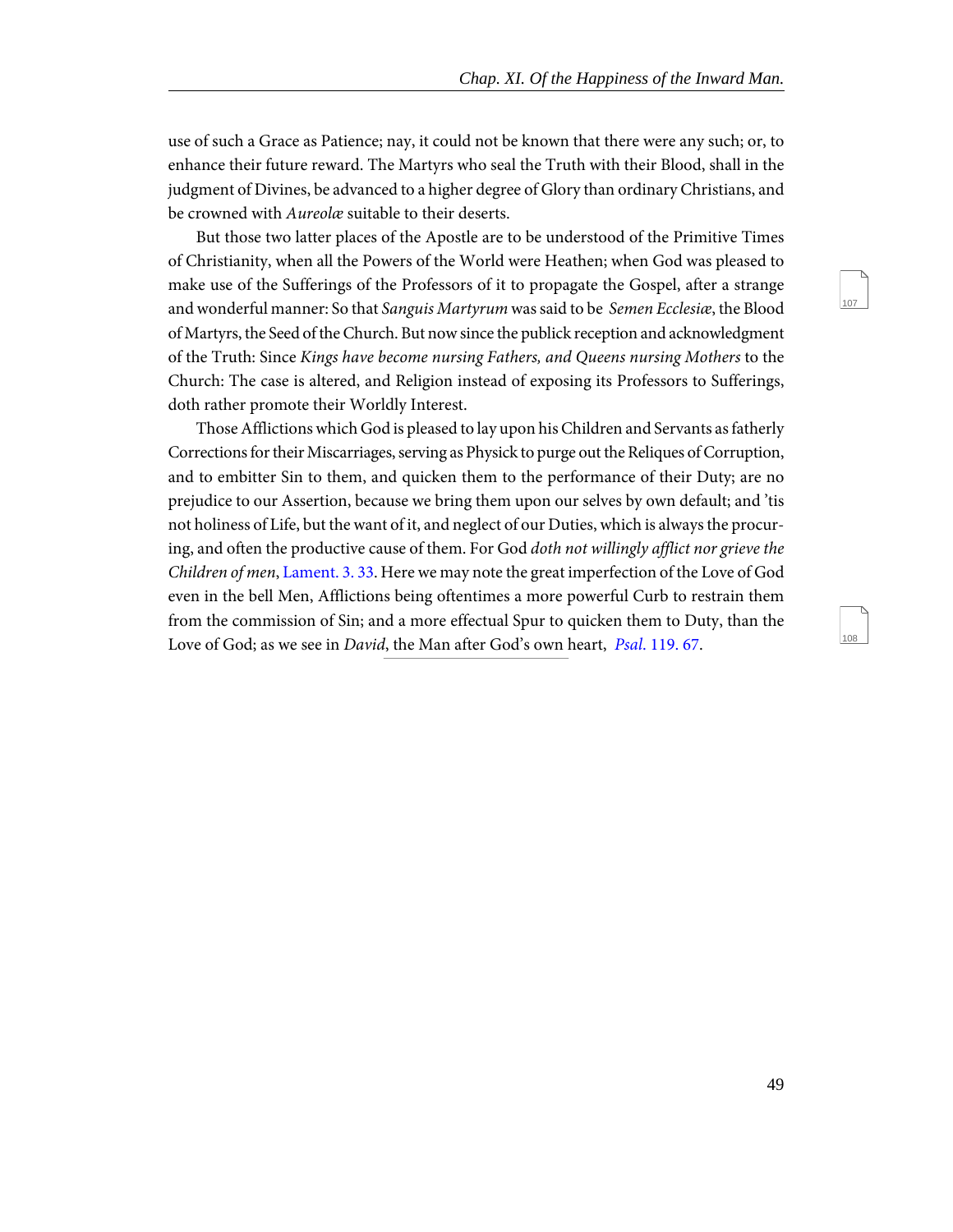### **CHAP. XII.**

#### <span id="page-53-0"></span>Of the Happiness of the Future Estate, or of Eternal Life.

IT remains that we say something concerning the Happiness of the Future Estate after this Life is ended.

<span id="page-53-1"></span>The Happiness of this Estate is called *Eternal Life*, and consists in the Knowledge and Love of God, and his Son Jesus Christ our Lord, and the joy and delectation that necessarily results therefrom, [John 17. 3](http://www.ccel.org/study/Bible:John.17.3). And this is life eternal, that they might know thee the only true God, and Jesus Christ whom thou hast sent. That is, know thee to be their God, know thee so as to love thee. Knowledge alone is not sufficient to make us happy; the lapsed Angels know the Excellencies and Perfections of the Divine Nature, but yet they are never the more happy for that Knowledge, because they have no interest in God, nor are like to reap any benefit or advantage by what they know of him. So in Men here in this World, Virtue and Knowledge may be separated: A knowing Man may be a vicious Man, and consequently unhappy. Again, Knowledge of the Mysteries of Nature, and the Works of God, though there be in Man an eager third after it, and some Pleasure in obtaining it: yet if it terminates only in Knowledge, and be directed to no further end, it doth not contribute much to our Happiness. It is a known saying,

#### <span id="page-53-2"></span>Scire tuum nihil est nisi te scire hoc sciat alter;

And truly I am apt to think there may be something of truth in it. Those Men that exercise their Wits in curious Mathematical Speculations, could they be allured that their Inventions and Discoveries should never come to the knowledge of any Creature but themselves, I doubt whether the pleasure of the Intention, would in their own esteem compensate the labor and toil of the Inquisition. But yet even in this State thus much may be said in commendation of Knowledge; that it doth advance and enlarge the Understanding, and render the Soul capable of a greater degree of Happiness, as I have said before.

But in the World to come the Vision of God cannot be separated from his Love. Such a knowledge of God will transform the blessed Souls to whom it shall be communicated into his holy Image; We shall be like him (saith the Apostle) for we shall see him as he is. None shall be admitted to this sight, but those that are pure in heart; Without holiness no man shall see God. And to these the clear understanding of all the Works of God, both of Creation and Providence, will stir up the most exalted Affections of Admiration, Love, and Joy.

But I shall not proceed further in my own Words to describe the Happiness of a future Estate, or eternal Life, because I find it so fully and clearly done by the Right Reverend Dr. *Patrick*, now Lord Bishop of *Ely*, in his Treatise of *The Witnesses to Christianity*, Part 2<sup>d</sup>.

<span id="page-53-4"></span><span id="page-53-3"></span> $109$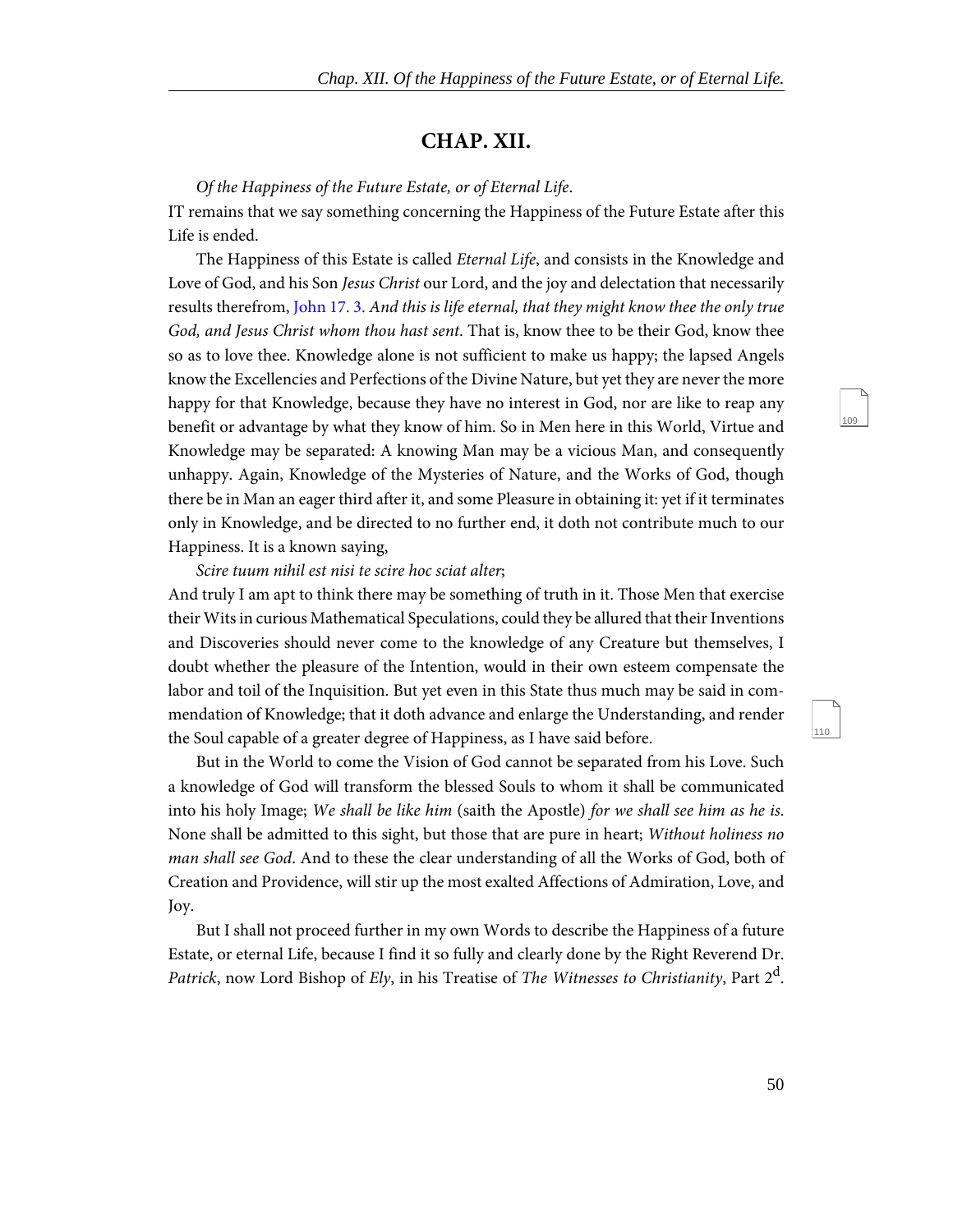that I have nothing material to add to it. Therefore I shall transcribe thence what he hath concerning the Love of God; for the rest referring the Reader to the Book it self.

And if (saith he) the Nature of this Life be further examined, you will find the Mind [of which he had spoken before] is not the only Faculty that shall be gratified, but the Will shall conceive a Love as great as the Knowledge of which I have discoursed. For as God is the highest Object of the Understanding, being the prime Truth, so he is the chiefest Object of the Will, being the first and best Good. And therefore as the Understanding then shall most clearly know him, so the Will in like manner shall most ardently love him, and find perfect satisfaction in that Love. There is a necessary connexion between these things, and it cannot be otherwise, but that from the best Good clearly known there will flow the greatest Love, drawing along with it the greatest delight, and the most perfect repose. And therefore to see God contains in its Notion both Love and Delectation, with Rest, and Satisfaction, Love naturally flows from thence, as from its Fountain; and the other naturally flow from Love, which is the highest Act of that Faculty which we call the Will, as knowing and contemplating is of the Understanding. Desire indeed is the first motion of it, when any thing is apprehended to be good for us; but that will there be quenched in possession and enjoyment, and no more of it can be conceived to remain than a longing for the continuance and increase of this Happiness, which yet will be so certain, that we shall be rather confident than desirous.

The Will therefore having such a glorious Object always before it, will be wholly employed in Love, and spend it self without any decay in flames of affection towards this universal Good, which shines so fairly and brightly in its Eyes. It will apply it self to the enjoyment of it, with as great a vehemency as it can; and laying its Mouth (as St. Augustin teaches me to speak ) to the Spring of all Happiness, do more than taste the sweetness of it: We; may expect to have it fill'd with those delicious Pleasures which we know attend on Love, and which in that State will be proportionable to the greatness of the good that is embraced, and to the strength and Ardency of the embracement.

And whereas, here in this World, Men are apt to love beyond all reason, whereby their Love becomes adulterate, and is mix'd with so many discontents, that it proves but a bitter sweet; there our Understanding will be in its full growth, and highest pitch; so that as nothing which is reasonable shall be omitted to be done; nothing likewise (hall be done that is unreasonable: This Love will be grounded upon the cleared Judgment; this Flame kindled by the purest Light; so that there shall be no trouble or disquiet in it, but perfect rest and peace.

And whereas in this World, Mens Affections flow to things that are not near so big as themselves (i.e. as their own Desires) and so they languish, and faint, and fall sick; even in the enjoyment of the best good it affords, because they find it is not a supply proportionable to their want, or to their expectation: There will be no such emptiness, or want of satisfaction in those Coelestial Enjoyments; because we shall embrace not only our proper good, but <span id="page-54-0"></span>111

<span id="page-54-2"></span><span id="page-54-1"></span>112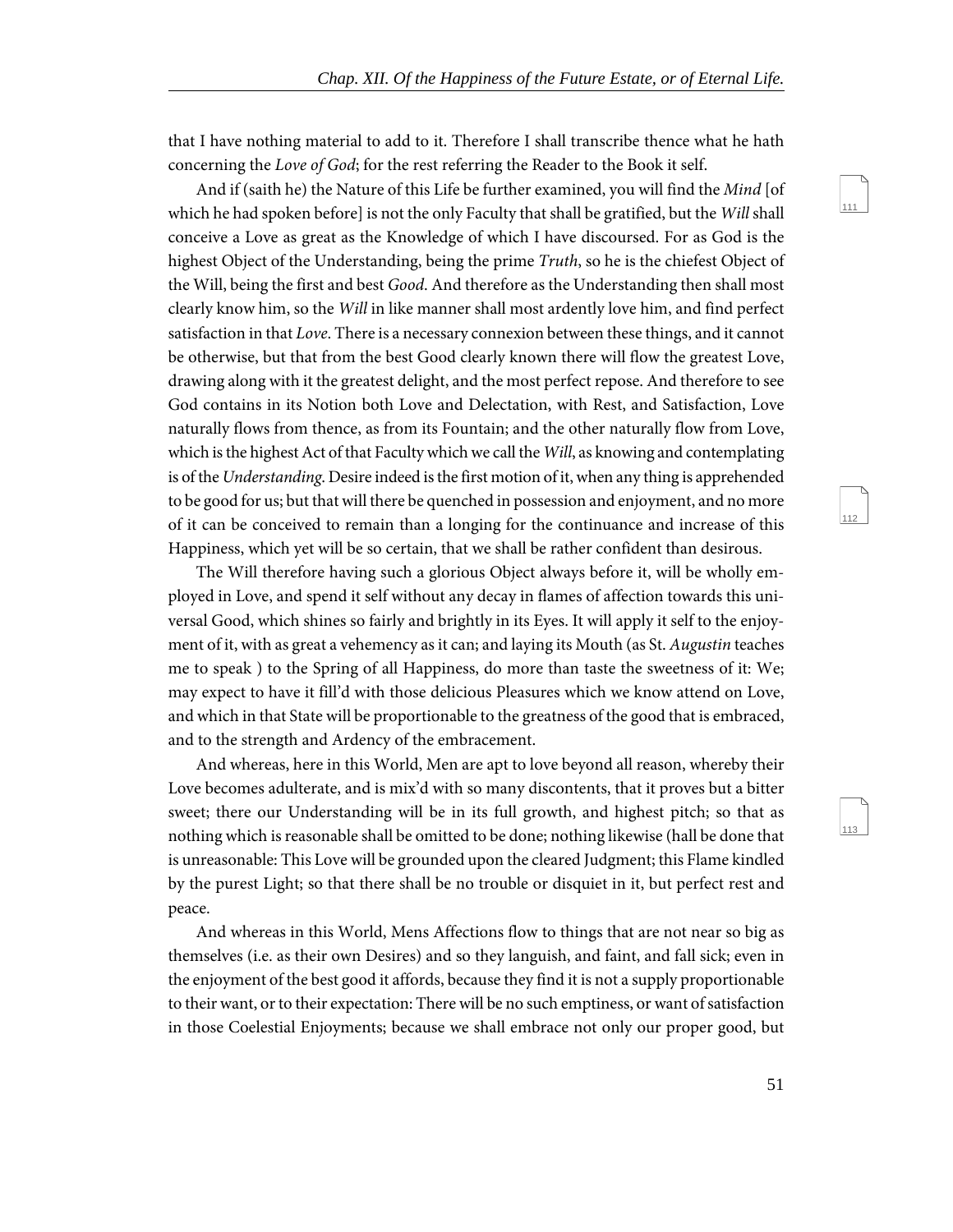that which is commensurate to our desires, and beyond our hopes: Our Affections will not fall then upon that which cannot sustain the whole weight of them; but feeling themselves born up to the greatest height of Love, by a good so full, that it will leave no room for complaint or uneasiness, they will enjoy the most solid rest and satisfaction.

Do but conceive them in your Minds, what a pleasure it is, here in this Life, to love, and to be beloved; and you will have some notion whereby to take a measure of the Life we are speaking of, which will consist in such mutual Love, and delightful correspondencies. And they who have neither Father nor Mother, Wife nor Children, near Kindred, nor Relations, whereon to place their Affection, let them consider, if they have but a singular Friend, what the pleasure is that two persons, who sincerely and purely love, take in the sweet Company and Conversation of each other. Or if I must suppose any Man to be so unkind and so unhappy, as to have no love for any body but his own self, let him think what contentment he hath, and how he is pleased if he can arrive any thing near to a quiet enjoyment of his dear self. And such a delightful state may be a small Image of Heaven, where holy Souls will love God with a far greater flame than ever they did (or shall then) love themselves; because he will appear infinitely more lovely, and to bear also a far greater love to them, than it is possible for them to do to themselves.

Now none can tell how transporting it will be to a good Soul, when it feels it self the beloved of God, as well as full of love to him; because we cannot think how great the Love of the Almighty is, unless we could know how great he is himself. This is a thing that cannot fail to have a strange power over our affections, and to matter them; so that we shall be quite taken out of our selves, for we all extremely love to be beloved.

If any Neighbour (hews us an unexpected and undeserved Kindness, we are apt to think he is the best person in the World: and the poorest wretch in the World, if we see in him the undoubted signs of an hearty love to us, we cannot chuse but requite it with some Expressions of kindness back again; nay if a Dog, or such a dumb Creature do but fawn upon us, or delight in our Company, and with a great deal of observance follow us wheresoever we go, we cannot but be so far pleased with his inclination towards us, as to make much of it, and to be troubled to see any harm befall it, and to love to see it play, and be well pleased. Judge then what a pleasure it will be to pious Souls to find themselves beloved of him, who hath put these kind Resentments into our Natures. To what an height will the sweet breathings of his Love blow up the Flames of theirs? Into what Extasies will they fall, when they feel by the happy fruits what an exceeding great affection their heavenly Father bears to them? It is above our present thoughts to apprehend the Joy that will then overflow them: But we may conceive a little of it, if we remember, that God is love, and that by our Love he will be in us, and by his Love we shall be in him.

<span id="page-55-0"></span>114

<span id="page-55-2"></span><span id="page-55-1"></span>115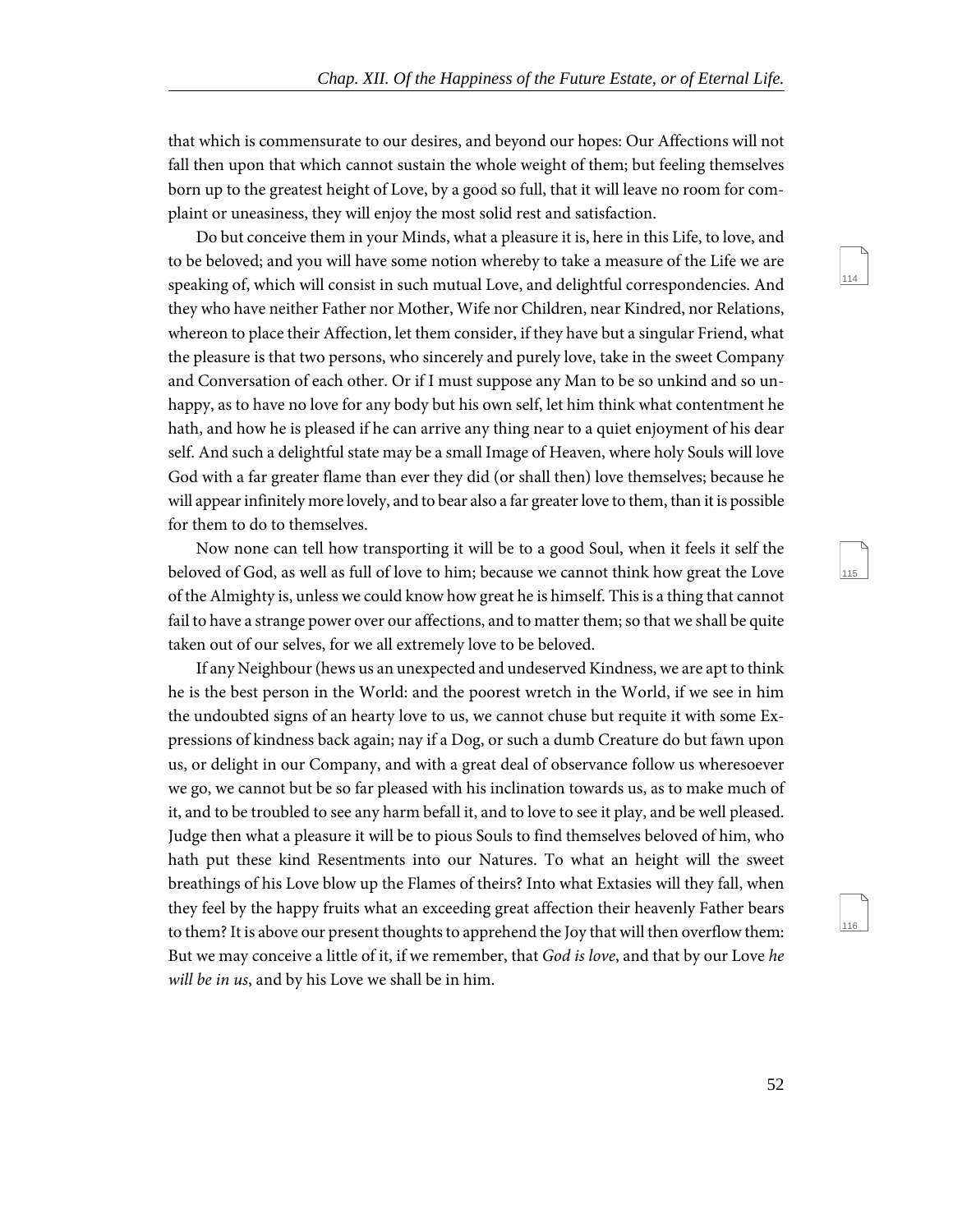He proceeds to speak of the love of Saints and Angels: The pleasure, joy, and delegation that naturally and necessarily flows from this knowledge and love of God, the Happiness which the Body shall be exalted to, and the eternal duration of all these.

<span id="page-56-6"></span><span id="page-56-2"></span>This Eternal Life our Blessed Saviour hath brought to light through the Gospel, and hath promised to all those who by patient continuance in well doing seek for glory, and honour, and immortality, [Rom. 2. 7.](http://www.ccel.org/study/Bible:Rom.2.7) And this is the promise that he hath promised, even eternal life, [1 John 2. 25](http://www.ccel.org/study/Bible:1John.2.25).

Some perchance may say, The great disproportion that is between the Services and Rewards makes this Promise of Eternal Life difficult to be believ'd: For who can think that God should recompense our poor and imperfect Duties and Services, performed for a very short time, with such ap immense and eternal weight of Glory and Happiness?

To this I answer; That though indeed it cannot consist with God's Justice to punish any Creature without, or beyond its demerit; yet nothing hinders but that he may be as bountiful as he pleases, and in his Rewards exceed all the deserts, and even expectations of his Creatures, an hundred or a thousand fold.

Let us then admire the transcendent and unmerited goodness and love of God, in doing such great things for us, as fending his Son into the World to take our nature upon him, to suffer Death for our Sins, and to give us the great Promise of Eternal Life; and let us endeavour in some measure to answer this Love by suitable Affections of the most ardent Love and Gratitude.

<span id="page-56-5"></span><span id="page-56-4"></span><span id="page-56-3"></span><span id="page-56-1"></span><span id="page-56-0"></span>Let us also love the Lord Jesus Christ in sincerity, which we have all the reason in the World to do, considering the greatness of his Love to us manifested by the great things he hath done and suffered for us, *John* [15. 9](http://www.ccel.org/study/Bible:John.15.9). As the Father hath loved me (saith our Saviour to his Disciples) so have I loved you. And [V. 13](http://www.ccel.org/study/Bible:John.15.13). he proceeds to say, Greater love hath no man than this, that a man lay down his life for his Friends. Ye are my Friends, &c. By which Words he intimates, that he was about to make the greatest demonstration of his Love to his Apostles, and to all true Believers, by laying down his Life for them. The Apostle Paul carries this yet higher, Rom. 5.7, 8. For scarce for a righteous man will one die; yet, peradventure for a good man some would even dare to die. But God commendeth his love towards us, in that while we were yet sinners, Christ died for us. This exceeds the highest degree of love Man ever attained to, [Ephes](http://www.ccel.org/study/Bible:Eph.5.2). 5. 2. As Christ also hath loved us, and given himself for us, an offering and a sacrifice to God for a sweet smelling favour. [Phil. 2. 6, 7, 8](http://www.ccel.org/study/Bible:Phil.2.6-Phil.2.8). Who being in the form of God, thought it not robbery to be equal with God; but made himself of no reputation, and took upon him the form of a Servant, and was made in the likeness of man. And being found in fashion as a man, he humbled himself, and became obedient unto death, even the death of the Cross. That the Eternal Son of God, equal with his Father, should so highly advance our

<span id="page-56-8"></span><span id="page-56-7"></span>117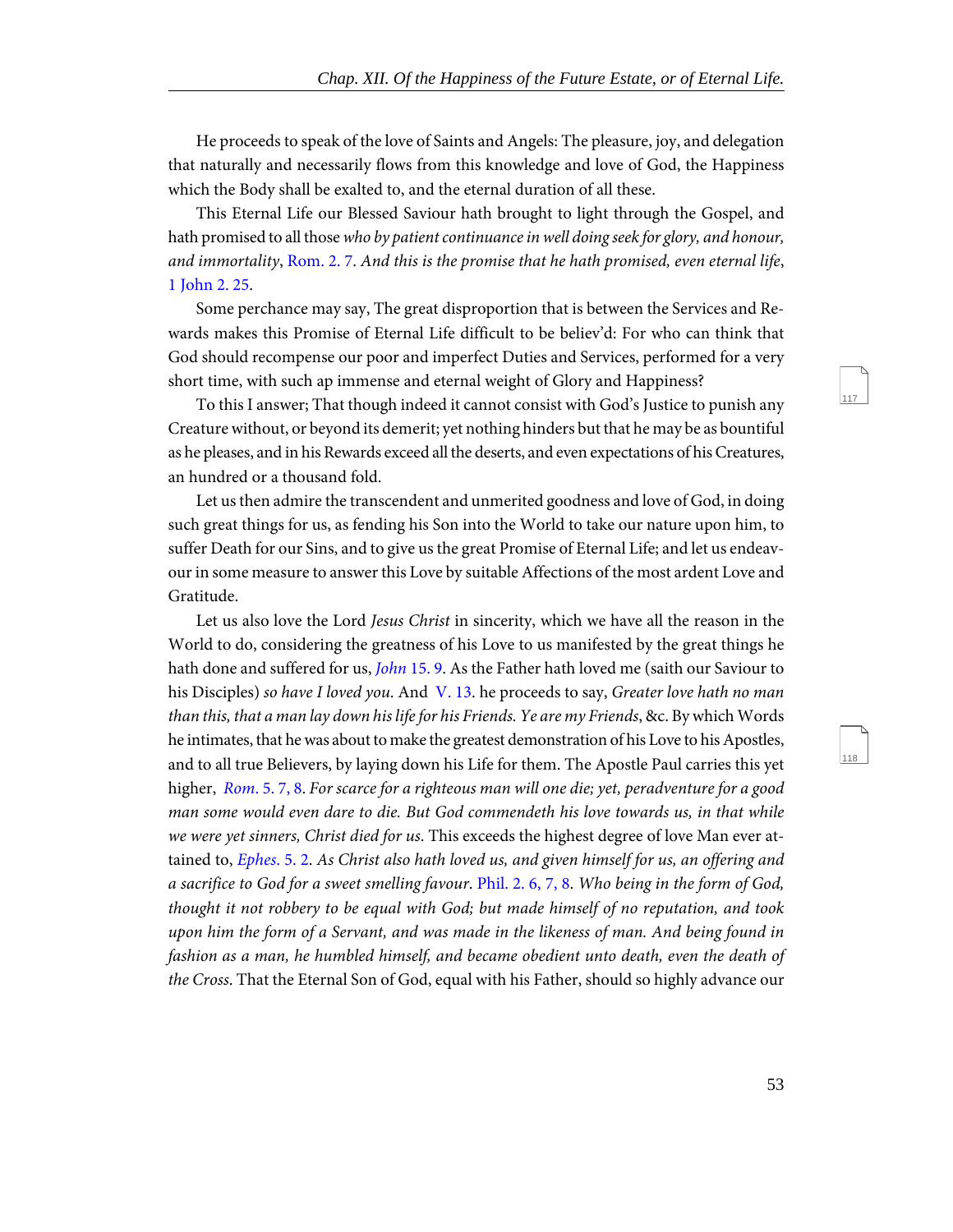<span id="page-57-2"></span>Nature, as to unite it to the Divine in one Person, that so he might be qualified by the Sacrifice of himself to expiate our Sins, to make an atonement for us, and to reconcile us unto God: The greatness of this Love, together with the freeness and unmeritedness of it, there being not any the lead Motive on our part to invite him to it, is so matchless and stupendious, that it challenges the highest degree of reciprocal affection and gratitude. Magnes amoris amor; Love is the Loadstone of Love. We cannot chuse but love them again, in whom we discern any Expressions of unfeigned love to us, as I have before noted: And our love for the degree of it mull be in some measure answerable to the Dignity, and to the merit of the Person who loveth us: For Favours done us, and benefits bestowed upon us, Gratitude is the moll natural, I might say, necessary ebullition of of the Mind of Man.

<span id="page-57-0"></span>To this purpose Seneca, Epist. 81. In hoc fidei populi credamus, Nihil esse grato animo honestius. Omnes hoc urbes, omnes etiam ex Barbaris regionibus gentes conclamabunt: In hoc bonis malisque conveniet. Erunt qui voluptates laudent, erunt qui labores malint, erunt qui dolorem maximum malum dicant, erunt qui ne malum quidem appellent; Divitias aliquis ad summum bonum admittet; alius illas dicet humanæ malo vitæ repertas, nihil esse eo locupletius, cui quod donet, Fortuna non invenit. In tantâ judiciorum diversitate, referendam benè merentibus gratiam omnes uno tibi, quod aiunt, ore affirmabunt; in hoc tam discors turba consentiet.

"In this let us believe what People generally agree in, That there is nothing more honest and commendable than a grateful Mind. All Cities, all Nations, even of Barbarous Countries; all Men, both good and bad, consent in this. There are some who commend Pleasures; others prefer Labours: Some there be, who say that pain is the greatest Evil; others, who will not grant it to be any Evil at all: One will admit Riches to be the chiefest good; another affirms them to be the Mischief of human Life; and that none can be richer than he upon whom Fortune cannot find any thing which she may bestow. In such a diversity of Judgments about other things, that thanks are to be returned to those who have deserv'd well of us, all with one Mouth affirm: In this these Dissenting Parties are all agreed."

<span id="page-57-3"></span><span id="page-57-1"></span>We are by Nature inclined to requite kindnesses; non docti sed facti, non instituti sed imbuti sumus: And if we cannot do that, to retain, at least, a grateful sense and memory of them, and upon all occasions to acknowledge our obligations to such Benefactors, as we are not able to recompense, to honour and love them, and to do all we can to please and gratifie them. Ingratum si dixeris, omnia dixeris: You cannot say worse of a Man, than that he is ungrateful; Ingratitude being an unnatural Sin. Seeing then we cannot requite this transcendent kindness of our Saviour to us, nor make him any amends for that great Salvation he hath wrought for us, and those inestimable Benefits he hath bestowed on us, let us not be wanting to dc/ what in us lies, to express our gratitude, by acknowledging, and celebrating his goodness to us, and the great things he hath done for us, singing with the holy *Psalmist*,

<span id="page-57-4"></span>119

<span id="page-57-6"></span><span id="page-57-5"></span>120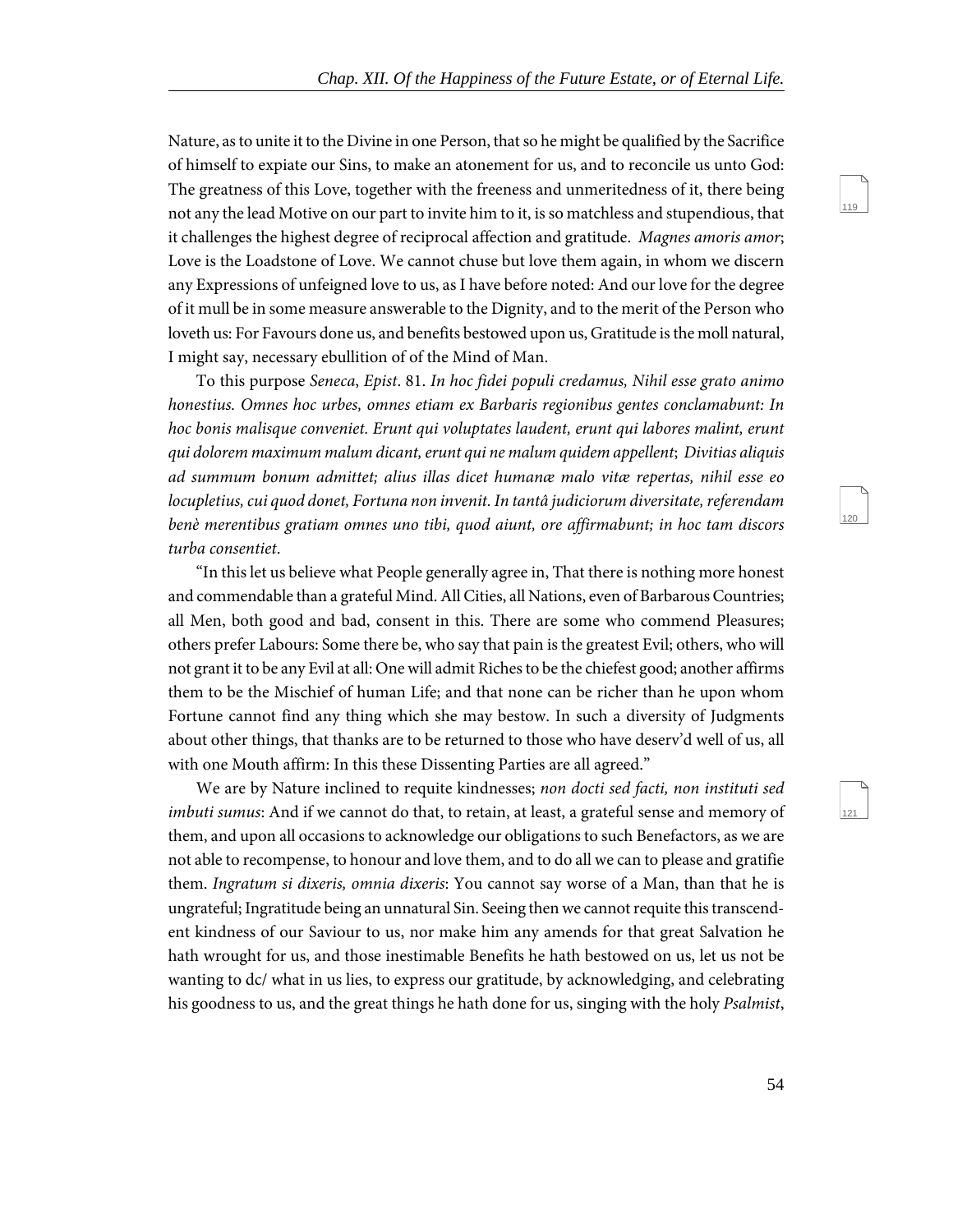<span id="page-58-6"></span><span id="page-58-3"></span> $14$ Bless the Lord, O my soul, and all that is within me bless his holy name. Bless the Lord, O my soul, and forget not all his benefits. And by devoting our selves to his Service, and doing always those things which are pleasing and acceptable to him. Let his love constrain us not to live any longer to our selves, but unto him who hath died for us, and rose again, [1 Cor. 5.](http://www.ccel.org/study/Bible:1Cor.5.16) [16.](http://www.ccel.org/study/Bible:1Cor.5.16) Who hath redeemed us to God by his blood, [Revel. 5. 9.](http://www.ccel.org/study/Bible:Rev.5.9) And made us Kings and Priests unto our God. Let us have a care that we do not frustrate the Grace of God, as to our selves, and render this great undertaking of our Saviour in vain to us; nay, an aggravation of our Condemnation: For how shall we escape, if we neglect so great salvation? As the Apostle speaks, Heb[. 2. 3](http://www.ccel.org/study/Bible:Heb.2.3).

<span id="page-58-5"></span><span id="page-58-4"></span>Let not the difficulty of obeying God's Commandments, and leading a holy life, deter or discourage us from endeavouring it: We know that neither Learning nor Riches, nor any thing that is excellent is to be obtained without pains-taking. Now nothing so excellent, so desirable, so worthy our utmost endeavors as *Eternal Life*; this will abundantly recompense all our labour and travel; nay, though we were put to suffer Persecution, Imprisonment, or even Death it self, for Conscience sake, and bearing witness to the Truth, we should have no need to repent it: Our Reward shall be answerable to, nay far exceed our Work, 2 [Cor](http://www.ccel.org/study/Bible:2Cor.4.17). [4. 17](http://www.ccel.org/study/Bible:2Cor.4.17). Our light affliction, which is but for a moment, worketh for us a far more exceeding and eternal weight of Glory.

<span id="page-58-0"></span>To sum up all in brief: Since then, 1. A Holy Life and Conversation here secures to us an interest in a Future State of Eternal Bliss and Happiness, Glory and Immortality in the World to come, and thereby delivers us from the fear of Death, that King of Terrors, as it is denominated, Job [18. 14](http://www.ccel.org/study/Bible:Job.18.14). that φοβερῶν φοβερότατον, as Aristotle calls it, The most terrible of all terribles: Which the wisest Philosophers by all their Argumentations could never either arm others against, or secure themselves from the fear of; the very best of them, even Socrates himself being doubtful of the immortality of the Soul; our Saviour alone having brought life and immortality to light through the Gospel: Of which [Death] wicked Men cannot but have a dreadful apprehension, because of that *indignation and wrath, tribulation and anguish*, which is threatned against those who obey not the truth, but obey unrighteousness, [Rom. 2.](http://www.ccel.org/study/Bible:Rom.2.8-Rom.2.9) [8, 9.](http://www.ccel.org/study/Bible:Rom.2.8-Rom.2.9)

<span id="page-58-2"></span>2. Since also it conduceth much to the well being and happiness of the outward and inward Man in this present Life, as I have endeavoured to demonstrate in this Discourse.

Moreover (3.) Since this Holiness and Obedience is even in the judgment, and by the confession of vicious Persons themselves better and more eligible than the life they lead.

<span id="page-58-1"></span>And Lastly, Since it is more facile, easy and pleasant than the Slavery and Drudgery of Sin and Satan.



<span id="page-58-7"></span>122

<span id="page-58-9"></span><span id="page-58-8"></span>123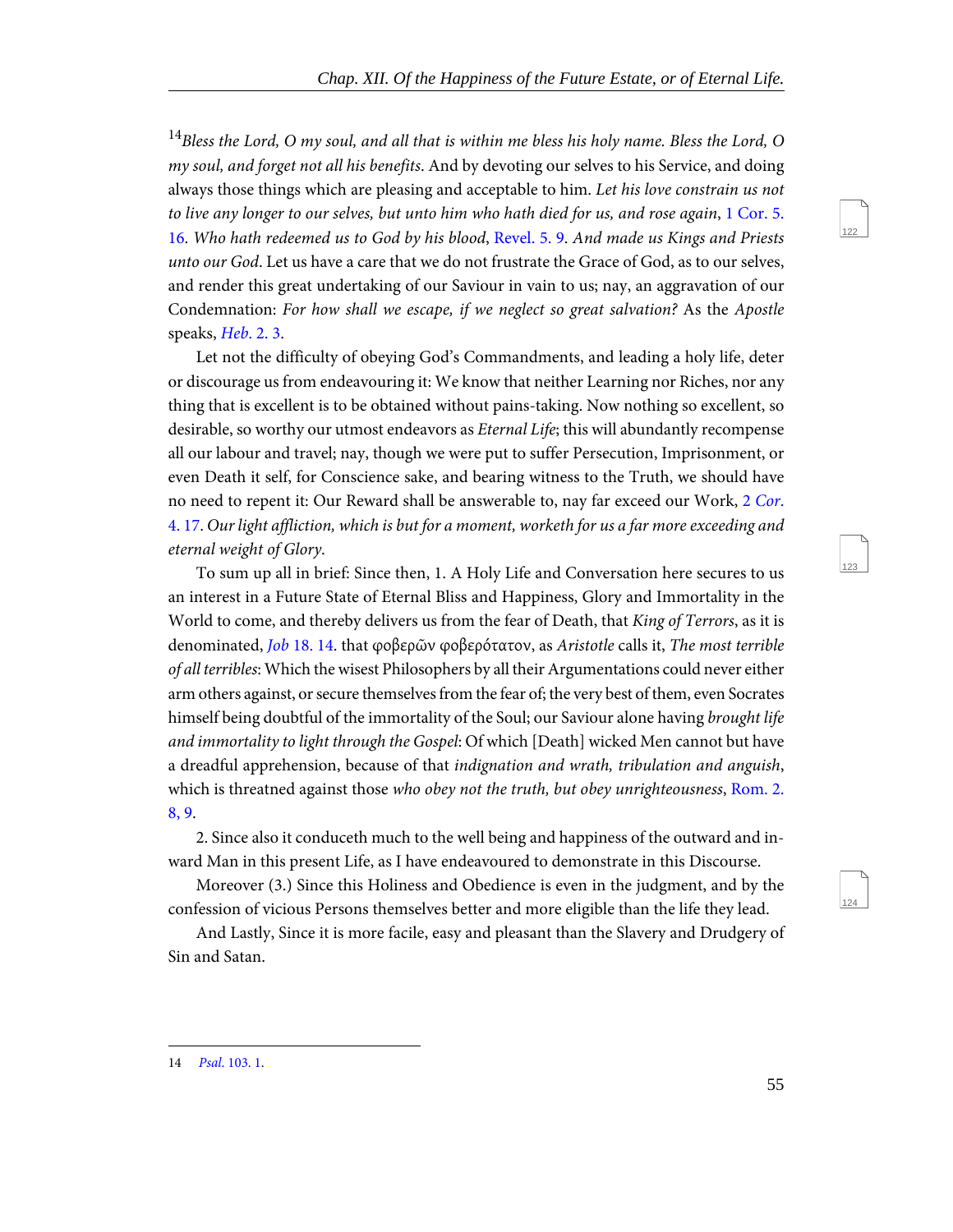<span id="page-59-3"></span><span id="page-59-0"></span>Since, I say, all this is true and certain, surely it is the greatest folly and madness imaginable, for a little false and transient Pleasure, and to gratify some *deceitful Lust*, as the Apostle justly calls them, *[Ephes](http://www.ccel.org/study/Bible:Eph.4.22).* 4. 22. to forego not only our hopes of that eternal Life and Happiness, which our Saviour hath purchased for us, and upon our Obedience promised to us, those sincere and solid Pleasures which are at God's right hand for evermore. [Rev. 22. 14](http://www.ccel.org/study/Bible:Rev.22.14). our right to the Tree of Life, and of entring in through the Gates into the New Jerusalem; which is their portion who keep God's Commandments; but also that present comfort and satisfaction of mind, that inward peace and joy which attends the Conscience of well doing here.

<span id="page-59-4"></span>Mark what a <sup>15</sup>Heathen saith of these sensual Pleasures, Dimitte istas voluptates turbidas, magno luendas: non venturæ tantum, sed & præteritæ nocent. Quemadmodum scelera etiamsi non sint deprehensa cùm fierent, solicitudo non cum ipsis abit; ità voluptatum improbarum etiam post ipsas pœnitentia est: Non sunt solidæ, non sunt fideles; etiamsi non nocent, fugiunt. Dismiss (saith he) these troubled, or muddy and impure pleasures, which you must pay dearly for; they are hurtful not only when they are coming, but when they are past: As crimes though undiscovered when they are committed, leave not the committers of them without solicitude, so Repentance always attends unlawful Pleasures: They are not solid they are false and deceitful, and though they were not hurtful, yet are they transient, only in motion, and suddainly gone.

As for Riches or Honours, or any other worldly good, they are also unsatisfactory. We find our Expectations in the pursuit of them, frustrated in the acquisition and enjoyment; being presently full and weary of that, which we did most eagerly and impotently desire and long after.

<span id="page-59-2"></span><span id="page-59-1"></span>And yet were there never so much worth and goodness in them, they are, 1. Uncertain, as the Apostle calls them,  $1 Tim. 6. 17.$  $1 Tim. 6. 17.$  they may be taken away from us before we die. 2, They are of short continuance; if they abide with us till death, we must then necessarily part with them: For as the same Apostle saith, [V. 7th](http://www.ccel.org/study/Bible:1Tim.6.7) of the same Chapter, We brought nothing into this world, and it is certain we can carry nothing out.

**FINIS.**

<span id="page-59-6"></span><span id="page-59-5"></span>125

<sup>15</sup> Seneca, Epist. 27.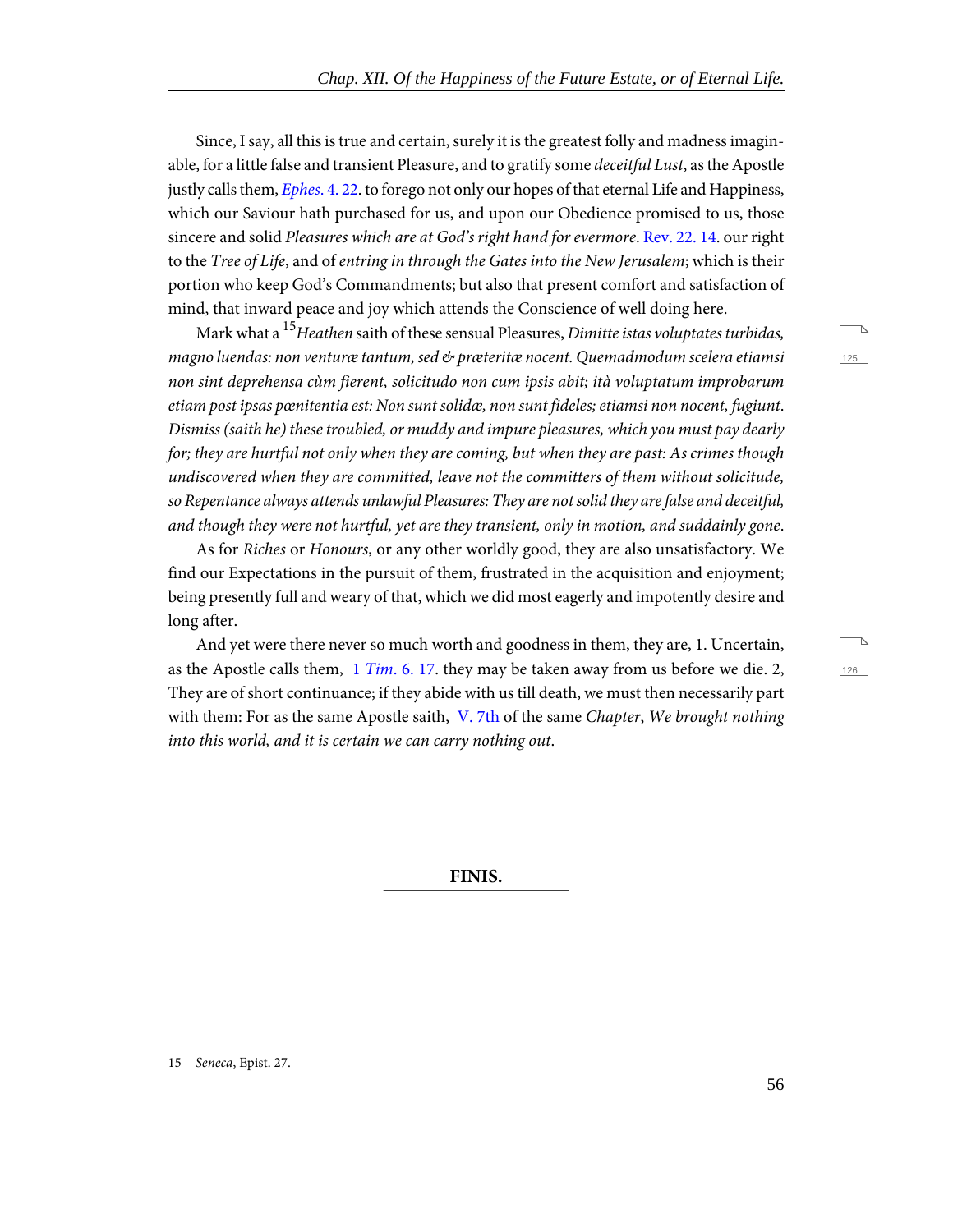# <span id="page-60-0"></span>**Indexes**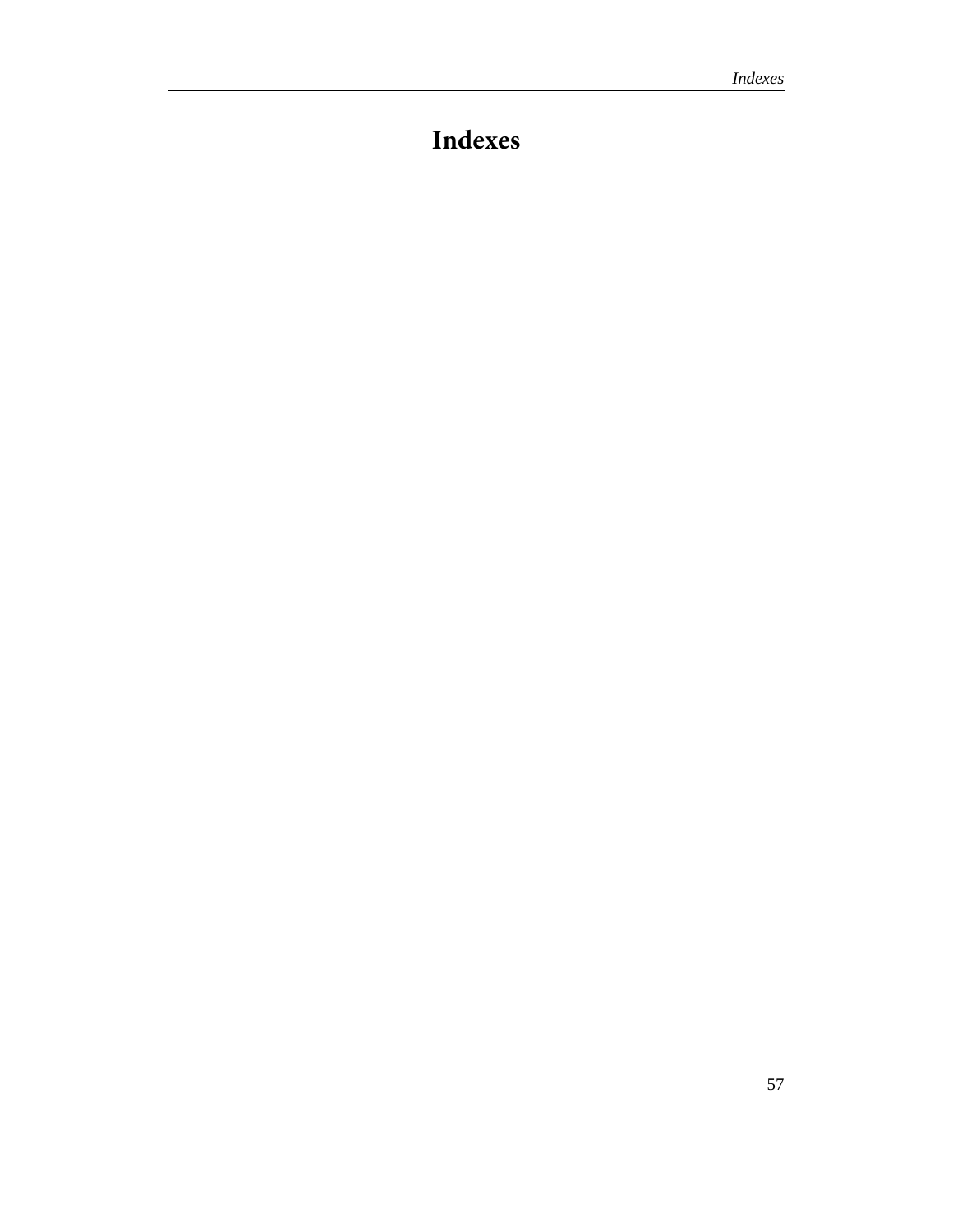## **Index of Scripture References**

```
Exodus
23:25
Leviticus
19:18   25:18   26:3
Deuteronomy
7:15   28:47   28:60-61
1 Samuel
2:30
1 Kings
8:46
Job
5:19-20   7:20   10:18   18:14   28:28
Psalms
16:11   34:9   34:10   34:12   34:19   84:11   91:3   91:5   103:1   111:10   112:6   119:67   119:98  
119:99   119:100   119:128   145:17
Proverbs
1:33   2:22   3:7-8   3:16   3:16   3:17   3:23   3:35   4:8-9   6:9-11   8:18   8:21   10:4   10:7   11:19  
11:24   12:21   13:11   13:22   16:7   16:32   20:9   20:13   22:1   22:16   23:20-21   23:29   24:33  
27:9   28:8   30:8
Ecclesiastes
3:13   5:11   5:18   7:1   7:2   7:3   7:4   7:10
Isaiah
57:21
Lamentations
3:33
Matthew
6:25   20:9   25:21   25:23
Luke
5:25
John
8:34   8:36   14:13   14:15   14:21   14:21   14:23   14:25   15:9   15:13   17:3   17:3
Romans
1:28   2:7   2:8-9   5:7-8   7:12   8:28
1 Corinthians
5:16   15:19
2 Corinthians
```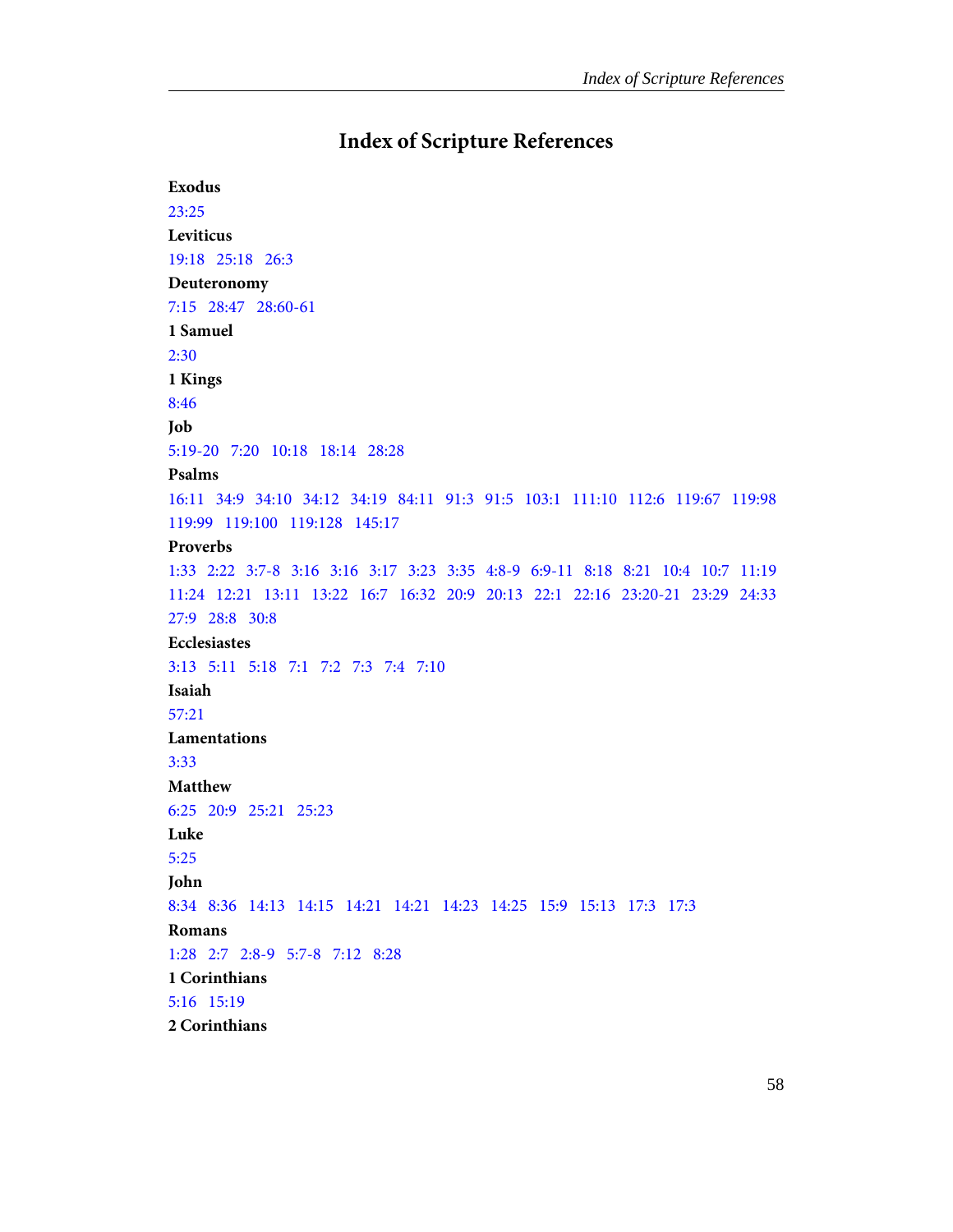[4:17](#page-58-4) **Galatians** [5:3](#page-12-7) **Ephesians** [4:22](#page-59-0) [5:2](#page-56-4)   [5:29](#page-47-0) **Philippians**  $2:6-8$  [3:1](#page-6-1) **Colossians** [3:8](#page-25-1) **1 Timothy** [4:8](#page-29-7) [4:8](#page-46-9)   [6:7](#page-59-1) [6:8](#page-27-3)   [6:17](#page-59-2) **2 Timothy** [3:12](#page-51-2) **Hebrews** [2:3](#page-58-5) [11:37](#page-51-3) [13:5](#page-30-0) **James**  $2:5$  [3:2](#page-10-5) **1 Peter** [1:14](#page-10-6) [3:10](#page-17-8) [3:13](#page-26-11) **1 John** [1:8](#page-10-5) [2:5](#page-12-5)   [2:25](#page-56-6)  [3:2](#page-14-1) [3:3](#page-10-7)   [3:21](#page-49-1) [4:21](#page-46-4) [5:3](#page-12-8) **Revelation** [5:9](#page-58-6) [22:14](#page-59-3)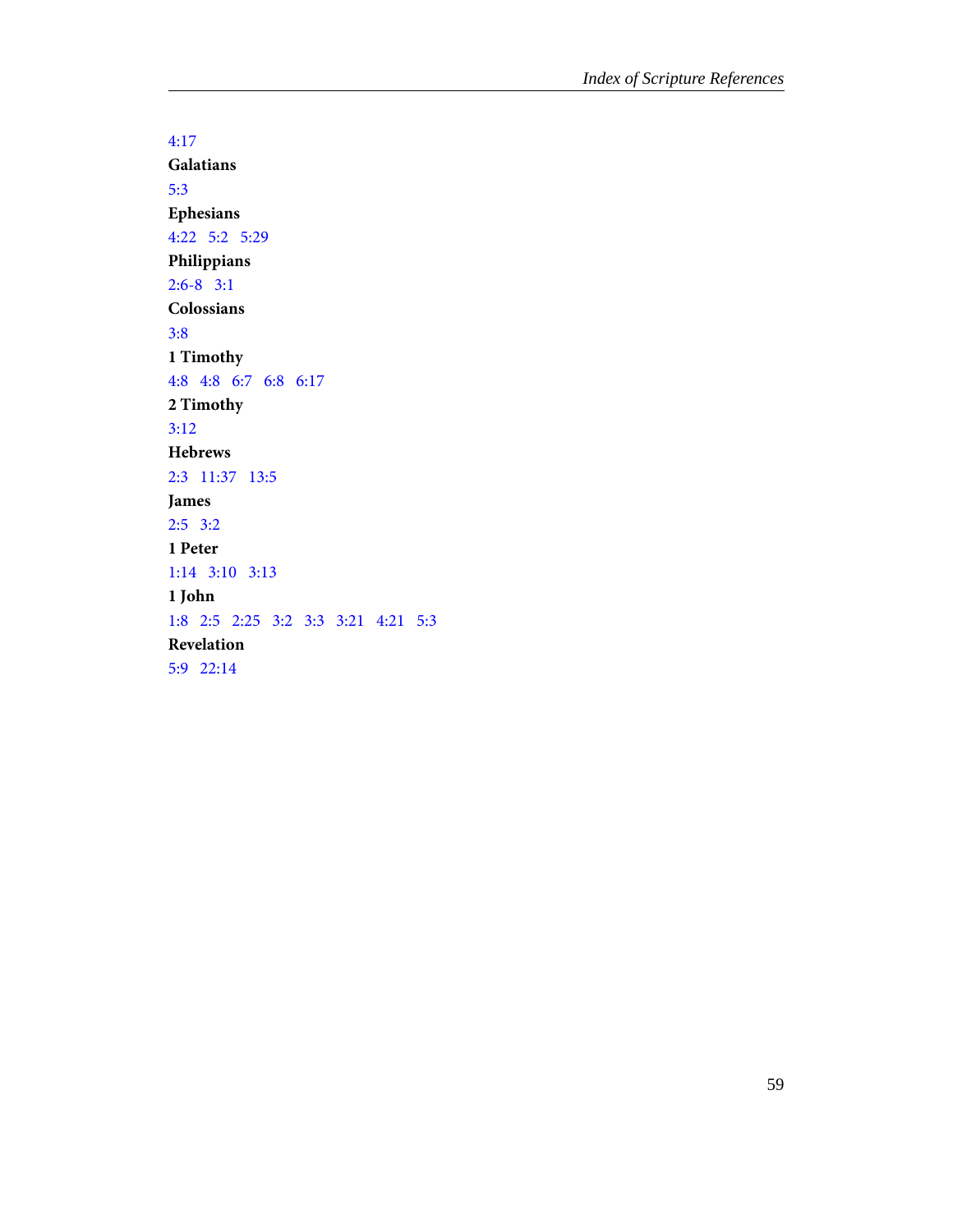# **Index of Greek Words and Phrases**

<span id="page-63-0"></span>Ἀκορεσίη τροφῆς: [20](#page-23-0) Ἄσκησις ὑγιὴς ἀκορεσίη τροφῆς, ἀοκνίη πόνων: [15](#page-18-0) Τῆς δ᾽ ἀρετῆς ἱδρῶτα θεοὶ προπάροιθεν ἔθηκαν Ἀθάνατοι· μακρὸς δὲ καὶ ὄρθιος οἶμος ἐπ᾽ ἀυτήν, Καὶ τρηχὺς τὸ πρῶτον.: [34](#page-37-0) ἄσκησις ὑγιὴς ἀοκνίη πόνων: [33](#page-36-0) ἄστοργοι: [19](#page-22-0) ἀκορεσίη τροφῆς: [31](#page-34-1) ἀοκνίη πόνων: [20](#page-23-1) ἀπολαυστικοί: [6](#page-9-1) βουλιμία: [27](#page-30-1) κατ᾽ ἄνθρωπον: [13](#page-16-1) πολιστικοί: [6](#page-9-2) φοβερῶν φοβερότατον: [55](#page-58-0) χρηματιστικοί: [6](#page-9-2)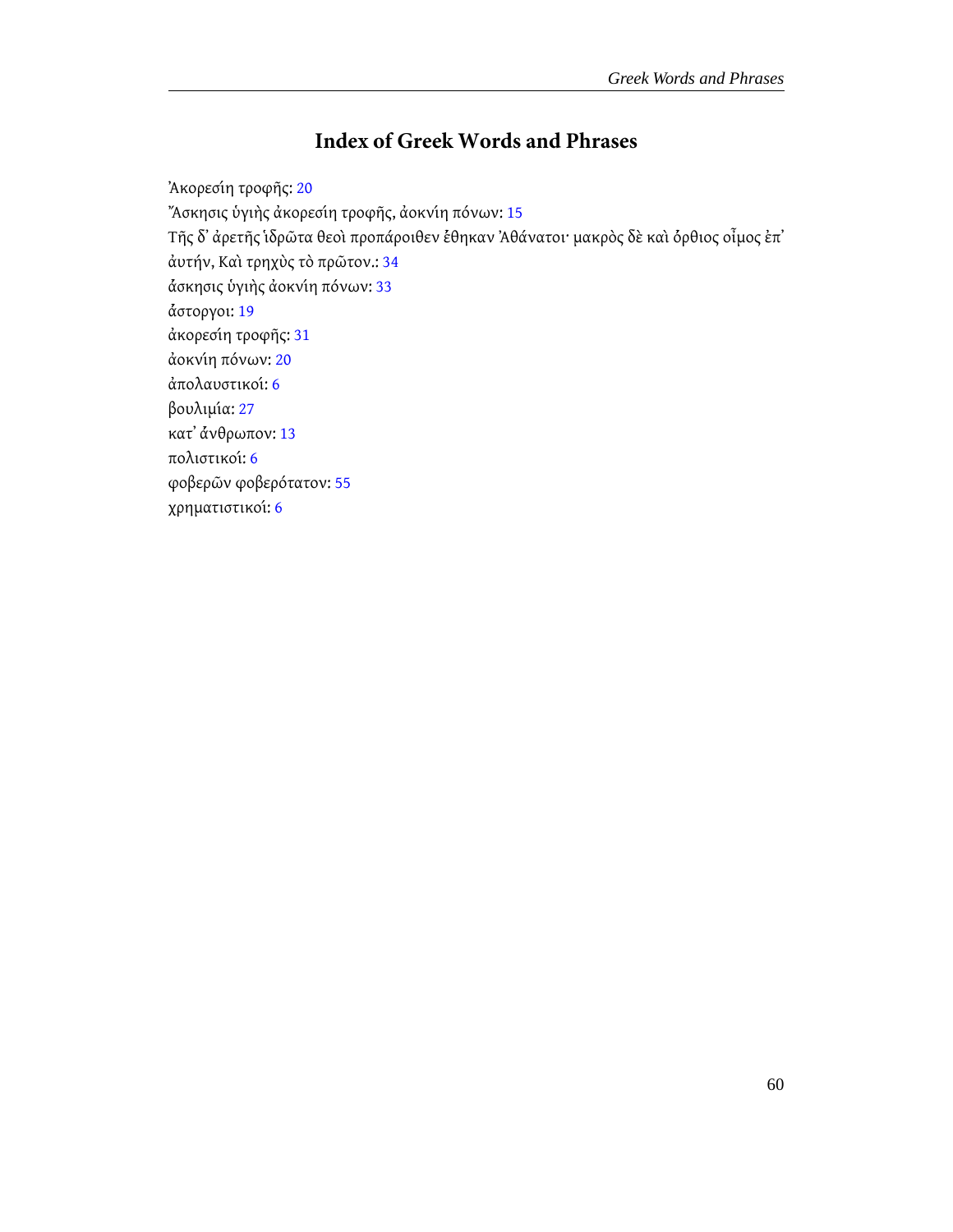### **Index of Latin Words and Phrases**

<span id="page-64-0"></span>—Flagrantior æquo: [22](#page-25-2) Plures occidit gula quàm gladius: [16](#page-19-0) Tam expensorum quàm acceptorum rationem esse reddendam: [18](#page-21-1) Adeò gratiosa est virtus: [38](#page-41-4) Animum rege, qui nisi paret imperat: [45](#page-48-6) Atque affigit humi Divinæ particulam auræ: [17](#page-20-1) Atque illud absurdum est, quod ii qui monentur, eam molestiam quam debent capere non capiunt, eam capiuns quâ debent carere. Peccâsse enim se non anguntur, objurgari molestè ferunt: Quod contrà oportebat, delicto dolere, objurgatione gaudere.: [41](#page-44-2) Aureolæ: [49](#page-52-2) Consuetudo peccandi tollit sensum peccati: [47](#page-50-3) Cujus : [17](#page-20-2) Dat pœnas quisquis expectat; quisquis autem meruit, expectat: [47](#page-50-4) De malè quæsitis vix gaudet tertius hæres: [28](#page-31-5) Deerit egentibus Æs laquei pretium: [18](#page-21-2) Dic quàm turpe sit, plus sibi ingerere quàm capiat, & stomachi sui non nôsse mensuram; quàm multa ebrii faciant, quibus sobrii erubescant; nihil aliud esse ebrietatem quàm voluntariam infantam: [19](#page-22-1) Difficilia quæ pulchra: [33](#page-36-1) Dimitte istas voluptates turbidas, magno luendas: non venturæ tantum, sed & præteritæ nocent. Quemadmodum scelera etiamsi non sint deprehensa cùm fierent, solicitudo non cum ipsis abit; ità voluptatum improbarum etiam post ipsas pœnitentia est: Non sunt solidæ, non sunt fideles; etiamsi non nocent, fugiunt: [56](#page-59-4) Dives est, non qui plus habet, sed qui nihil cupit: [25](#page-28-0) Dulce & decorum est pro Patriâ mori: [46](#page-49-2) Etiamsi vanâ gloriæ imagine teneantur, speciosè tamen errant: Licet avaros mihi: [35](#page-38-0) Florales joci nudandarum meretricum: [38](#page-41-5) Fortior est qui se quàm qui fortissima vincit.: [22](#page-25-3) Hic murus aheneus esto, Nil conscire sibi, nullâ pallesere culpâ: [46](#page-49-3) In hoc fidei populi credamus, Nihil esse grato animo honestius. Omnes hoc urbes, omnes etiam ex Barbaris regionibus gentes conclamabunt: In hoc bonis malisque conveniet. Erunt qui voluptates laudent, erunt qui labores malint, erunt qui dolorem maximum malum dicant, erunt qui ne malum quidem appellent: [54](#page-57-0) Individuum: [31](#page-34-2) [31](#page-34-3) Ingratum si dixeris, omnia dixeris: [54](#page-57-1)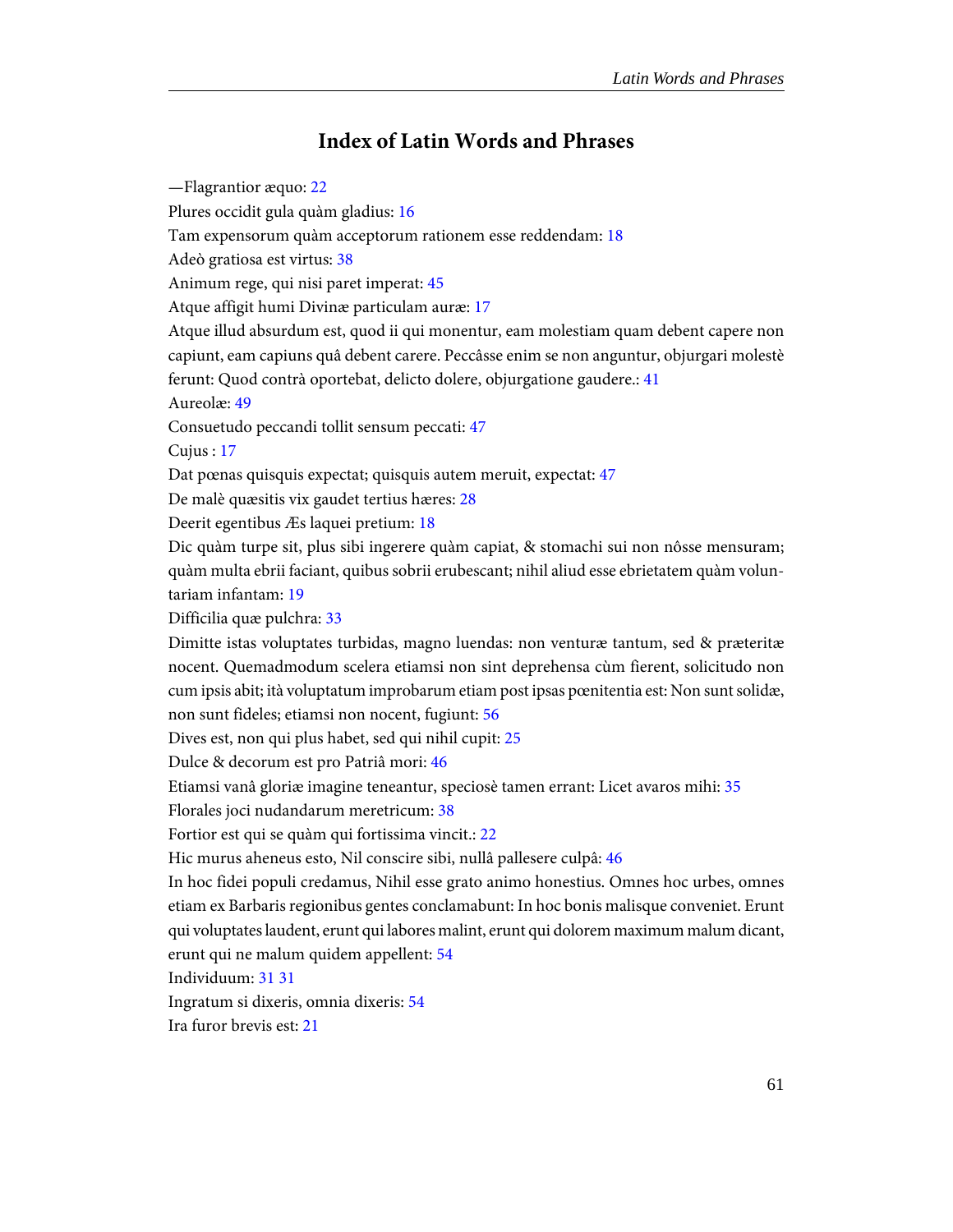Magnes amoris amor: [54](#page-57-2) Malè : [28](#page-31-6) Maximum hoc habemus à naturâ meritum, quod virtus in omnium animos lumen suum permittit, etiam qui non sequuntur, illam vident: [38](#page-41-6) Nec quisquam tantum à naturalis lege descivit & hominem exuit, ut animi causâ malus sit.: [38](#page-41-7) Nemo invenitur qui se possit absolvere; & innocentem quisque se dicit, respiciens testem, non conscientiam: [7](#page-10-8) Nemo malus felix: [6](#page-9-3) Non aquâ non igni pluribus in locis utimur quàm amicitiâ: [41](#page-44-3) Non ego illum summis viris comparo, sed Deo similem judico.: [46](#page-49-4) Non est: [34](#page-37-1) Nulli (saith he) turpitùs occupati sunt: [35](#page-38-1) Pestis non est Pestis nisi adsit terror: [21](#page-24-4) Plus vident oculi quàm oculus: [41](#page-44-4) Præftat non esse quàm miserum esse: [12](#page-15-0) Quid prodest esse peritum & periturum?: [39](#page-42-0) Quis coram Deo innocens invenitur, qui vellet fieri quod vetatur, si subtrahas quod timetur. Ac per hoc : [8](#page-11-1) Quod Conscientia est apud Deum, id fama est apud Homines: [37](#page-40-4) Quos diri conscia facti Mens habet attonitos, & surdo verbere cædit, Occultum quatiente animo tortore flagellum.: [48](#page-51-4) Res severa est verum gaudium: [46](#page-49-5) Rubet Auditor cui frigida mens est Crimmibus, tacitâ sudant præcordia culpâ: [47](#page-50-5) Sanguis Martyrum: [49](#page-52-3) Scire tuum nihil est nisi te scire hoc sciat alter: [50](#page-53-2) Se judice nemo nocens absolvitur: [12](#page-15-1) Secretis malis omnibus cumulatum bonorum possessio: [9](#page-12-9) Semen Ecclesiæ: [49](#page-52-3) Si ventri bene, si lateri est, quid Divititæ possunt regales addere majus: [24](#page-27-4) Status omnium honorum aggregatione perfectus: [9](#page-12-10) Virtus amicitiam & gignit & continet, nec sine virtute Amicitiâ ullo pacto esse potest: [42](#page-45-0) eorum inhonesta labes est: [35](#page-38-2) non docti sed facti, non instituti sed imbuti sumus: [54](#page-57-3) usu & tractatione spendescere: [33](#page-36-2) viriliùs peccant: [35](#page-38-3)